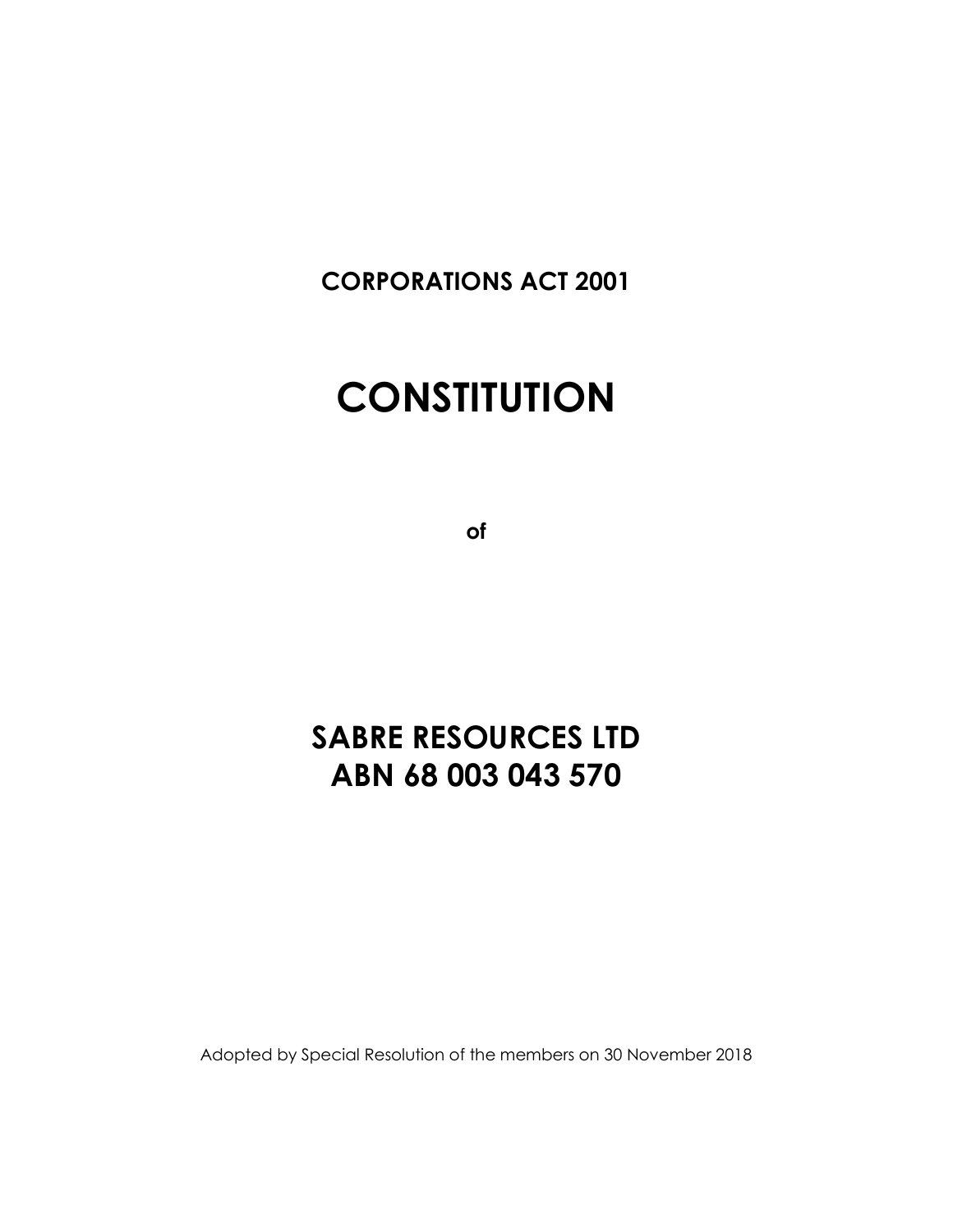## **CONTENTS**

| 1. |                                                                                                                     |  |
|----|---------------------------------------------------------------------------------------------------------------------|--|
|    | 1.1<br>1.2<br>1.3<br>1.4<br>1.5<br>1.6<br>1.7<br>1.8                                                                |  |
| 2. |                                                                                                                     |  |
|    | 2.1<br>2.2<br>2.3<br>2.4<br>2.5<br>2.6<br>2.7<br>2.8<br>2.9<br>2.10<br>2.11<br>2.12<br>2.13<br>2.14<br>2.15         |  |
| 3. |                                                                                                                     |  |
|    | 3.1<br>3.2<br>3.3<br>3.4<br>3.5<br>3.6<br>3.7<br>3.8<br>3.9<br>3.10<br>3.11<br>3.12<br>3.13<br>3.14<br>3.15<br>3.16 |  |
| 4. |                                                                                                                     |  |
|    | 4.1<br>4.2<br>4.3<br>4.4                                                                                            |  |
| 5. |                                                                                                                     |  |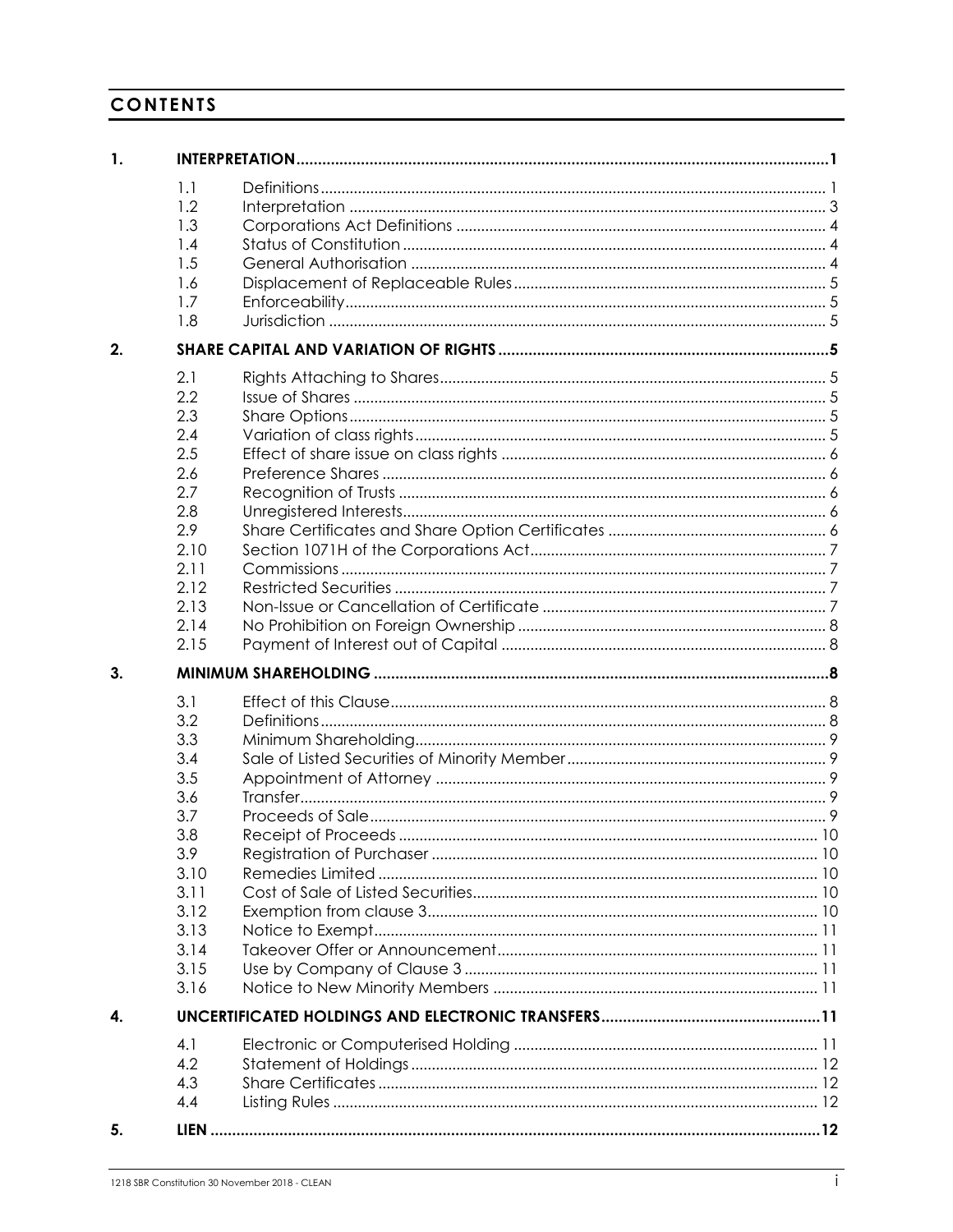|                    | 5.1  |                                                                          |  |
|--------------------|------|--------------------------------------------------------------------------|--|
|                    | 5.2  |                                                                          |  |
|                    | 5.3  |                                                                          |  |
|                    | 5.4  |                                                                          |  |
|                    | 5.5  |                                                                          |  |
|                    | 5.6  |                                                                          |  |
|                    | 5.7  |                                                                          |  |
|                    | 5.8  |                                                                          |  |
|                    | 5.9  |                                                                          |  |
|                    | 5.10 |                                                                          |  |
| $\boldsymbol{6}$ . |      |                                                                          |  |
|                    | 6.1  |                                                                          |  |
|                    | 6.2  |                                                                          |  |
|                    | 6.3  |                                                                          |  |
|                    | 6.4  |                                                                          |  |
|                    | 6.5  |                                                                          |  |
|                    | 6.6  |                                                                          |  |
|                    | 6.7  |                                                                          |  |
|                    | 6.8  |                                                                          |  |
|                    | 6.9  |                                                                          |  |
|                    | 6.10 |                                                                          |  |
|                    | 6.11 |                                                                          |  |
|                    | 6.12 |                                                                          |  |
| 7.                 |      |                                                                          |  |
|                    | 7.1  |                                                                          |  |
|                    | 7.2  |                                                                          |  |
|                    | 7.3  |                                                                          |  |
|                    | 7.4  |                                                                          |  |
|                    | 7.5  |                                                                          |  |
|                    | 7.6  |                                                                          |  |
|                    | 7.7  |                                                                          |  |
|                    | 7.8  |                                                                          |  |
| 8.                 |      |                                                                          |  |
|                    | 8.1  |                                                                          |  |
|                    | 8.2  |                                                                          |  |
|                    | 8.3  |                                                                          |  |
|                    | 8.4  |                                                                          |  |
|                    | 8.5  |                                                                          |  |
|                    | 8.6  |                                                                          |  |
|                    | 8.7  |                                                                          |  |
|                    | 8.8  |                                                                          |  |
|                    | 8.9  |                                                                          |  |
|                    | 8.10 |                                                                          |  |
|                    | 8.11 |                                                                          |  |
|                    | 8.12 |                                                                          |  |
|                    | 8.13 |                                                                          |  |
|                    | 8.14 |                                                                          |  |
|                    | 8.15 |                                                                          |  |
| 9.                 |      |                                                                          |  |
|                    |      |                                                                          |  |
|                    | 9.1  |                                                                          |  |
|                    | 9.2  | Death or Bankruptcy of Shareholder or the Shareholder becomes of unsound |  |
|                    |      |                                                                          |  |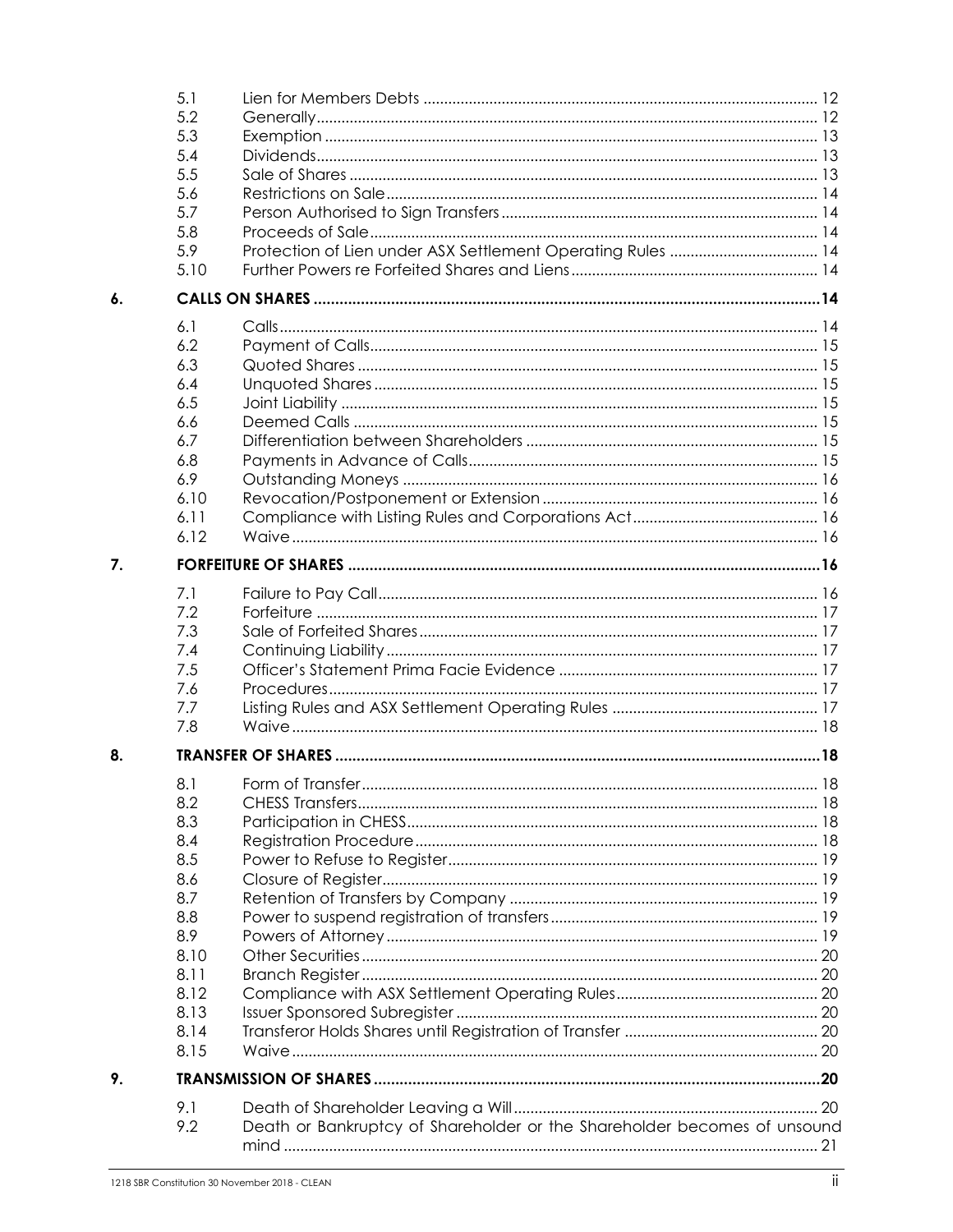|     | 9.3            |                                                                                |  |
|-----|----------------|--------------------------------------------------------------------------------|--|
|     | 9.4            |                                                                                |  |
|     | 9.5            |                                                                                |  |
|     | 9.6            |                                                                                |  |
|     | 9.7            |                                                                                |  |
|     | 9.8            |                                                                                |  |
| 10. |                |                                                                                |  |
|     | 10.1           |                                                                                |  |
|     | 10.2           |                                                                                |  |
|     | 10.3           |                                                                                |  |
|     | 10.4           |                                                                                |  |
| 11. |                |                                                                                |  |
| 12. |                |                                                                                |  |
|     | 12.1           | Convening of General Meetings of Shareholders by Directors' Resolution  23     |  |
|     | 12.2           | Change of place or postponement of a General Meeting of Shareholders  23       |  |
|     | 12.3           | Convening of General Meetings of Shareholders by a Director or requisition  23 |  |
|     | 12.4           |                                                                                |  |
|     | 12.5           |                                                                                |  |
|     | 12.6           |                                                                                |  |
|     | 12.7           |                                                                                |  |
|     | 12.8           |                                                                                |  |
|     | 12.9           |                                                                                |  |
| 13. |                |                                                                                |  |
|     | 13.1           |                                                                                |  |
|     | 13.2           |                                                                                |  |
|     | 13.3           |                                                                                |  |
|     | 13.4           |                                                                                |  |
|     | 13.5           |                                                                                |  |
|     | 13.6           |                                                                                |  |
|     | 13.7           |                                                                                |  |
|     | 13.8           |                                                                                |  |
|     | 13.9           |                                                                                |  |
|     |                |                                                                                |  |
|     | 13.10<br>13.11 |                                                                                |  |
|     | 13.12          |                                                                                |  |
|     | 13.13          |                                                                                |  |
|     | 13.14          |                                                                                |  |
|     | 13.15          |                                                                                |  |
|     | 13.16          |                                                                                |  |
|     | 13.17          |                                                                                |  |
|     | 13.18          |                                                                                |  |
|     | 13.19          |                                                                                |  |
|     | 13.20          |                                                                                |  |
|     | 13.21          |                                                                                |  |
|     | 13.22          |                                                                                |  |
|     | 13.23          |                                                                                |  |
|     | 13.24          |                                                                                |  |
|     | 13.25          |                                                                                |  |
|     | 13.26          |                                                                                |  |
|     | 13.27          |                                                                                |  |
|     | 13.28          |                                                                                |  |
|     | 13.29          |                                                                                |  |
|     |                |                                                                                |  |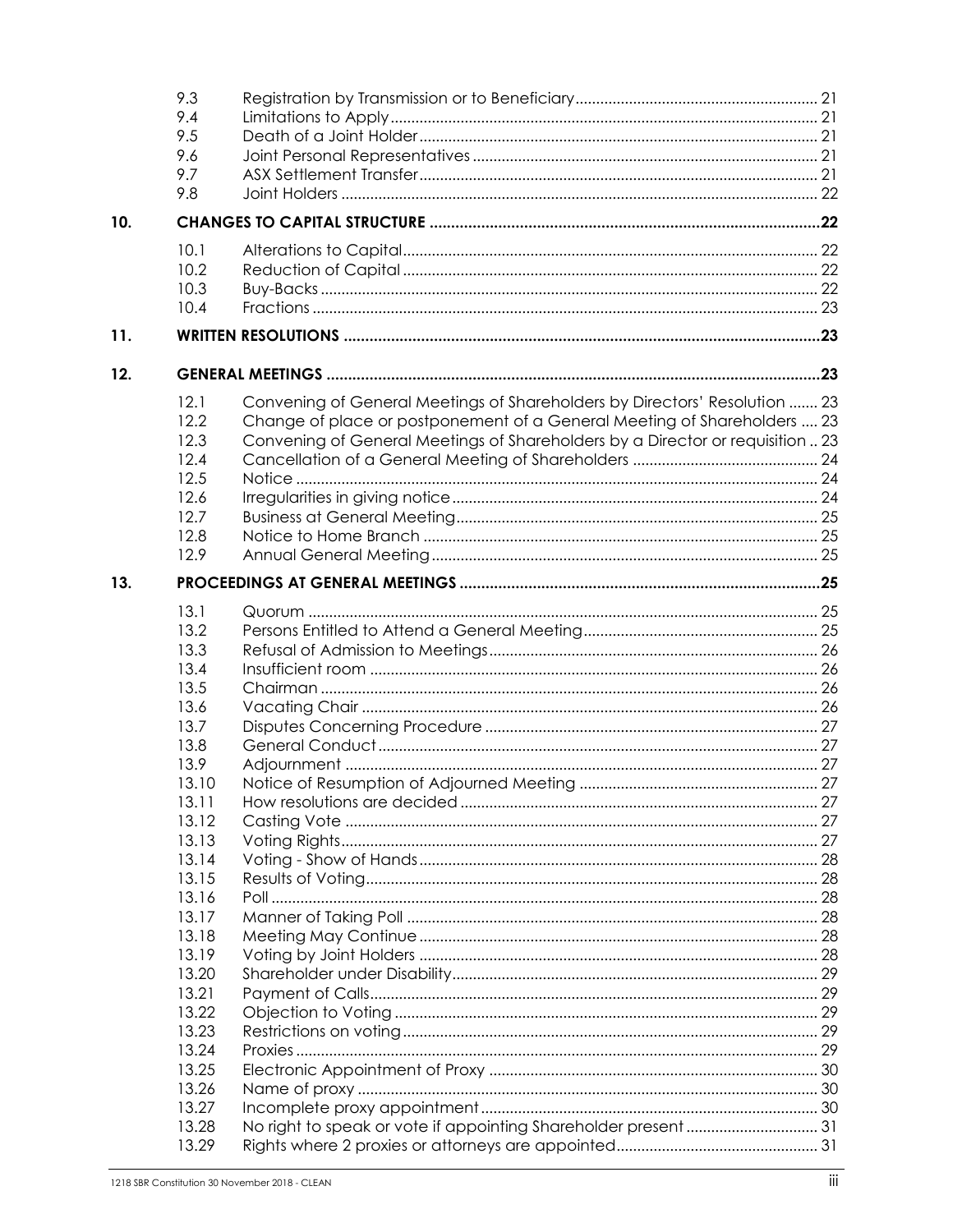|     | 13.30 |  |  |
|-----|-------|--|--|
|     | 13.31 |  |  |
|     | 13.32 |  |  |
|     | 13.33 |  |  |
|     | 13.34 |  |  |
| 14. |       |  |  |
|     | 14.1  |  |  |
|     | 14.2  |  |  |
|     | 14.3  |  |  |
|     | 14.4  |  |  |
|     | 14.5  |  |  |
|     | 14.6  |  |  |
|     | 14.7  |  |  |
|     | 14.8  |  |  |
|     | 14.9  |  |  |
|     | 14.10 |  |  |
| 15. |       |  |  |
|     | 15.1  |  |  |
|     | 15.2  |  |  |
|     | 15.3  |  |  |
|     | 15.4  |  |  |
|     | 15.5  |  |  |
|     | 15.6  |  |  |
| 16. |       |  |  |
|     | 16.1  |  |  |
|     | 16.2  |  |  |
|     | 16.3  |  |  |
|     | 16.4  |  |  |
|     | 16.5  |  |  |
|     | 16.6  |  |  |
|     | 16.7  |  |  |
|     | 16.8  |  |  |
|     | 16.9  |  |  |
|     | 16.10 |  |  |
|     | 16.11 |  |  |
|     | 16.12 |  |  |
|     | 16.13 |  |  |
|     | 16.14 |  |  |
|     | 16.15 |  |  |
|     | 16.16 |  |  |
|     | 16.17 |  |  |
|     | 16.18 |  |  |
|     | 16.19 |  |  |
|     | 16.20 |  |  |
| 17. |       |  |  |
|     | 17.1  |  |  |
|     | 17.2  |  |  |
|     | 17.3  |  |  |
|     | 17.4  |  |  |
| 18. |       |  |  |
|     | 18.1  |  |  |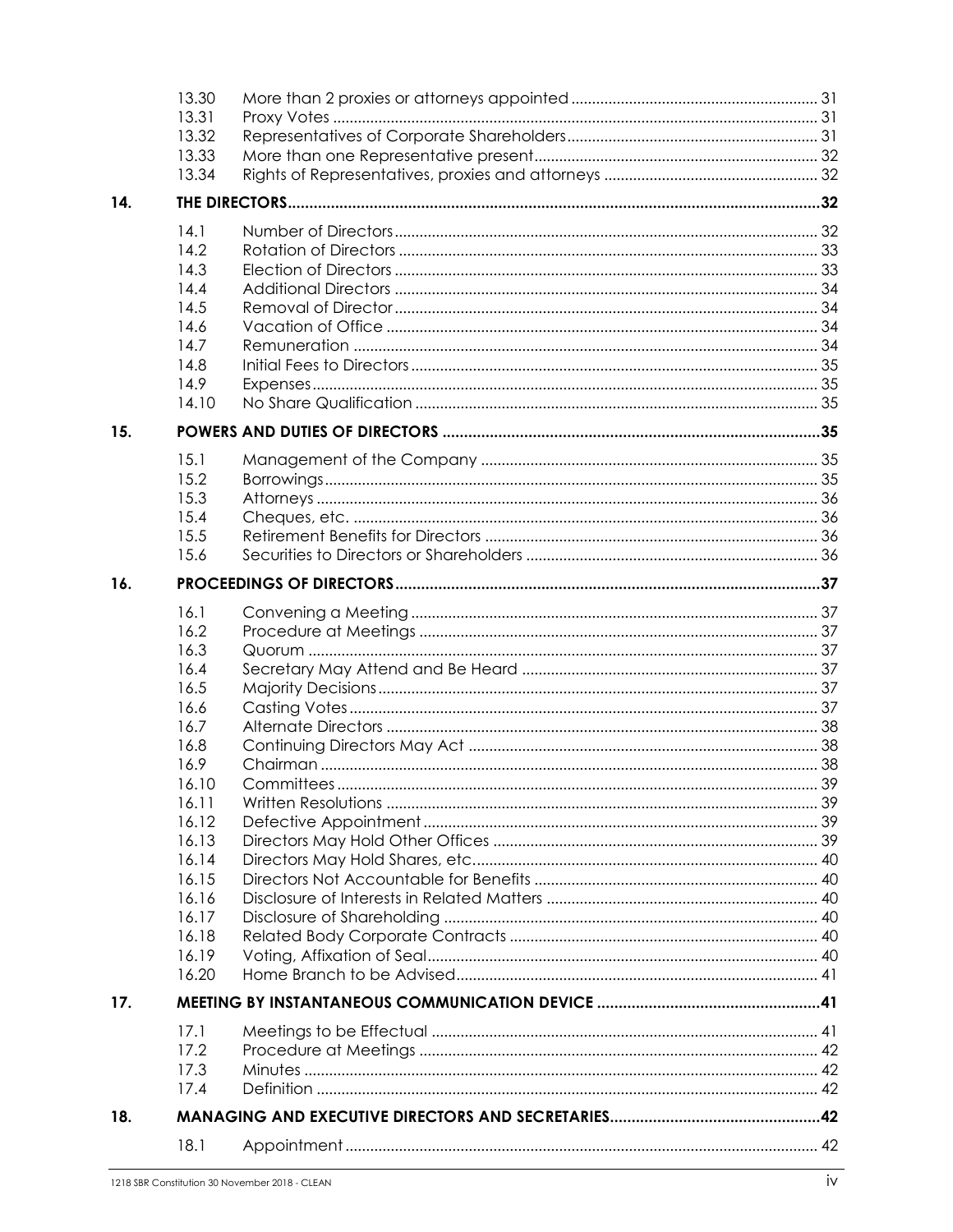|     | 18.2<br>18.3<br>18.4<br>18.5                                                  |                                                                              |  |  |
|-----|-------------------------------------------------------------------------------|------------------------------------------------------------------------------|--|--|
| 19. |                                                                               |                                                                              |  |  |
|     | 19.1<br>19.2<br>19.3                                                          |                                                                              |  |  |
| 20. |                                                                               |                                                                              |  |  |
|     | 20.1<br>20.2<br>20.3                                                          |                                                                              |  |  |
| 21. |                                                                               |                                                                              |  |  |
|     | 21.1<br>21.2<br>21.3                                                          |                                                                              |  |  |
| 22. |                                                                               |                                                                              |  |  |
|     | 22.1<br>22.2<br>22.3<br>22.4<br>22.5<br>22.6<br>22.7<br>22.8<br>22.9<br>22.10 |                                                                              |  |  |
| 23. |                                                                               |                                                                              |  |  |
|     | 23.1<br>23.2<br>23.3                                                          |                                                                              |  |  |
| 24. |                                                                               |                                                                              |  |  |
|     | 24.1<br>24.2                                                                  |                                                                              |  |  |
| 25. |                                                                               |                                                                              |  |  |
|     | 25.1<br>25.2                                                                  |                                                                              |  |  |
| 26. |                                                                               |                                                                              |  |  |
|     | 26.1<br>26.2<br>26.3<br>26.4<br>26.5<br>26.6<br>26.7<br>26.8                  | Service of notices by Directors, Alternate Directors and Shareholders to the |  |  |
|     | 26.9                                                                          |                                                                              |  |  |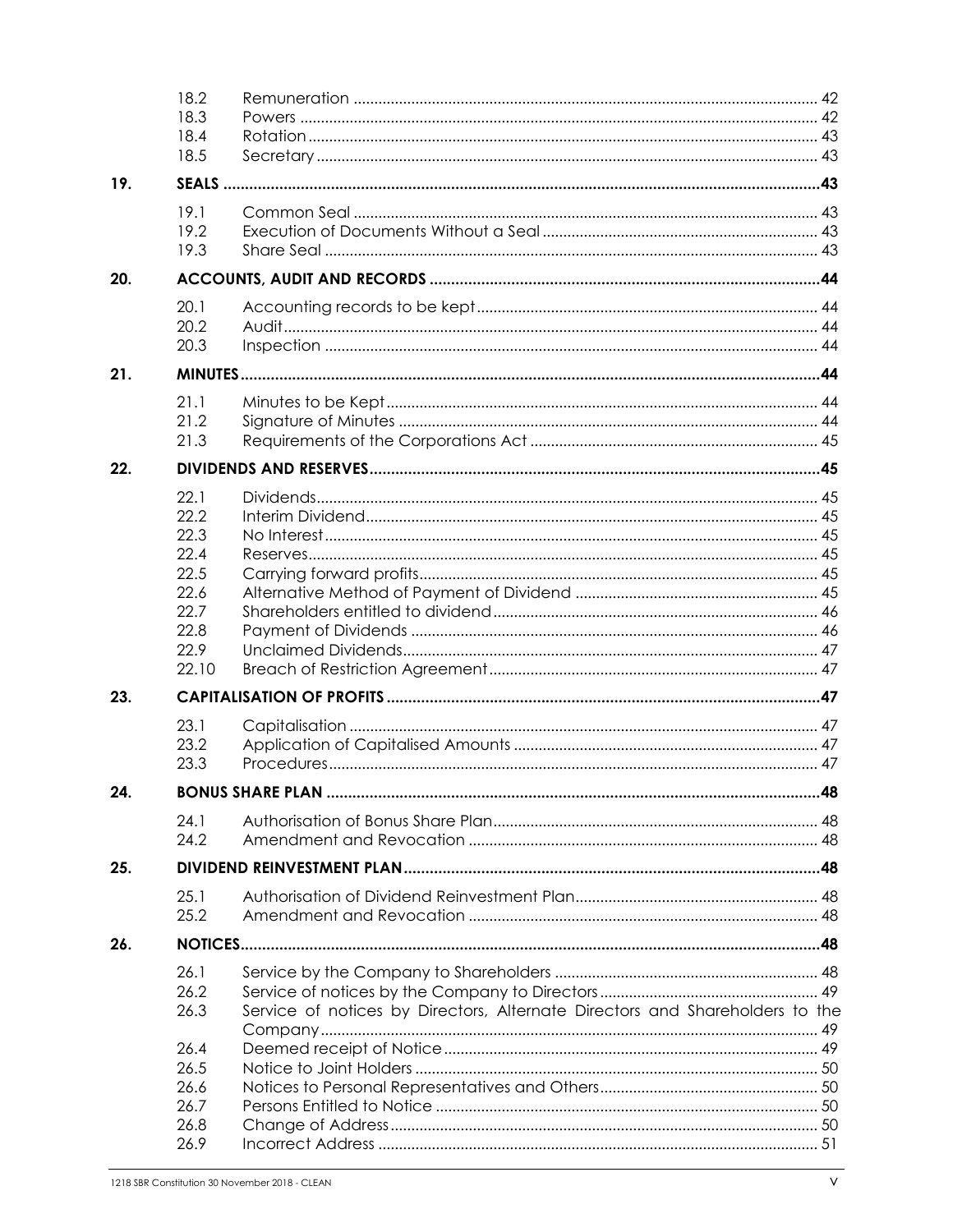| 27. |                                              |  |  |  |
|-----|----------------------------------------------|--|--|--|
|     | 27.1<br>27.2                                 |  |  |  |
|     | 27.3                                         |  |  |  |
| 28. |                                              |  |  |  |
|     | 28.1<br>28.2<br>28.3<br>28.4<br>28.5         |  |  |  |
| 29. |                                              |  |  |  |
| 30. |                                              |  |  |  |
| 31. |                                              |  |  |  |
|     | 31.1<br>31.2<br>31.3<br>31.4                 |  |  |  |
| 32. |                                              |  |  |  |
| 33. |                                              |  |  |  |
| 34. |                                              |  |  |  |
|     | 34.1<br>34.2                                 |  |  |  |
| 35. |                                              |  |  |  |
| 36. |                                              |  |  |  |
|     | 36.1<br>36.2<br>36.3<br>36.4<br>36.5<br>36.6 |  |  |  |
| 37. |                                              |  |  |  |
|     | 37.1<br>37.2                                 |  |  |  |
|     |                                              |  |  |  |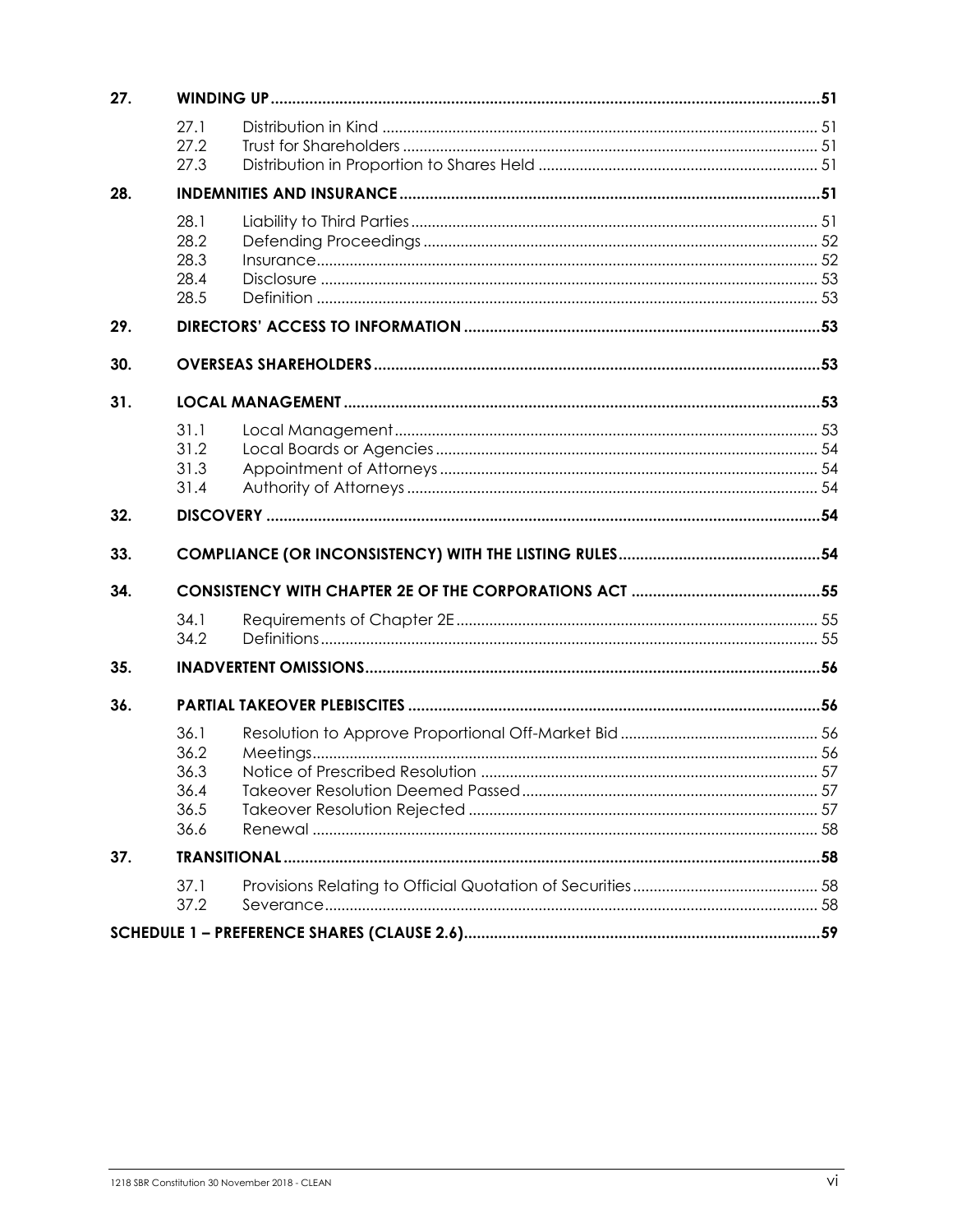#### **CORPORATIONS ACT**

#### **CONSTITUTION**

**of**

#### **SABRE RESOURCES LTD ABN 68 003 043 570**

## **1. INTERPRETATION**

#### <span id="page-7-0"></span>**1.1 Definitions**

In this Constitution:

**Alternate Director** means a person appointed as an alternate director under clause [16.7.](#page-44-0)

**ASIC** means Australian Securities and Investments Commission.

**ASX** means ASX Limited (ABN 008 624 691) or the Australian Securities Exchange, as the context requires.

**ASX Settlement** means ASX Settlement Pty Ltd (ABN 008 504 532).

**ASX Settlement Operating Rules** means the operating rules of ASX Settlement.

**ASX Settlement Transfer** means a transfer of quoted securities or quoted rights effected in:

- (a) accordance with the ASX Settlement Operating Rules; or
- (b) substantial accordance with the ASX Settlement Operating Rules and determined by ASX Settlement to be an effective transfer.

**Auditor** means the Company's auditor.

**Bonus Share Plan** means a plan implemented under clause [24.](#page-54-0)

**Business Day** means a day other than a Saturday, a Sunday, New Year's Day, Australia Day, Good Friday, Easter Monday, Anzac Day, Christmas Day, Boxing Day and any other day declared and published by ASX to be a day which is not a business day.

**CHESS Approved Securities** means securities of the Company for which CHESS approval has been given in accordance with the ASX Settlement Operating Rules, or such amended definition as may be prescribed by the Listing Rules from time to time.

**CHESS System** means the Clearing House Electronic Subregister System operated by ASX Settlement or such other securities clearing house as is approved pursuant to the Corporations Act and to which the Listing Rules apply.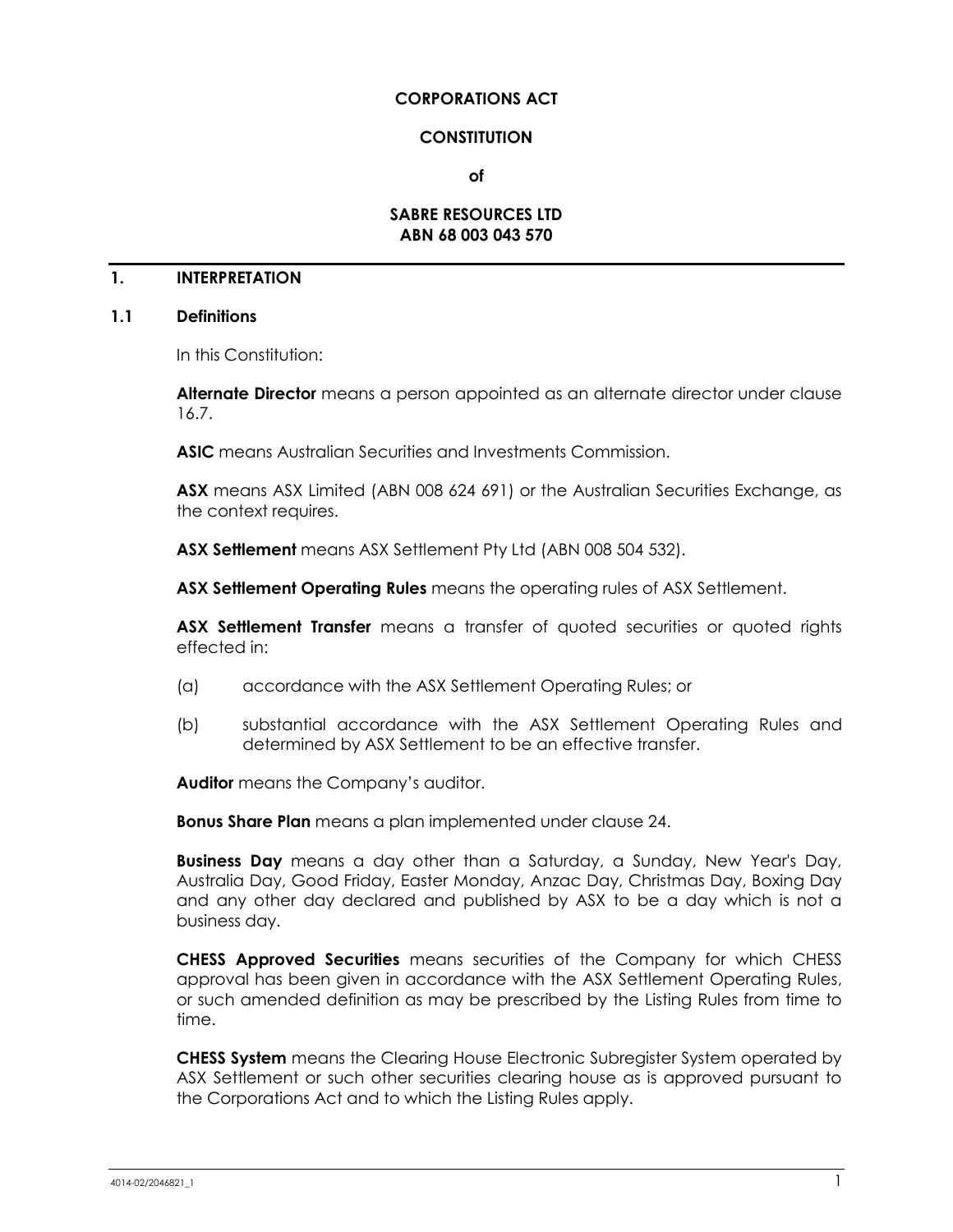**Company** means Sabre Resources Ltd (ABN 68 003 043 570) or as it is from time to time named in accordance with the Corporations Act of this jurisdiction.

**Constitution** means this Constitution as altered or amended from time to time.

**Corporations Act** means the *Corporations Act 2001* (Cth).

**Corporations Regulations** means the *Corporations Regulations 2001* (Cth).

**Director** means a person appointed to the position of a director of the Company and where appropriate, includes an Alternate Director.

**Directors** means all or some of the Directors acting as a board.

**Dividend Reinvestment Plan** means a plan implemented under clause [25.](#page-54-1)

**Duty** means any transfer, transaction or registration duty or similar charge imposed by any Government Authority and includes any interest, fine, penalty, charge or other amount imposed in respect of any of them.

**Government Authority** means a government or government department, a governmental or semi-governmental or judicial person (whether autonomous or not) charged with the administration of any applicable law.

**Home Branch** means the state branch of ASX designated as such in relation to the Company by ASX.

**Listed Securities** means any Shares, Share Options, stock, debentures, debenture stock or other securities for the time being issued by the Company and officially quoted by ASX on its stock market.

**Listing Rules** means the listing rules of ASX and any other rules of ASX which are applicable while the Company is admitted to the official list of ASX, each as amended or replaced from time to time, except to the extent of any express written waiver by ASX.

**Loan Securities** includes:

- (a) unsecured notes or unsecured deposit notes;
- (b) mortgage debentures or mortgage debenture stock;
- (c) debentures or debenture stock; and
- (d) for the purposes of the Listing Rules, convertible loan securities.

**Office** means the registered office of the Company.

**Officer** means any Director or Secretary of the Company or such other person within the meaning of that term as defined by the Corporations Act.

**Official List** means the Official List of the ASX.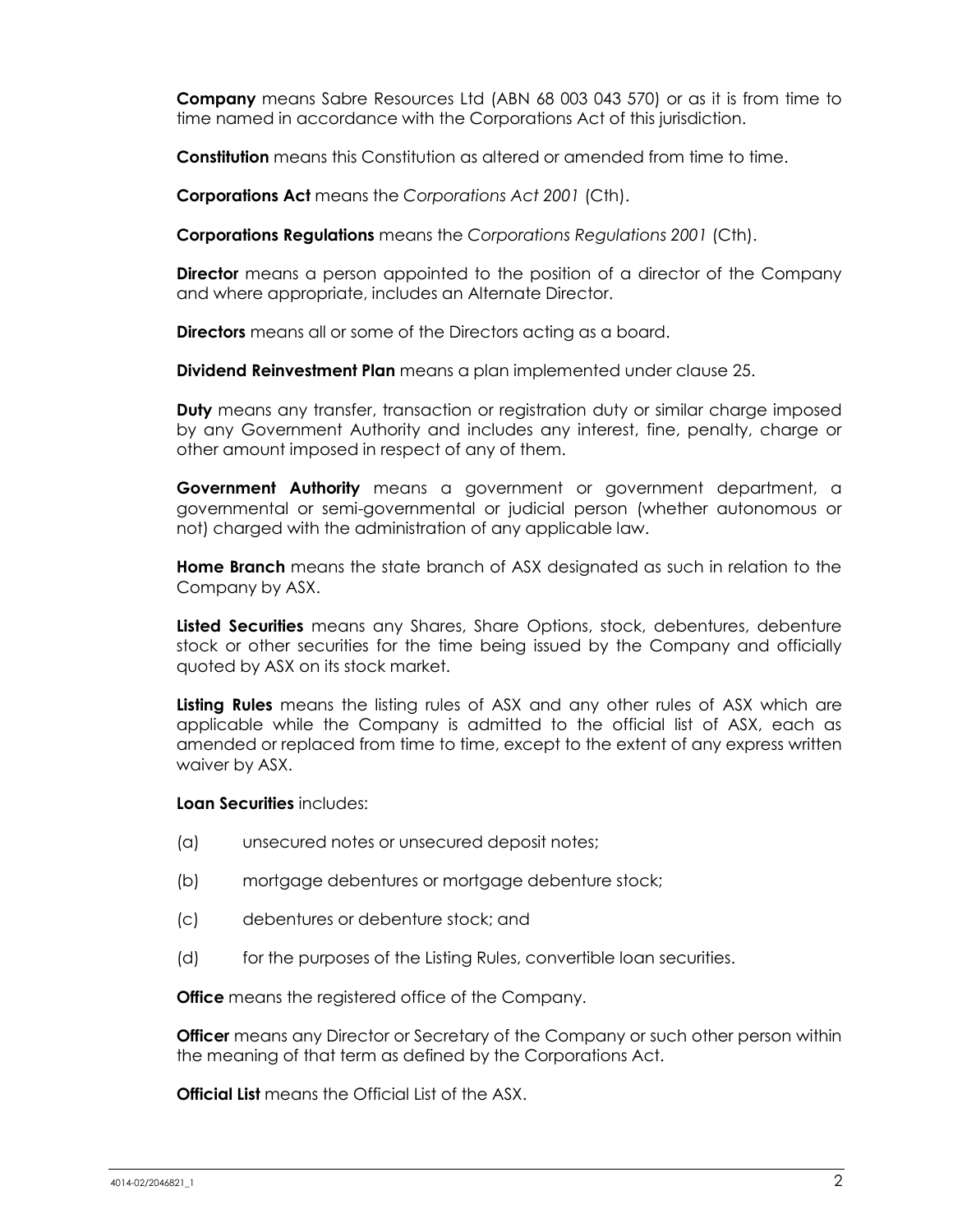**Prescribed Rate** means the interest rate which is 2% above the Reserve Bank of Australia cash rate as published or quoted from time to time, or such other rate as may from time to time be fixed by the Directors, calculated daily.

**Registered Office** means the registered office of the Company in the State.

**Register of Shareholders** means the register of Shareholders kept by the Company in accordance with section 169 of the Corporations Act (including any branch register and any computerised or electronic subregister established and administered under the ASX Settlement Operating Rules).

**Related Body Corporate** means a corporation which by virtue of the provisions of section 50 of the Corporations Act is deemed to be related to the relevant corporation and **related** has a corresponding meaning.

**Representative** means a person authorised to act as a representative of a corporation under clause [13.32.](#page-37-0)

**Restricted Securities** has the meaning ascribed to it by the Listing Rules.

**Seal** means the common seal of the Company and includes any official seal and, where the context so admits, the Share Seal of the Company.

**Secretary** means any person appointed to perform the duties of a secretary of the Company.

**Share** means a share in the capital of the Company.

**Shareholder** means a person or company registered in the Register of Shareholders as the holder of one or more Shares and includes any person or company who is a member of the Company in accordance with or for the purposes of the Corporations Act.

**Shareholding Account** means an entry in the Register of Shareholders in respect of a Shareholder for the purpose of providing a separate identification of some or all of the ordinary Shares registered from time to time in the name of that Shareholder and **Securities Account** has an equivalent meaning in relation to Listed Securities of all kinds, including ordinary Shares.

**Share Option** means an option to require the Company to allot and issue a Share.

**Share Seal** means the duplicate common seal referred to in clause [19.3.](#page-49-0)

**State** means Western Australia.

#### **1.2 Interpretation**

- (a) A reference in this Constitution to a partly paid share is a reference to a share on which there is an amount unpaid.
- (b) A reference in this Constitution to an amount unpaid on a share includes a reference to any amount of the issue price which is unpaid.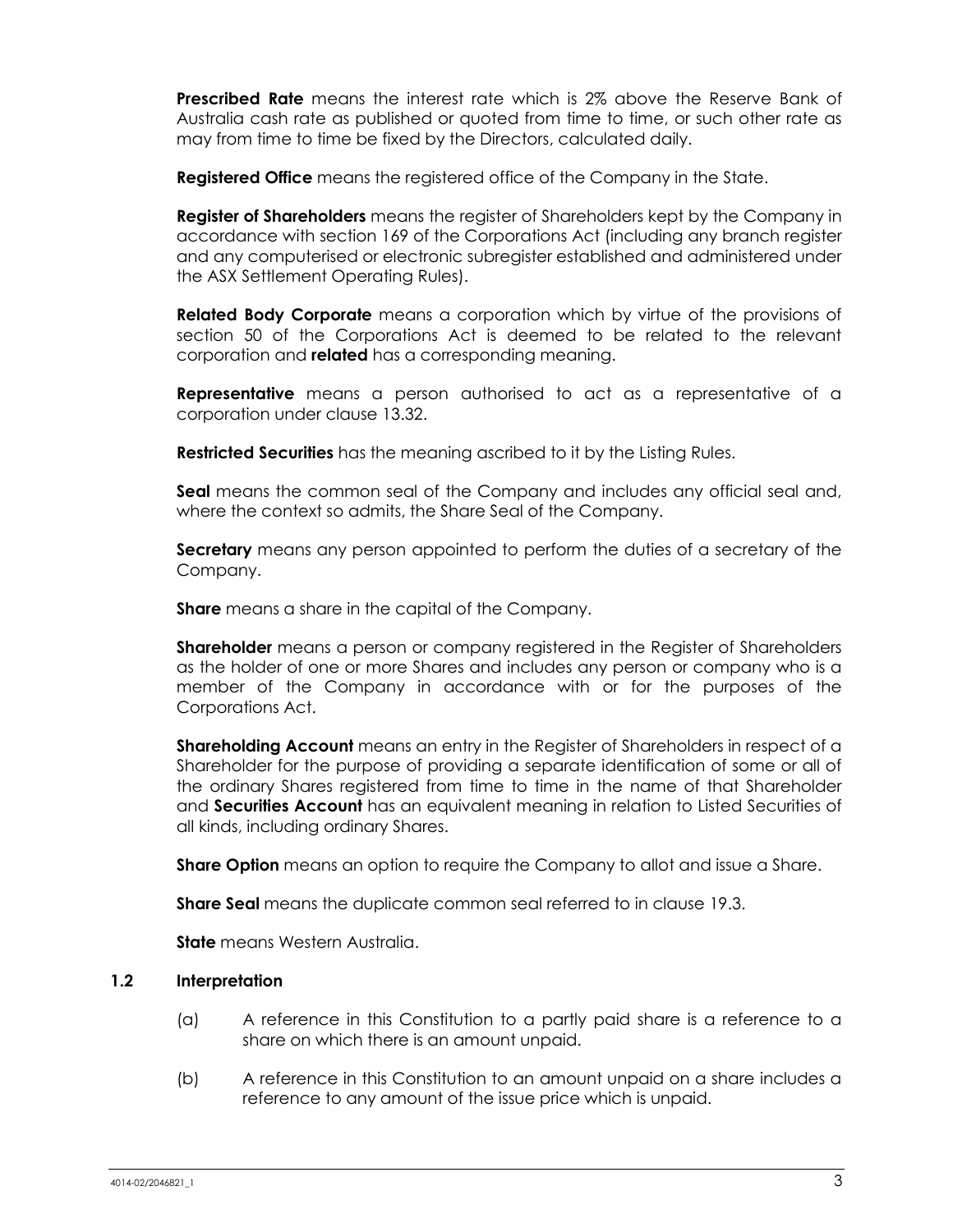- (c) Unless the contrary intention appears, in this Constitution:
	- (i) the singular includes the plural and the plural includes the singular;
	- (ii) words that refer to any gender include all genders;
	- (iii) words used to refer to persons generally or to refer to a natural person include a body corporate, body politic, partnership, joint venture, association, board, group or other body (whether or not the body is incorporated);
	- (iv) a reference to a person includes that person's successors and legal personal representatives;
	- (v) a reference to a statute or regulation, or a provision of any of them includes all statutes, regulations or provisions amending, consolidating or replacing them, and a reference to a statute includes all regulations, proclamations, ordinances and by-laws issued under that statute;
	- (vi) a reference to the Listing Rules or the ASX Settlement Operating Rules includes any variation, consolidation or replacement of those rules and is to be taken to be subject to any applicable waiver or exemption; and
	- (vii) a reference to writing includes any method of reproducing words in a visible form.
- (d) In this Constitution, headings and body type are only for convenience and do not affect the meaning of this Constitution.

## **1.3 Corporations Act Definitions**

Any word or expression defined in or for the purposes of the Corporations Act shall, unless otherwise defined in clause [1.1](#page-7-0) or the context otherwise requires, have the same meaning when used in this Constitution, and the rules of interpretation specified in or otherwise applicable to the Corporations Act shall, unless the context otherwise requires, apply in the interpretation of this Constitution.

## **1.4 Status of Constitution**

This Constitution is adopted by the Company in substitution for any former memorandum and articles of association or other consistent documents of the Company. To the extent permitted by law, the replaceable rules provided for in the Corporations Act do not apply to the Company.

## **1.5 General Authorisation**

Where the Corporations Act authorises or permits a company to do any thing, if so authorised by its constitution, the Company is authorised by this rule to do that thing.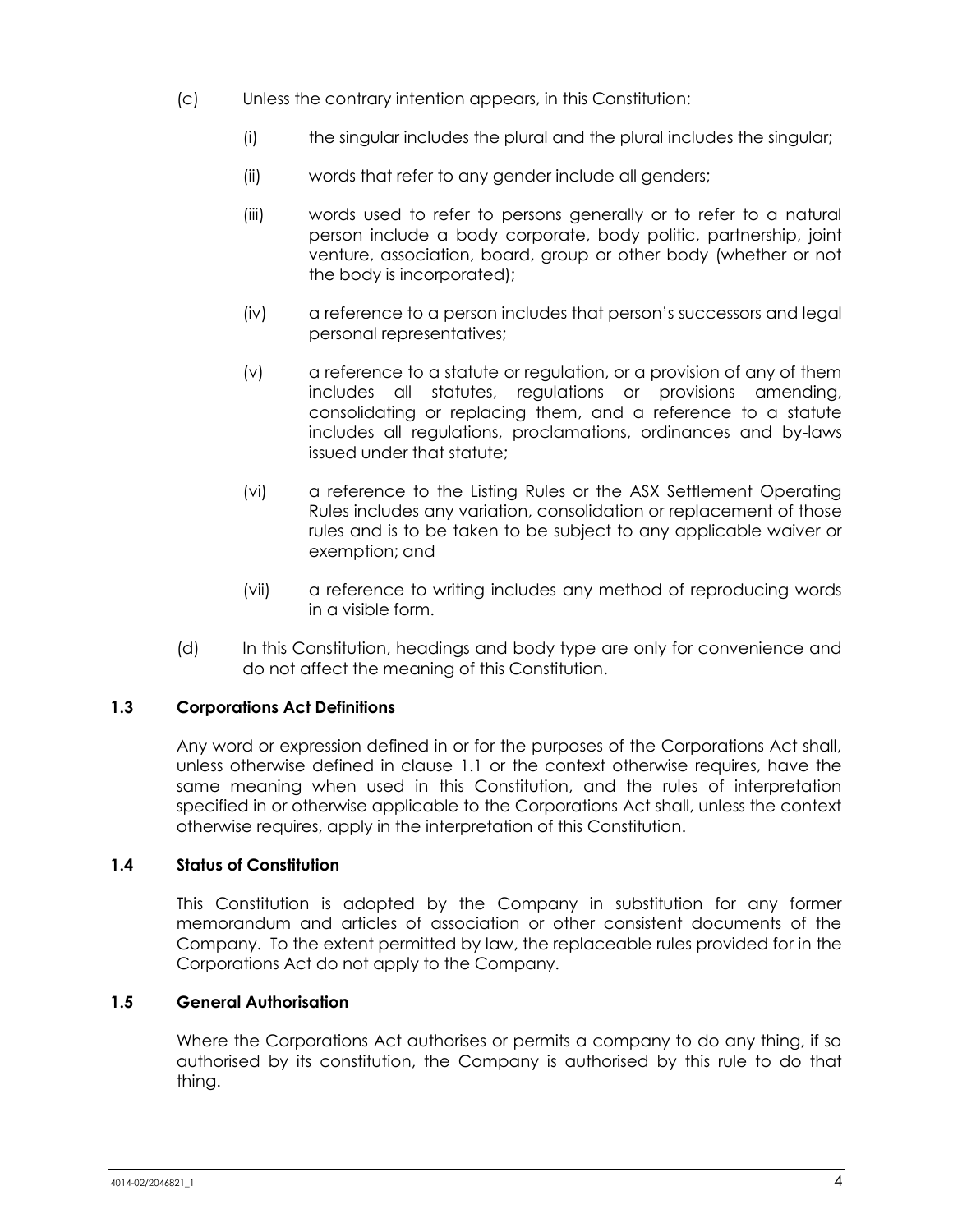## **1.6 Displacement of Replaceable Rules**

The provisions of the Corporations Act that apply to public companies as replaceable rules are displaced completely by this Constitution in relation to the Company except to the extent they are repeated in this Constitution.

## **1.7 Enforceability**

If any provision of this Constitution is or becomes illegal, invalid or unenforceable in any jurisdiction then that illegality, invalidity or unenforceability does not affect the legality, validity or enforceability in that jurisdiction of any other provision of this Constitution or the legality, validity or enforceability in any other jurisdiction of that provision or any other provision of this Constitution.

## **1.8 Jurisdiction**

The courts having jurisdiction in the State of New South Wales have non-exclusive jurisdiction to settle any dispute arising out of or in connection with this Constitution and each Shareholder irrevocably submits to the jurisdiction of those courts.

## <span id="page-11-1"></span>**2. SHARE CAPITAL AND VARIATION OF RIGHTS**

#### **2.1 Rights Attaching to Shares**

Subject to this Constitution and to the terms of issue of Shares, all Shares attract the right to receive notice of and to attend and vote at all general meetings of the Company, the right to receive dividends, in a winding up or a reduction of capital, the right to participate equally in the distribution of the assets of the Company (both capital and surplus), subject to any amounts unpaid on the Share and, in the case of a reduction, to the terms of the reduction.

## **2.2 Issue of Shares**

Without prejudice to any special rights previously conferred on the holders of any existing Shares or class of Shares, unissued Shares shall be under the control of the Directors and, subject to the Corporations Act, the Listing Rules and this Constitution, the Directors may at any time issue such number of Shares either as ordinary Shares or Shares of a named class or classes (being either an existing class or a new class) at the issue price that the Directors determine and with such preferred, deferred, or other special rights or such restrictions, whether with regard to dividend, voting, return of capital or otherwise, as the Directors shall, in their absolute discretion, determine.

## **2.3 Share Options**

Subject to the Listing Rules, the Directors may at any time and from time to time issue Share Options on such terms and conditions as the Directors shall, in their absolute discretion, determine.

## <span id="page-11-0"></span>**2.4 Variation of class rights**

If at any time the share capital of the Company is divided into different classes of Shares, the rights attached to any class (unless otherwise provided by the terms of issue of the Shares of that class) may be varied, whether or not the Company is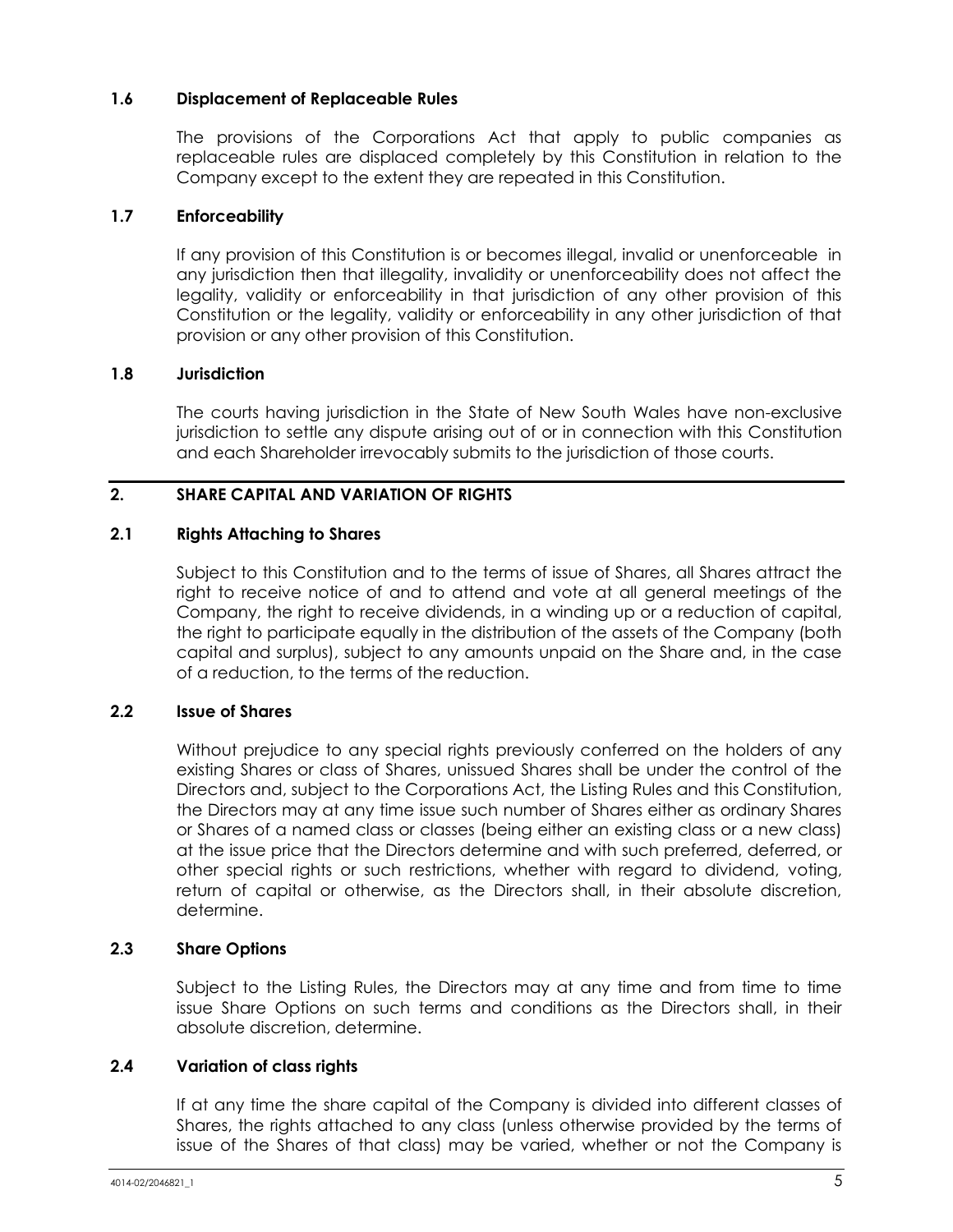being wound up, with the consent in writing of the holders of three quarters of the issued Shares of that class, or if authorised by a special resolution passed at a separate meeting of the holders of the Shares of the class. Any variation of rights under this clause [2.4](#page-11-0) shall be subject to Part 2F.2 of Chapter 2F of the Corporations Act. The provisions of this Constitution relating to general meetings shall apply so far as they are capable of application and with necessary alterations to every such separate meeting except that a quorum is constituted by two persons who together hold or represent by proxy not less than one-third of the issued Shares of the class.

## **2.5 Effect of share issue on class rights**

The rights attached to any class of shares are not taken to be varied by the issue or creation of further shares ranking equally with them unless expressly provided by the terms of issue of the shares of that class.

#### <span id="page-12-2"></span>**2.6 Preference Shares**

Subject to the Listing Rules and the Corporations Act, the Company may issue Preference Shares:

- <span id="page-12-0"></span>(a) that are liable to be redeemed whether at the option of the Company or otherwise; and
- (b) including, without limitation preference shares of the kind described in clause [2.6\(a\)](#page-12-0) in accordance with the terms of [Schedule](#page-65-0) 1.

#### **2.7 Recognition of Trusts**

Except as permitted or required by the Corporations Act, the Company shall not recognise a person as holding a Share or Share Option upon any trust.

#### **2.8 Unregistered Interests**

The Company is not bound by or compelled in any way to recognise any equitable, contingent, future or partial right or interest in any Share or Share Option (whether or not it has notice of the interest or right concerned) unless otherwise provided by this Constitution or by law, except an absolute right of ownership in the registered holder of the Share or Share Option.

## <span id="page-12-1"></span>**2.9 Share Certificates and Share Option Certificates**

Subject to the ASX Settlement Operating Rules (if applicable), clause [4](#page-17-0) and the Listing Rules, a person whose name is entered as a Shareholder in the Register of Shareholders is entitled without payment to receive a Share certificate or notice (as the case may be) in respect of the Share under the Seal in accordance with the Corporations Act but, in respect of a Share or Shares held jointly by several persons, the Company is not bound to issue more than one certificate or notice. Delivery of a certificate or notice for a Share to one of several joint Shareholders is sufficient delivery to all such holders. In addition:

- (a) Share certificates or notices in respect of Shares shall only be issued in accordance with the Listing Rules;
- (b) subject to this Constitution, the Company shall dispatch all appropriate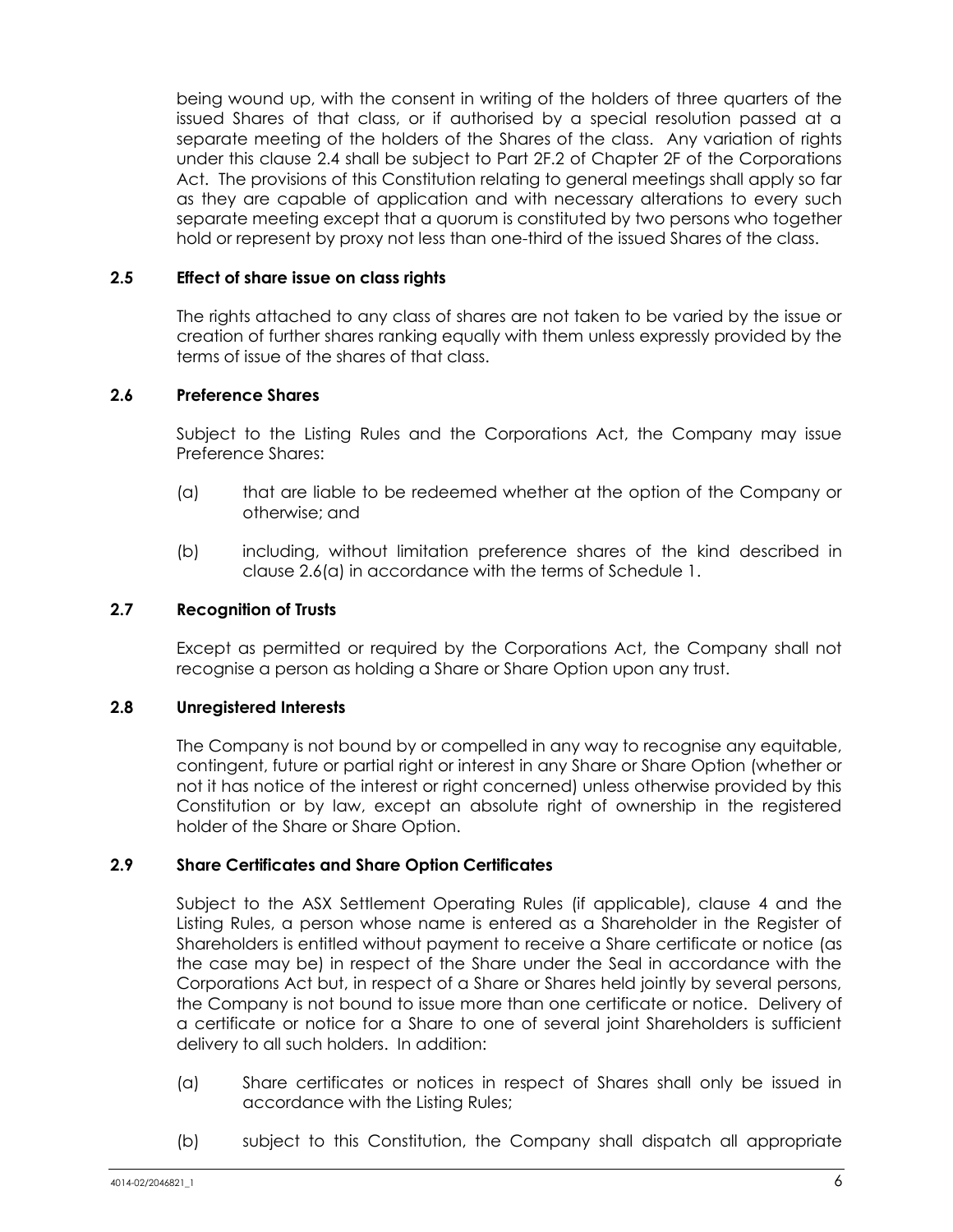Share certificates within one month from the date of issue of any of its Shares and within one month after the date upon which a transfer of any of its Shares is lodged with the Company;

- (c) where a Share certificate is lost, worn out or destroyed, the Company shall issue a duplicate certificate in accordance with the requirements of section 1070D of the Corporations Act and the Listing Rules; and
- (d) the above provisions of this clause [2.9](#page-12-1) shall, with necessary alterations, apply to Share Options.

If securities of the Company are CHESS Approved Securities and held in uncertificated mode, then the preceding provisions of this clause [2.9](#page-12-1) do not apply to those CHESS Approved Securities and the Company shall allot such CHESS Approved Securities and enter those CHESS Approved Securities into the Shareholder's uncertificated holding in accordance with the Listing Rules and the ASX Settlement Operating Rules.

## **2.10 Section 1071H of the Corporations Act**

Clause [2.9](#page-12-1) shall not apply if and to the extent that, on an application by or on behalf of the Company, the ASIC has made a declaration under section 1071H(5) of the Corporations Act published in the Commonwealth of Australia Gazette that the Company is a person in relation to whom section 1071H of the Corporations Act does not apply.

#### **2.11 Commissions**

The Company may, subject to the Listing Rules, exercise the powers of paying commission conferred by section 258C of the Corporations Act. Such commission may be satisfied by the payment of cash or the allotment of fully or partly paid Shares or partly in the one way and partly in the other. The Company may also on any issue of Shares pay such brokerage as may be lawful.

#### **2.12 Restricted Securities**

The Company shall comply in all respects with the requirements of the Listing Rules with respect to Restricted Securities. Without limiting the generality of the above:

- (a) Restricted Securities cannot be disposed of during the escrow period except as permitted by the Listing Rules or the ASX;
- (b) the Company will refuse to acknowledge a disposal (including registering a transfer), assignment or transfer of Restricted Securities during the escrow period except as permitted by the Listing Rules or the ASX; and
- (c) during a breach of the Listing Rules relating to Restricted Securities or a breach of a restriction agreement the holder of the Restricted Securities is not entitled to any dividend or distribution, or voting rights, in respect of the Restricted Securities.

#### **2.13 Non-Issue or Cancellation of Certificate**

Notwithstanding any other provision of this Constitution, the Company need not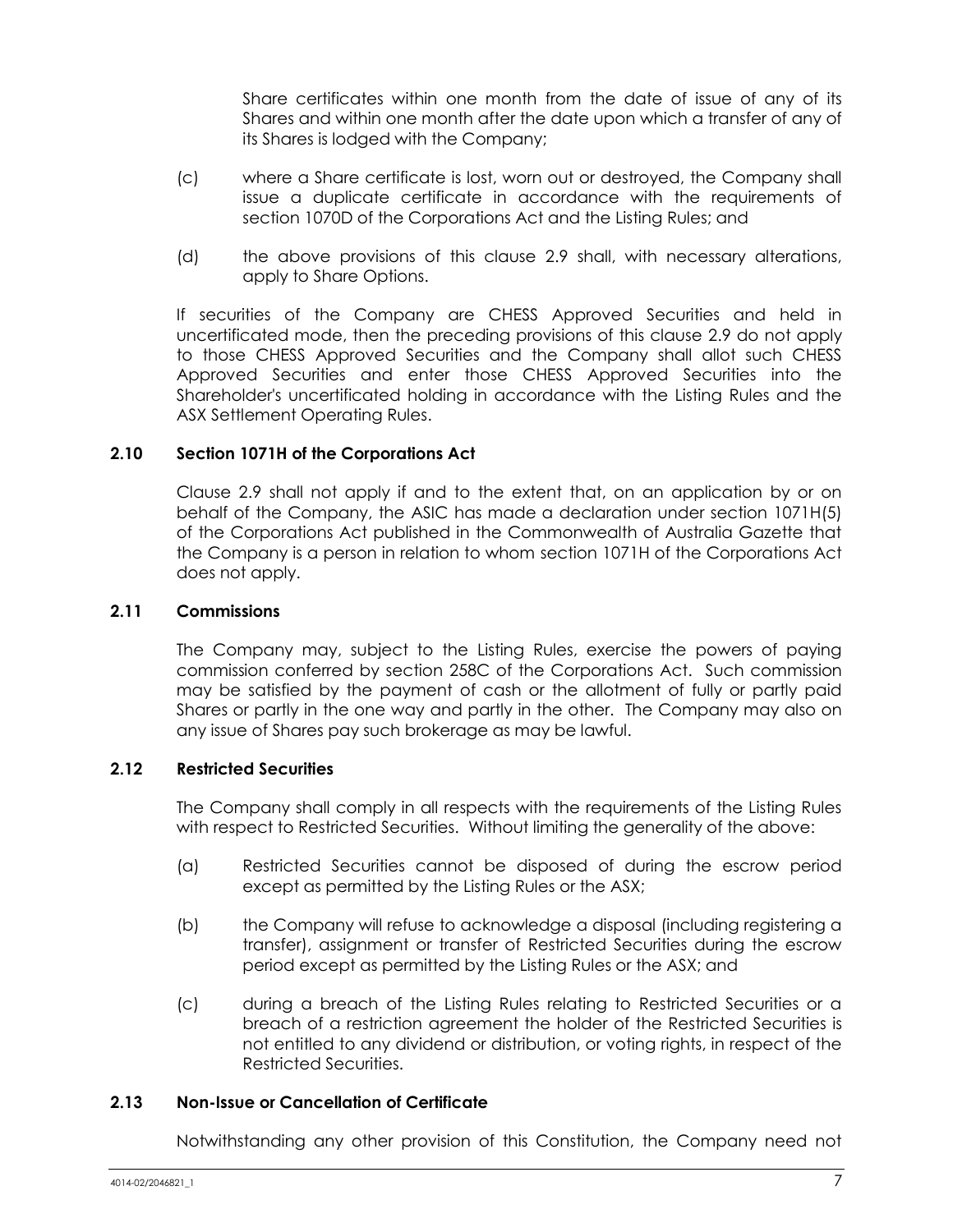issue a certificate, and may cancel any certificate without issuing a certificate in substitution, in respect of any Shares or Share Options of the Company in any circumstances where the non-issue or cancellation of that certificate is permitted by the Corporations Act, the Listing Rules or the ASX Settlement Operating Rules.

#### **2.14 No Prohibition on Foreign Ownership**

Nothing in this Constitution shall have the effect of limiting or restricting the ownership of any securities of the Company by foreign persons except where such limits or restrictions are prescribed by Australian law.

#### **2.15 Payment of Interest out of Capital**

Where any Shares are issued for the purpose of raising money to defray the expenses of the construction of any works or buildings or the provision of any plant which cannot be made profitable for a lengthened period the Company may pay interest on so much of such share capital as is paid up for the period and may charge this interest to capital as part of the cost of construction of the works, buildings or plant.

#### <span id="page-14-0"></span>**3. MINIMUM SHAREHOLDING**

#### **3.1 Effect of this Clause**

The provisions of this clause have effect notwithstanding any other provision of this Constitution, except clause [33.](#page-60-0)

#### **3.2 Definitions**

In this clause:

**Date of Adoption** means the date upon which this clause is inserted in this Constitution by special resolution of the members of the Company.

**Date of Effect** has the meaning given in clause [3.12.](#page-16-0)

**Minimum Shareholding** means a number of shares equal to a "marketable parcel" of Listed Securities within the meaning of the Listing Rules.

**Minority Member** means a member holding less than the Minimum Shareholding on or at any time after the Date of Adoption.

**New Minority Member** means a member who is the holder or a joint holder of a New Minimum Shareholding.

**New Minimum Shareholding** means a holding of shares in the same class created after the Date of Adoption by the transfer of a parcel of shares the aggregate market price of which, at the time at which a transfer of those Listed Securities was initiated or a paper based transfer of those Listed Securities was lodged with the Company, was less than a marketable parcel.

**Purchaser** means the person or persons (including one or more members) whose offer or offers to purchase Listed Securities is or are accepted by the Company.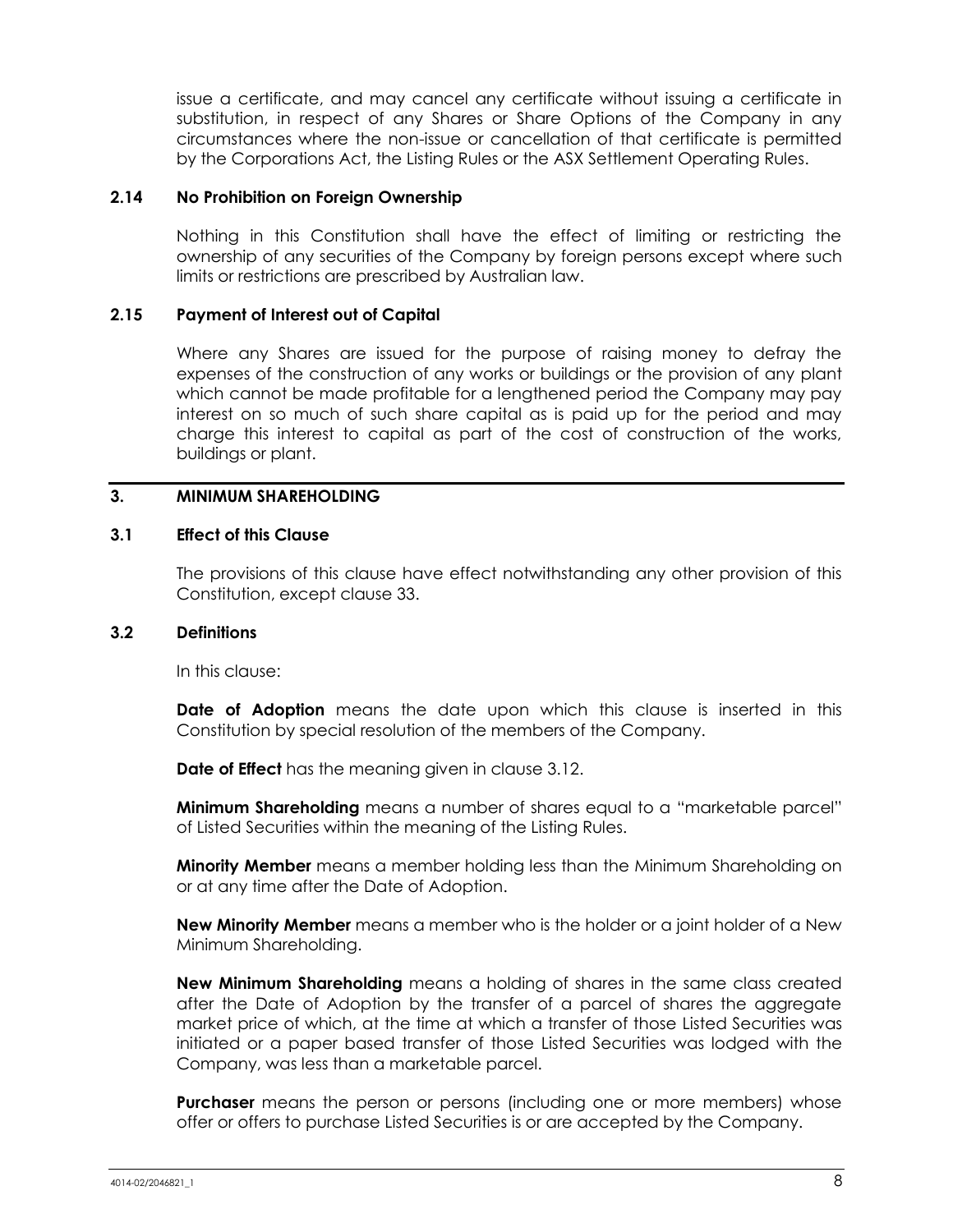## **3.3 Minimum Shareholding**

Subject to clauses [3.12](#page-16-0) and [3.13,](#page-17-1) on and from the Date of Effect, the shareholding of a member which is less than the Minimum Shareholding may be sold by the Company pursuant to the provisions of this clause [3.](#page-14-0)

## **3.4 Sale of Listed Securities of Minority Member**

Subject to clauses [3.12](#page-16-0) and [3.13,](#page-17-1) on and from the Date of Effect, each Minority Member shall be deemed to have irrevocably appointed the Company as his agent:

- (a) to sell all the Listed Securities held by him on-market and without any cost being incurred by the Minority Member;
- (b) to deal with the proceeds of the sale of those Listed Securities in accordance with this clause; and
- (c) where the Listed Securities are CHESS Approved Securities held in uncertificated form, to initiate a Holding Adjustment (as defined in the ASX Settlement Operating Rules) to move the securities from the CHESS Holding (as defined in the ASX Settlement Operating Rules) of the Minority Member to an Issuer Sponsored or Certificated Holding (as defined in the ASX Settlement Operating Rules) for the sale of the Listed Securities.

## **3.5 Appointment of Attorney**

The Company shall, by instrument in writing, appoint a person or persons to act as attorney or attorneys of each Minority Member to whom this clause applies, to execute an instrument or instruments of transfer of their Listed Securities to the Purchaser.

## **3.6 Transfer**

Where:

- (a) all the Listed Securities of each Minority Member to whom this clause applies at any time are sold to one Purchaser; or
- (b) all the Listed Securities of two or more Minority Members to whom this clause applies at any time are sold to one Purchaser,

the transfer may be effected by one instrument of transfer.

## <span id="page-15-0"></span>**3.7 Proceeds of Sale**

The Company shall receive the aggregate proceeds of the sale of all of the Listed Securities of each Minority Member to whom this clause applies at any time and shall:

- (a) immediately cause the name of the Purchaser to be entered in the Register of Shareholders as the holder of the Listed Securities sold; and
- (b) within fourteen days of receipt of the relevant share certificate or otherwise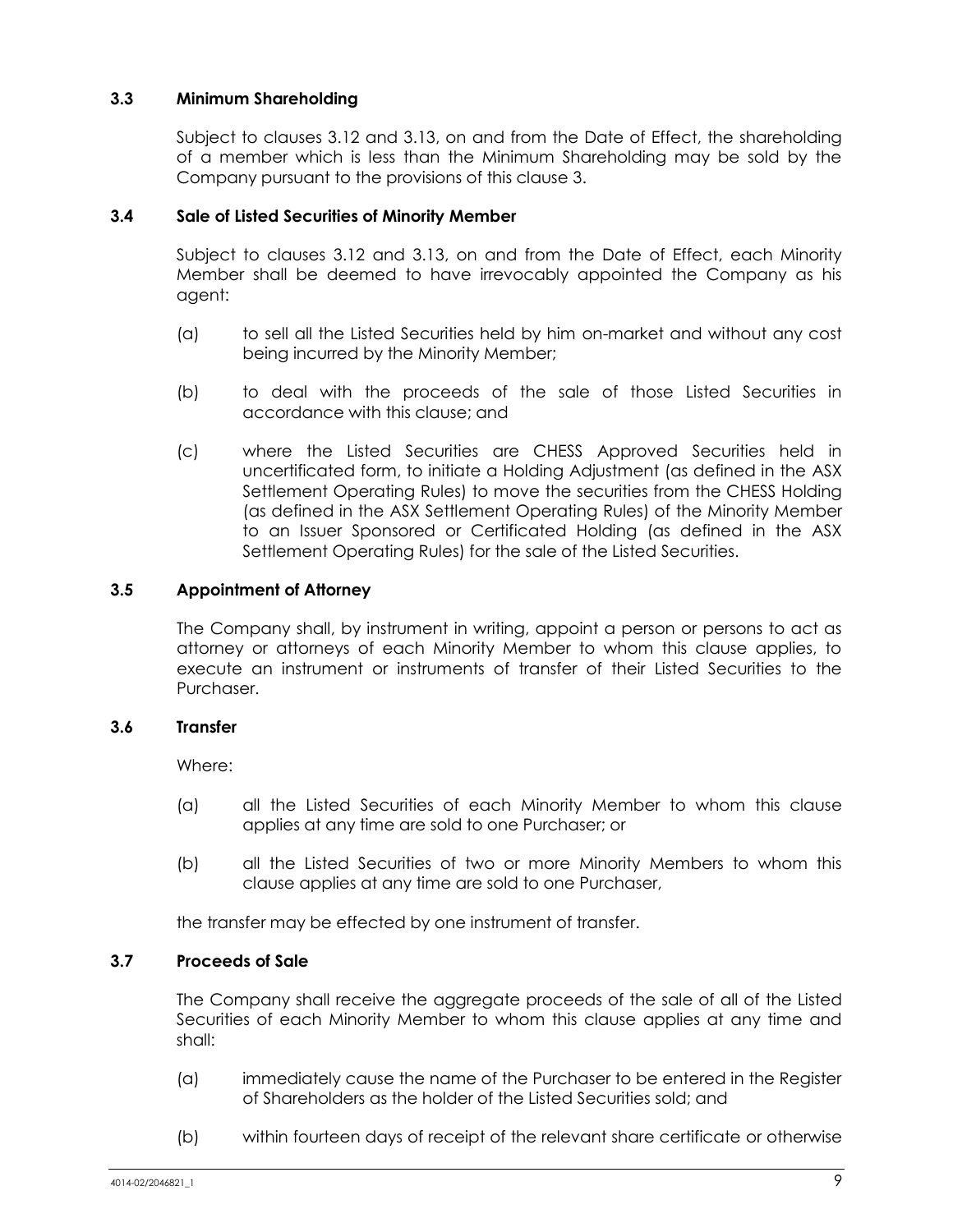as soon as is practicable, cause the pro rata proportions of the proceeds attributable to each Minority Member to be sent to each Minority Member by electronic transfer or cheque mailed to his address in the Register of Shareholders (or in the case of joint holders, to the address of the holder whose name is shown first in the Register of Shareholders), this cheque or electronic transfer to be made payable to the Minority Member (or, in the case of joint holders, to them jointly). In the case where a Minority Member's whereabouts are unknown or where a Minority Member fails to return the share certificate or certificates (where required) relating to the Listed Securities sold, the proceeds of sale shall be applied in accordance with the applicable laws dealing with unclaimed moneys.

## **3.8 Receipt of Proceeds**

The receipt by the Company of the proceeds of sale of Listed Securities of a Minority Member shall be a good discharge to the Purchaser of all liability in respect of the purchase of the Listed Securities.

## **3.9 Registration of Purchaser**

Upon entry of the name of the Purchaser in the Register of Shareholders as the holder of the Listed Securities of a Minority Member to whom this clause applies:

- (a) the Purchaser shall not be bound to see to the regularity of the actions and proceedings of the Company pursuant to this Constitution or to the application of the proceeds of sale; and
- (b) the validity of the sale shall not be impeached by any person.

#### **3.10 Remedies Limited**

The remedy of any Minority Member to whom this clause applies in respect of the sale of his or her Listed Securities is expressly limited to a right of action in damages against the Company to the exclusion of any other right, remedy or relief against any other person.

## **3.11 Cost of Sale of Listed Securities**

The Company shall bear all the costs of the sale of the Listed Securities.

#### <span id="page-16-0"></span>**3.12 Exemption from clause [3](#page-14-0)**

- (a) The Company must give written notice to a Minority Member and, where the Shares are CHESS Approved Securities, to the Controlling Participant (as defined in the ASX Settlement Operating Rules) for the holding of the Minority Member, advising of the Company's intention to sell his or her shareholding pursuant to this clause [3.](#page-14-0)
- (b) Unless the Minority Member, within 6 weeks from the date the notice was sent from the Company in accordance with this clause [3,](#page-14-0) gives written notice to the Company that it desires its shareholding to be exempted from clause [3,](#page-14-0) then the Company will be free to sell the Shares held by the relevant Minority Member immediately following expiry of the 6 week period in accordance with this clause [3](#page-14-0) (**Date of Effect**).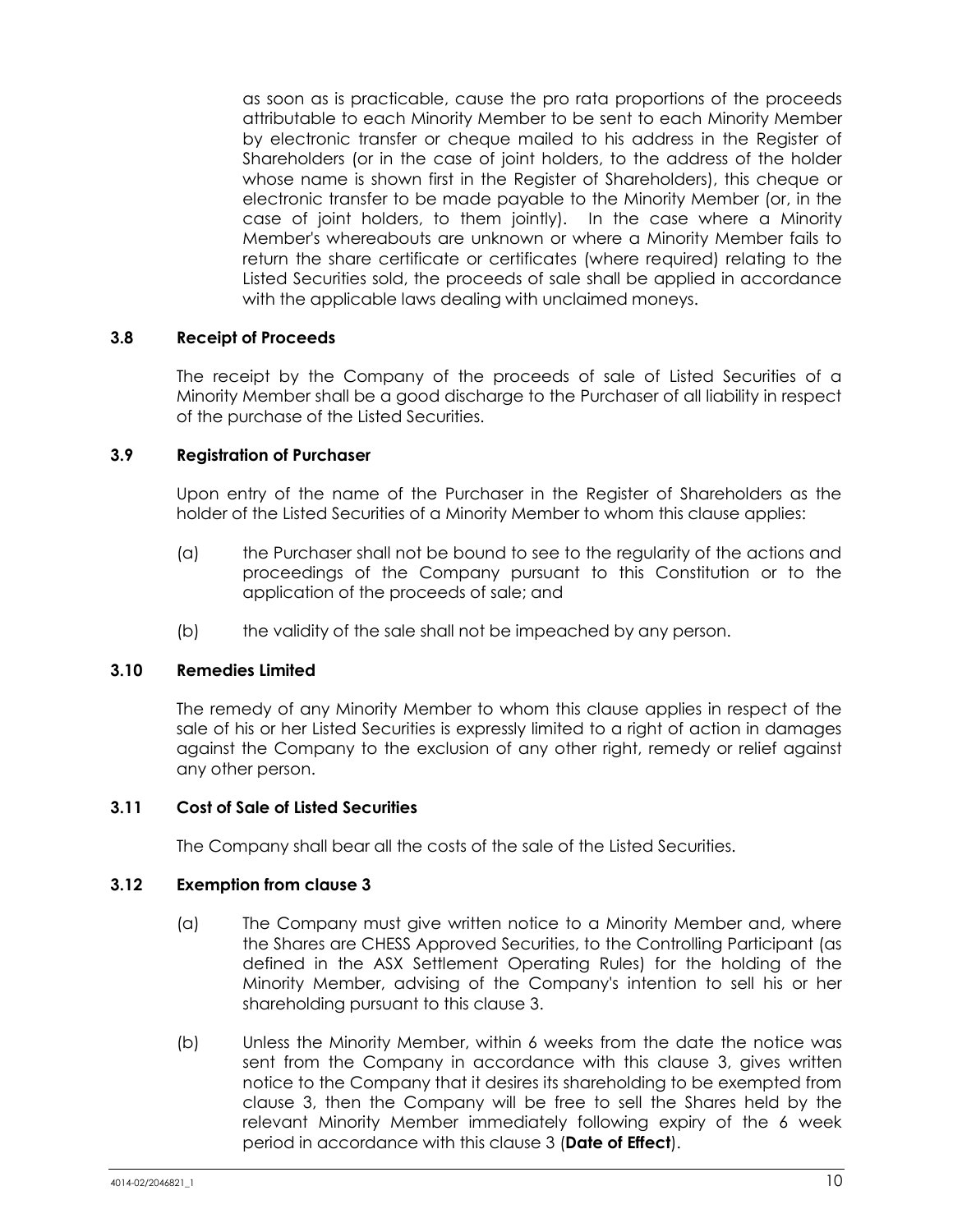(c) Where Shares are CHESS Approved Securities, a written notice by the Company in terms of this clause shall comply with the ASX Settlement Operating Rules.

## <span id="page-17-1"></span>**3.13 Notice to Exempt**

Where a Minority Member has given written notice to the Company that it desires its shareholding to be exempted from clause [3](#page-14-0) it may, at any time prior to the sale of the Listed Securities under clause [3.7,](#page-15-0) revoke or withdraw that notice. In that event the provisions of clause [3](#page-14-0) shall apply to the Minority Member.

#### <span id="page-17-3"></span>**3.14 Takeover Offer or Announcement**

The Company shall not commence to sell Listed Securities comprising less than a Minimum Shareholding following the announcement of a takeover offer or takeover announcement for the Company. If a takeover bid is announced after a notice is given but before an agreement is entered into for the sale of the Listed Securities, this clause [3](#page-14-0) ceases to operate for those Listed Securities. However, despite clause [3.15,](#page-17-2) a new notice under clause [3.12](#page-16-0) may be given after the offer period if the takeover bid closes.

#### <span id="page-17-2"></span>**3.15 Use by Company of Clause [3](#page-14-0)**

Subject to clause [3.14,](#page-17-3) this clause [3](#page-14-0) may be invoked only once in any twelve month period after its adoption or re-adoption.

#### <span id="page-17-4"></span>**3.16 Notice to New Minority Members**

If the Directors determine that a member is a New Minority Member, the Company may give the member notice in writing stating that the member is a New Minority Member, specifying the number of shares making up the New Minimum Shareholding, the market price of those Listed Securities and the date on which the market price was determined and stating that the Company intends to sell the Listed Securities specified in the notice in accordance with the provisions of its Constitution. Unless the Directors determine otherwise, if the Company gives such a notice, all rights of the member to vote and to receive dividends in respect of the shares specified in the notice are suspended until the Listed Securities are sold or that member ceases to be a New Minority Member and any dividends that would, but for this clause [3.16,](#page-17-4) have been paid to that member must be held by the Company and paid to that member within 30 days after the earlier of:

- (a) the date the Listed Securities specified in the notice are transferred; and
- (b) the date that the Company ceases to be entitled to sell those Listed Securities under the sale notice.

## <span id="page-17-0"></span>**4. UNCERTIFICATED HOLDINGS AND ELECTRONIC TRANSFERS**

#### **4.1 Electronic or Computerised Holding**

The Directors may do anything they consider necessary or desirable and which is permitted under the Corporations Act and the Listing Rules to facilitate the participation by the Company in the CHESS System and any other computerised or electronic system established or recognised by the Corporations Act or the Listing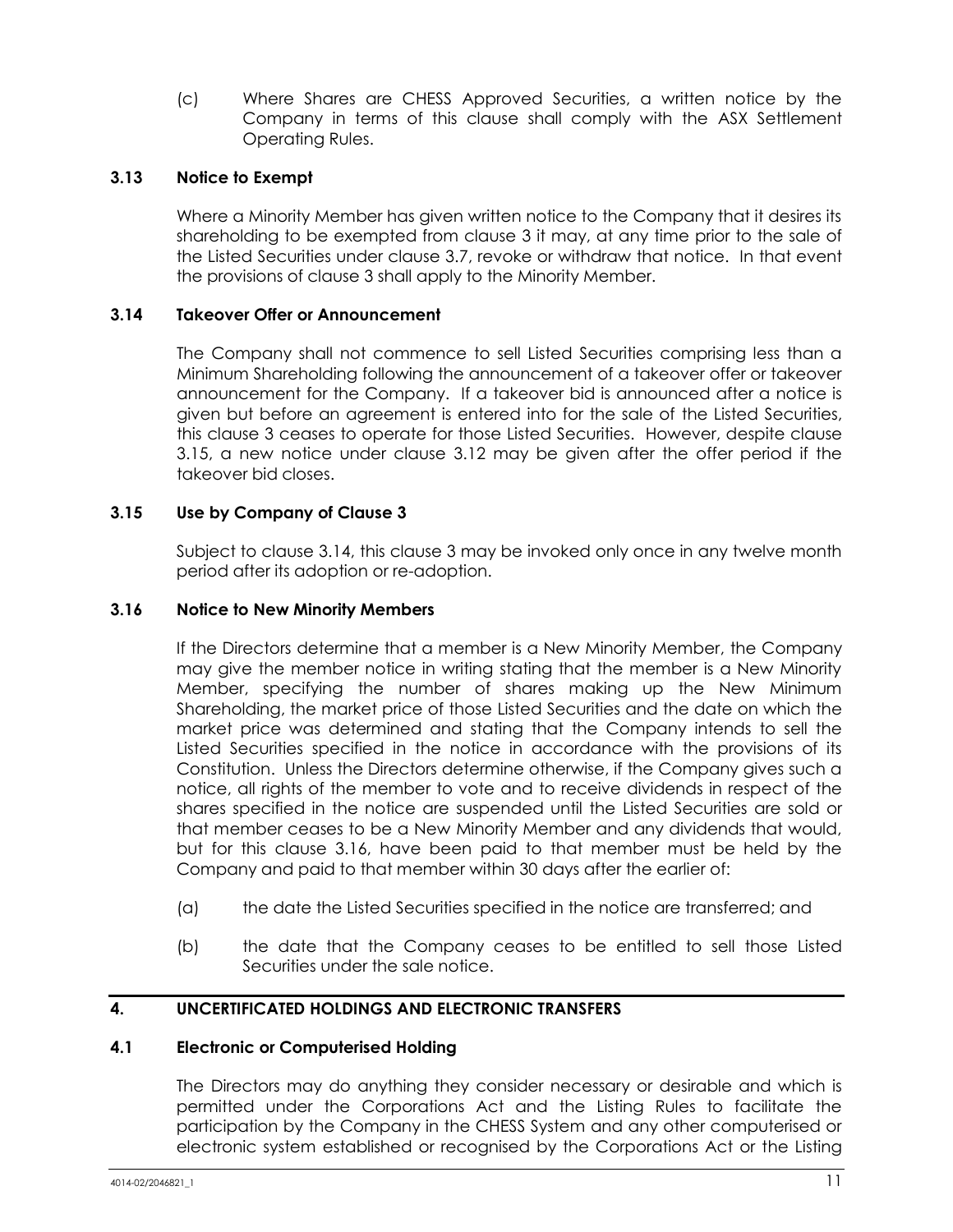Rules for the purposes of facilitating dealings in Shares or securities.

## **4.2 Statement of Holdings**

Where the Directors have determined not to issue share certificates or to cancel existing Share certificates, a Shareholder shall have the right to receive such statements of the holdings of the Shareholder as are required to be distributed to a Shareholder under the Corporations Act or the Listing Rules.

## **4.3 Share Certificates**

If the Directors determine to issue a certificate for Shares held by a Shareholder, the provisions in relation to Share certificates contained in clause [2](#page-11-1) shall apply.

## **4.4 Listing Rules**

The Company shall comply with the Listing Rules and the ASX Settlement Operating Rules in relation to the CHESS System.

## <span id="page-18-1"></span>**5. LIEN**

#### **5.1 Lien for Members Debts**

The Company has a first and paramount lien on each Share (except where the Share is a Listed Security and is fully paid up) registered in a Shareholder's name in respect of all money owed to the Company by the Shareholder (including any money payable under clause [5.2](#page-18-0) to the extent that the Company has made a payment in respect of a liability or a requirement referred to in that clause) but not any unpaid call once the Share has been forfeited under section 254Q of the Corporations Act. The lien extends to reasonable interest and expenses incurred because the amount is not paid.

## <span id="page-18-0"></span>**5.2 Generally**

Whenever any law for the time being of any country, state or place imposes or purports to impose any immediate or future possible liability upon the Company to make any payments or empowers any government or taxing authority or governmental official to require the Company to make any payment in respect of any Shares held either jointly or solely by any Shareholder, or in respect of any transfer of Shares, or of any dividends, bonuses or other moneys due or payable or accruing due or which may become due or payable to such Shareholder by the Company on or in respect of any Shares or for or on account or in respect of any Shareholder, and whether in consequence of:

- (a) the death of such Shareholder;
- (b) the non-payment of any income tax or other tax by such Shareholder;
- (c) the non-payments of any estate, probate, succession or death, duty or of any other Duty by the executor or administrator of such Shareholder or by or out of his estate; or
- (d) any other act or thing,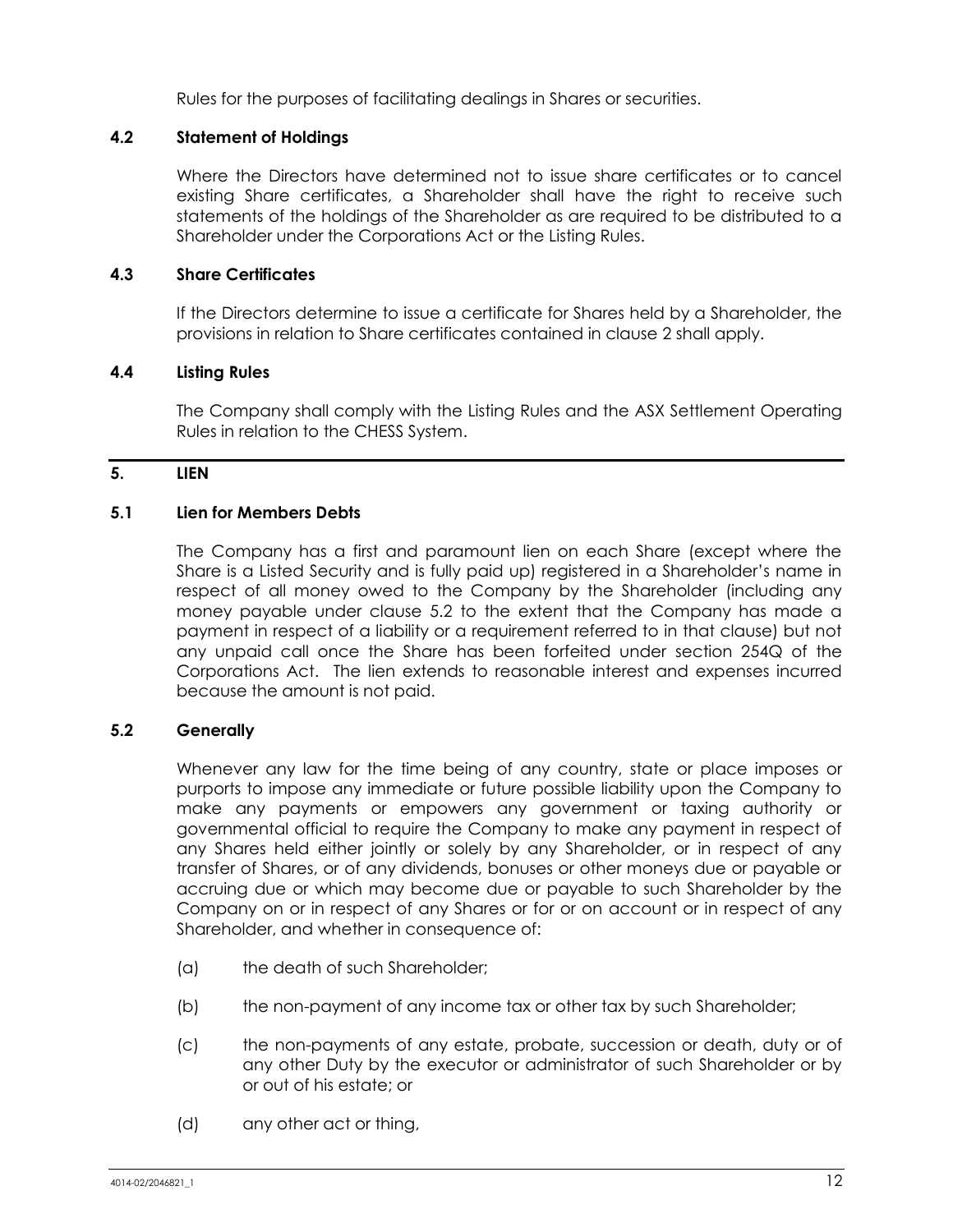the Company in every case:

- (a) shall be fully indemnified by such Shareholder or his executor or administrator from all liability;
- (b) shall have a lien upon all dividends, bonuses and other moneys payable in respect of the Shares held either jointly or solely by this Shareholder for all moneys paid by the Company in respect of the Shares or in respect of any dividend, bonus or other money or for an account or in respect of this Shareholder under or in consequence of any law, together with interest at the Prescribed Rate from date of payment to date of repayment, and may deduct or set off against any dividend, bonus or other moneys so paid or payable by the Company together with interest at the Prescribed Rate;
- (c) may recover as a debt due from this Shareholder or his or her executor or administrator, wherever constituted or situate, any moneys paid by the Company under or in consequence of any such law and interest on these moneys at the Prescribed Rate and for the period mentioned above in excess of any dividend, bonus or other money as mentioned above then due or payable by the Company to such Shareholder; and
- (d) may, subject to the Listing Rules, if any such money be paid or payable by the Company under any such law, refuse to register a transfer of any Shares by this Shareholder or his executor or administrator until the money and interest mentioned above is set off or deducted or, in case the money and interest exceeds the amount of any dividend, bonus or other money then due or payable by the Company to the Shareholder, until this excess is paid to the Company.

Nothing contained in this clause shall prejudice or affect any right or remedy which any law may confer or purport to confer on the Company, and, as between the Company and every such Shareholder, his or her executor, administrator and estate, wherever constituted or situate, any right or remedy which this law shall confer on the Company shall be enforceable by the Company.

## **5.3 Exemption**

The Directors may at any time exempt a Share wholly or in part from the provisions of this clause [5.](#page-18-1)

## **5.4 Dividends**

Whenever the Company has a lien on a Share, the lien extends to all dividends payable in respect of the Share.

## <span id="page-19-0"></span>**5.5 Sale of Shares**

Subject to clause [5.6,](#page-20-0) the Company may sell, in such manner as the Directors think fit, any Shares on which the Company has a lien.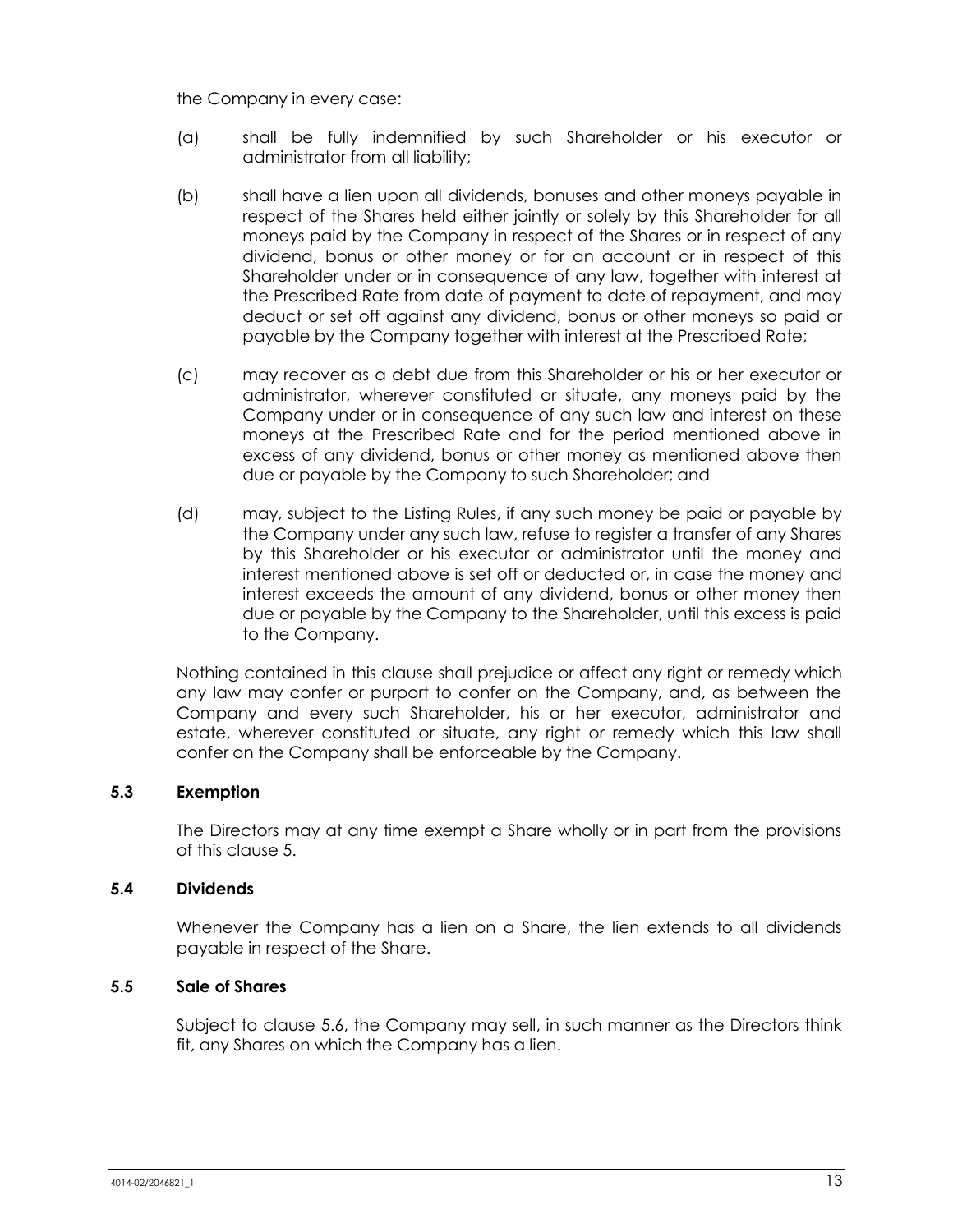## <span id="page-20-0"></span>**5.6 Restrictions on Sale**

A Share on which the Company has a lien shall not be sold unless:

- (a) the sum in respect of which the lien exists is presently payable; and
- (b) the Company has, not less than 14 days before the date of the sale, given to the registered holder for the time being of the Share or the person entitled to the Share by reason of the death or bankruptcy of the registered holder a notice in writing setting out, and demanding payment of, that part of the amount in respect of which the lien exists as is presently payable.

## **5.7 Person Authorised to Sign Transfers**

For the purpose of giving effect to a sale of a Share under clause [5.5,](#page-19-0) the Directors may authorise a person to transfer the Shares sold to the purchaser of the Shares. The Company shall register the purchaser as the holder of the Shares comprised in any such transfer and he or she is not bound to see to the application of the purchase money. The title of the purchaser to the Shares is not affected by any irregularity or invalidity in connection with the sale.

## **5.8 Proceeds of Sale**

The proceeds of a sale under clause [5.5](#page-19-0) shall be applied by the Company in payment of that part of the amount in respect of which the lien exists as is presently payable, and the residue (if any) shall (subject to any like lien for sums not presently payable that existed upon the Shares before the sale) be paid to the person entitled to the Shares at the date of the sale.

## **5.9 Protection of Lien under ASX Settlement Operating Rules**

The Company may do all such things as may be necessary or appropriate for it to do under the ASX Settlement Operating Rules to protect any lien, charge or other right to which it may be entitled under any law or this Constitution.

## **5.10 Further Powers re Forfeited Shares and Liens**

Where a transfer following the sale of any Shares after forfeiture or for enforcing a lien, charge or right to which the Company is entitled under any law or under this Constitution is effected by an ASX Settlement Transfer, the Company may do all things necessary or desirable for it to do under the ASX Settlement Operating Rules in relation to that transfer.

## <span id="page-20-1"></span>**6. CALLS ON SHARES**

## **6.1 Calls**

- (a) The Directors may by resolution make calls on Shareholders of partly paid Shares to satisfy the whole or part of the debt owing on those Shares provided that the dates for payment of those Shares were not fixed at the time of issue.
- (b) A call shall be deemed to have been made at the time when the resolution of the Directors authorising the call was passed.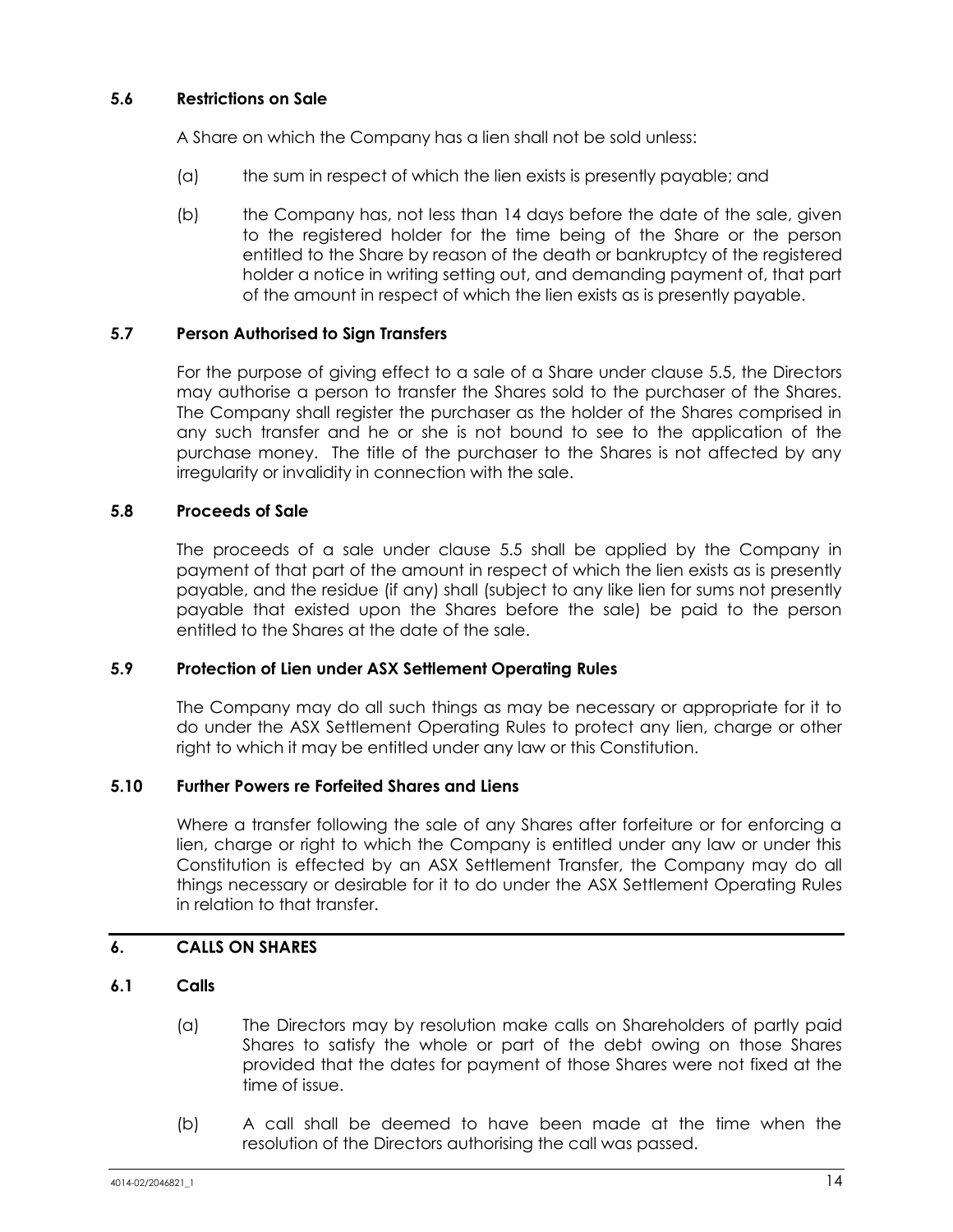- (c) A call may be required or permitted to be paid by instalments.
- (d) Failure to send a notice of a call to any Shareholder or the non-receipt of a notice by any Shareholder does not invalidate the call.

## **6.2 Payment of Calls**

A Shareholder to whom notice of a call is given in accordance with this Constitution must pay to the Company the amount called in accordance with the notice.

## **6.3 Quoted Shares**

- (a) The Directors must not make the date for payment of calls, (**Due Date**), for Shareholders who hold quoted partly paid Shares, less than 30 Business Days and no more than 40 Business Days from the date the Company dispatches notices to relevant Shareholders that a call is made.
- (b) If after a call is made, new Shareholders purchase the same class of Share subject to the call, or if the holdings of the original Shareholders on whom the call was made change, Directors must dispatch a notice informing these Shareholders that a call has been made at least 4 days before the Due Date.
- (c) The Company must enter a call payment on the Company register no more than 5 Business Days after the Due Date.

## **6.4 Unquoted Shares**

The Directors must not make the Due Date for Shareholders who hold unquoted partly paid Shares, less than 5 Business Days from the date the Company dispatches notices to relevant Shareholders that a call is made.

## **6.5 Joint Liability**

The joint holders of a Share are jointly and severally liable to pay all calls in respect of the Share.

## **6.6 Deemed Calls**

Any amount that, by the terms of issue of a Share, becomes payable on allotment or at a fixed date, shall for the purposes of this Constitution be deemed to be a call duly made and payable, and, in case of non-payment, all the relevant provisions of this Constitution as to payment of interest and expenses, forfeiture or otherwise apply as if the amount had become payable by virtue of a call duly made and notified.

## **6.7 Differentiation between Shareholders**

The Directors may, on the issue of Shares, differentiate between the holders as to the amount of calls to be paid and the times of payment.

## **6.8 Payments in Advance of Calls**

The Directors may accept from a Shareholder the whole or any part of the amount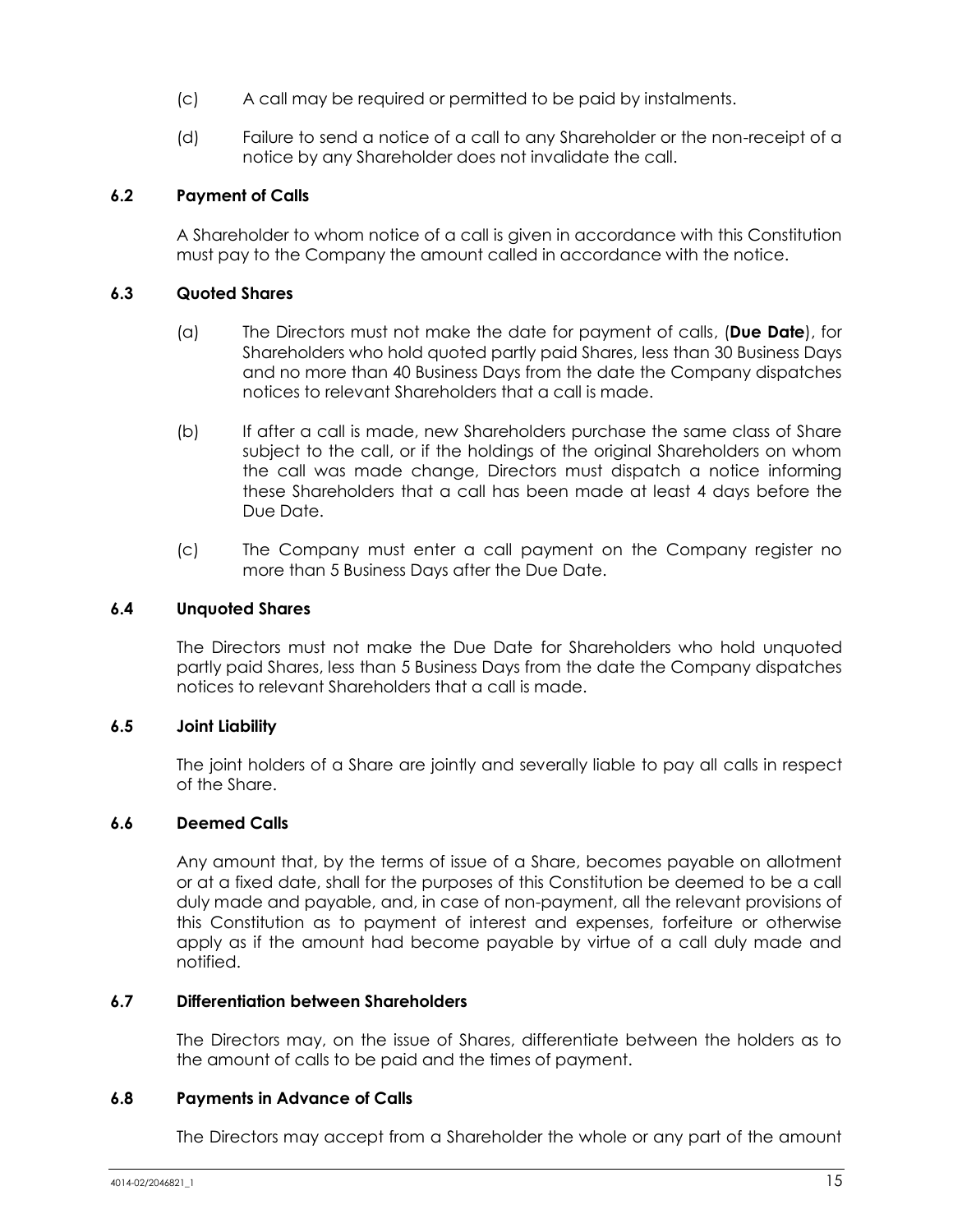unpaid on a Share even if no part of that amount has been called up, in which case the Directors shall nominate whether the amount so paid is to be treated as capital or a loan to the Company by the Shareholder, and:

- (a) if the amount paid is nominated to be capital, it shall be deemed as from the date of the nomination to have been applied in paying up (so far as it will extend) the unpaid balance of the total issue price of the Share, but the dividend entitlement attaching to the Share shall remain as it was prior to the payment so made until there is a call in respect of the Share under this clause [6](#page-20-1) of an amount equal to or greater than the amount so paid; or
- (b) if the amount paid is nominated to be a loan to the Company, it shall carry interest at a rate, not exceeding the Prescribed Rate, as is agreed between the Directors and the Shareholder, shall not be repayable unless the Directors so determine, shall not confer on the Shareholder any rights attributable to subscribed capital, and shall, unless so repaid, be applied in payment of calls on the Share as and when the calls become due.

## **6.9 Outstanding Moneys**

Any moneys payable in respect of a call made in accordance with this Constitution which remain outstanding shall from and including the day for payment until the date payment is received bear interest at the Prescribed Rate.

#### **6.10 Revocation/Postponement or Extension**

The Directors may revoke or postpone a call or extend time for payment in accordance with the Listing Rules and/or the Corporations Act, if revocation or postponement is not prohibited by either.

#### **6.11 Compliance with Listing Rules and Corporations Act**

The Company shall comply with the Listing Rules and the Corporations Act in relation to calls. All Listing Rule requirements in relation to calls are not covered in this Constitution.

#### **6.12 Waive**

The Directors may, to the extent the law permits, waive or compromise all or part of any payment due to the Company under the terms of issue of a Share under this claus[e 6.](#page-20-1)

## <span id="page-22-1"></span>**7. FORFEITURE OF SHARES**

## <span id="page-22-0"></span>**7.1 Failure to Pay Call**

If a Shareholder fails to pay a call or instalment of a call on the day appointed for payment of the call or instalment, the Directors may, at any time after this day during the time any part of the call or instalment remains unpaid (but subject to this clause [7.1\)](#page-22-0) serve a notice on such Shareholder requiring payment of so much of the call or instalment as is unpaid, together with any interest that has accrued and all costs and expenses incurred by the Company as a result of the non-payment. The notice shall name a further day being not less than 14 days after the date of notice on or before which the payment required by the notice is to be made and shall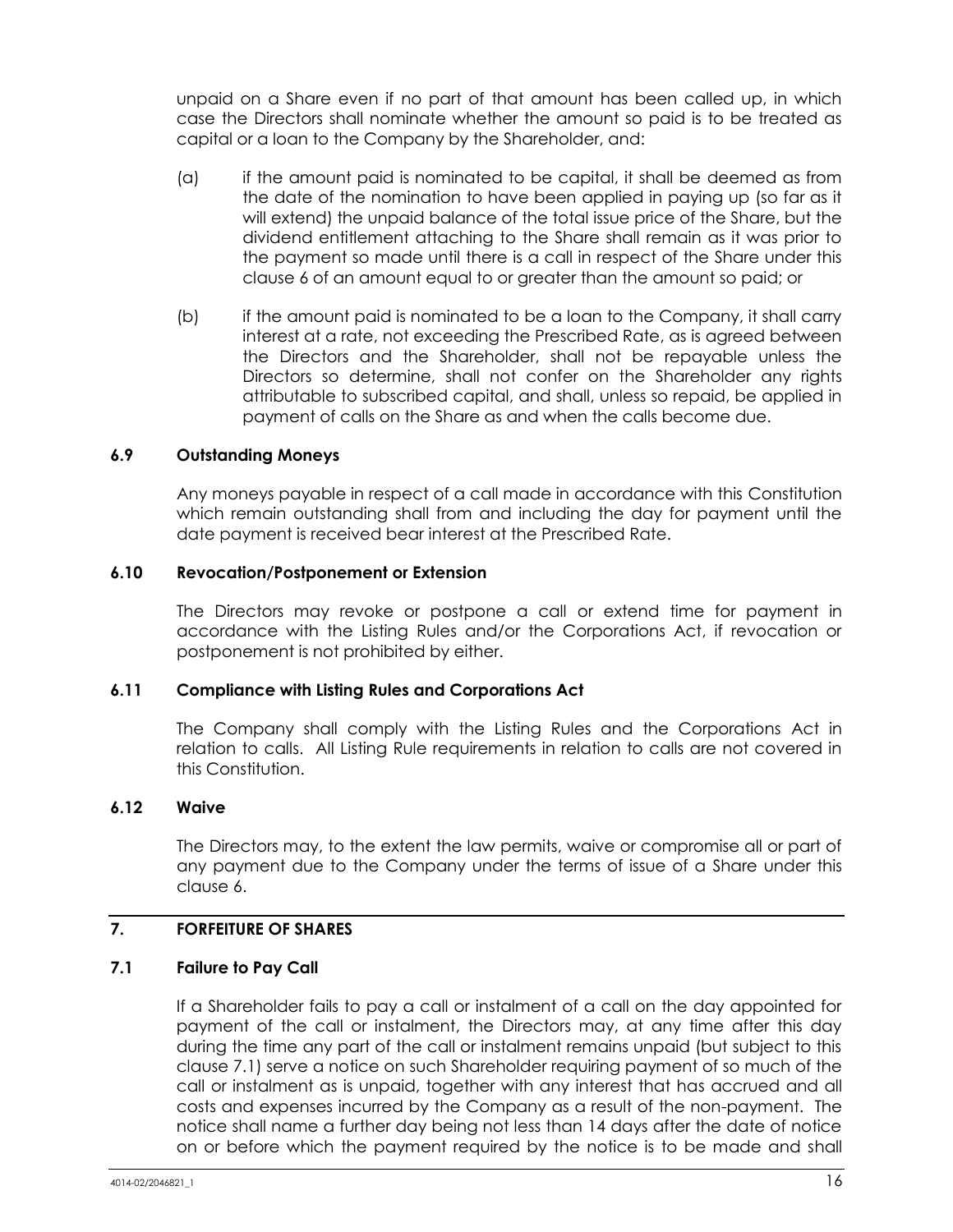state that, in the event of non-payment at or before the time appointed, the Shares in respect of which the call was made will be liable to be forfeited.

## **7.2 Forfeiture**

If the requirements of a notice served under clause [7.1](#page-22-0) are not complied with, any Share in respect of which a call is unpaid at the expiration of 14 days after the day for its payment may be forfeited by a resolution of the Directors to that effect. Such a forfeiture shall include all dividends and other distributions declared in respect of the forfeited Shares and not actually paid or distributed before the forfeiture.

## **7.3 Sale of Forfeited Shares**

Subject to the Corporations Act and the Listing Rules, a forfeited Share may be sold or otherwise disposed of on the terms and in the manner that the Directors determine and, at any time before a sale or disposition, the forfeiture may be cancelled on the terms the Directors determine.

## **7.4 Continuing Liability**

A person whose Shares have been forfeited ceases to be a Shareholder in respect of the forfeited Shares, but remains liable to pay the Company all money that, at the date of forfeiture, was payable by him to the Company in respect of the Shares (including interest at the Prescribed Rate from the date of forfeiture on the money for the time being unpaid if the Directors decide to enforce payment of the interest), but his or her liability ceases if and when the Company receives payment in full of all the money (including interest) payable in respect of the Shares.

## **7.5 Officer's Statement Prima Facie Evidence**

A statement in writing declaring that the person making the statement is a Director or a Secretary of the Company, and that a Share in the Company has been duly forfeited on a date stated in the statement, is prima facie evidence of the facts stated in the statement as against all persons claiming to be entitled to the Share.

## **7.6 Procedures**

The Company may receive the consideration (if any) given for a forfeited Share on any sale or disposition of the Share, execute a transfer of the Share in favour of the person to whom the Share is sold or disposed of and take all other steps necessary or desirable to transfer or dispose of those shares to the relevant transferee. Upon the execution of the transfer, the transferee shall be registered as the holder of the Share and is not bound to see to the application of any money paid as consideration. The title of the transferee to the Share is not affected by any irregularity or invalidity in connection with the forfeiture, sale or disposal of the Share.

## **7.7 Listing Rules and ASX Settlement Operating Rules**

The Company shall comply with the Listing Rules with respect to forfeited Shares and may do all such things as may be necessary or appropriate for it to do under the ASX Settlement Operating Rules to protect any lien, charge or other right to which it may be entitled under any law or this Constitution.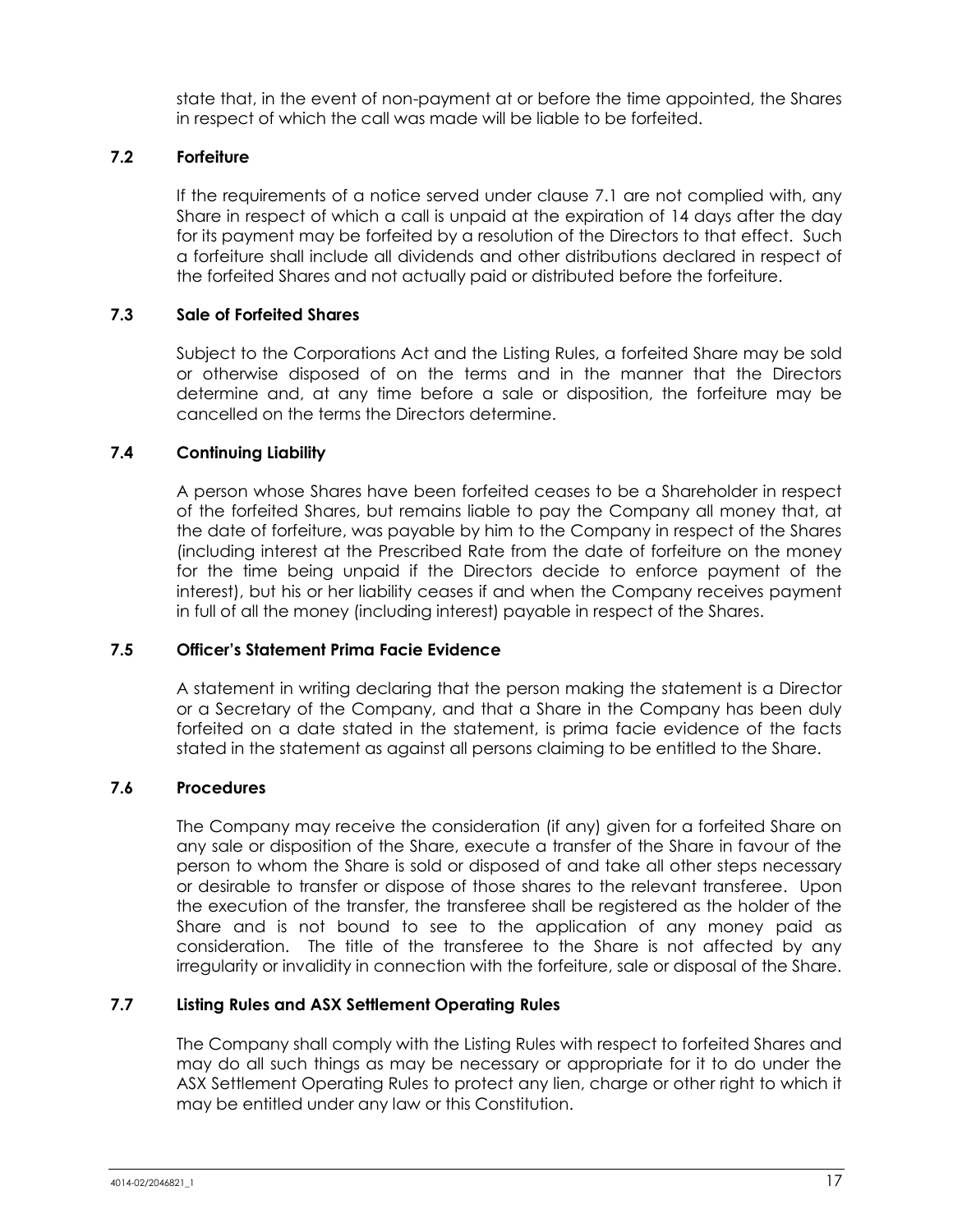## **7.8 Waive**

The Directors may:

- (a) exempt a Share from all or part of this clause [7;](#page-22-1)
- (b) waive or compromise all or part of any payment due to the Company under this clause [7;](#page-22-1) and
- (c) before a forfeited Share has been sold, reissued and otherwise disposed of, cancel the forfeiture on the conditions they decide.

## <span id="page-24-1"></span>**8. TRANSFER OF SHARES**

## **8.1 Form of Transfer**

Subject to this Constitution, Shareholders may transfer any Share held by them by:

- (a) an ASX Settlement Transfer or any other method of transferring or dealing in Shares introduced by ASX or operated in accordance with the ASX Settlement Operating Rules or Listing Rules and in any such case recognised under the Corporations Act; or
- (b) an instrument in writing in any usual or common form or in any other form that the Directors approve.

## <span id="page-24-0"></span>**8.2 CHESS Transfers**

- (a) The Company must comply with all obligations imposed on the Company under the Corporations Act, the Listing Rules and the ASX Settlement Operating Rules in respect of an ASX Settlement Transfer or any other transfer of Shares.
- (b) Notwithstanding any other provision in this Constitution, the Company must not prevent, delay or interfere with the registration of an ASX Settlement Transfer or any other transfer of Shares.

## **8.3 Participation in CHESS**

The Directors may do anything they consider necessary or desirable and which is permitted under the Corporations Act, the Listing Rules and the ASX Settlement Operating Rules to facilitate participation by the Company in any system established or recognised by the Corporations Act and the Listing Rules or the ASX Settlement Operating Rules in respect of transfers of or dealings in marketable securities.

## **8.4 Registration Procedure**

Where an instrument of transfer referred to in clause [8.1\(b\)](#page-24-0) is to be used by a Shareholder to transfer Shares, the following provisions apply:

(a) the instrument of transfer must be executed by or on behalf of both the transferor and the transferee unless it is a sufficient transfer of marketable securities within the meaning of the Corporations Act and any Duty duly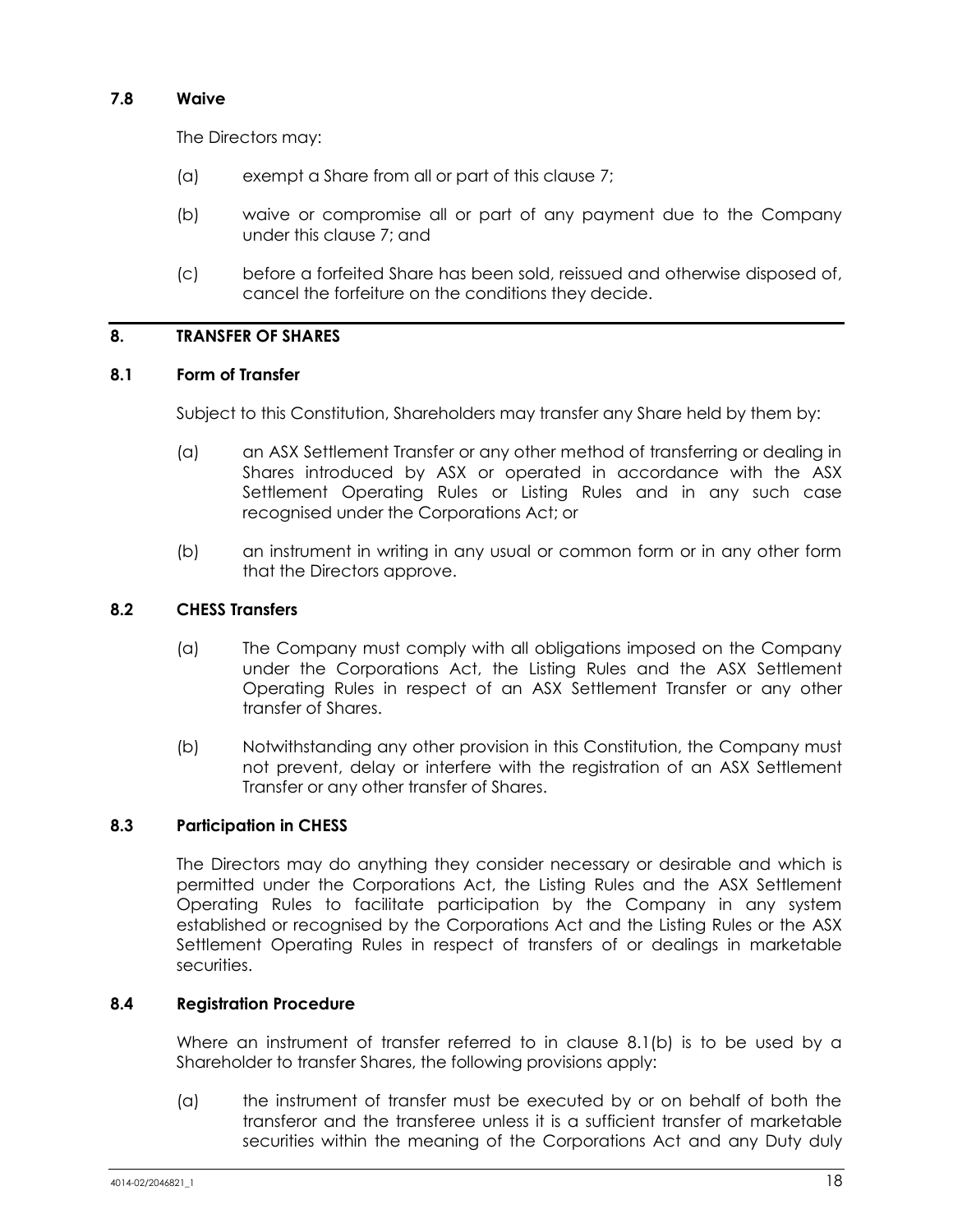paid if required by law;

- (b) the instrument of transfer shall be left at the Registered Office for registration accompanied by the certificate for the Shares to be transferred (if any) and such other evidence as the Directors may require to prove the title of the transferor and his right to transfer the shares;
- (c) subject to clause [33,](#page-60-0) a reasonable fee may be charged on the registration of a transfer of Shares or other securities; and
- (d) on registration of a transfer of Shares, the Company must cancel the old certificate (if any).

#### **8.5 Power to Refuse to Register**

The Directors may refuse to register any transfer of Shares (other than an ASX Settlement Transfer) where:

- (a) the Listing Rules permit the Company to do so;
- (b) the Listing Rules require the Company to do so; or
- (c) the transfer is a transfer of Restricted Securities which is or might be in breach of the Listing Rules or any escrow agreement entered into by the Company in relation to such Restricted Securities pursuant to the Listing Rules.

Where the Directors refuse to register a transfer in accordance with this clause, they shall send notice of the refusal and the precise reasons for the refusal to the transferee and the lodging broker (if any) in accordance with the Listing Rules.

#### **8.6 Closure of Register**

Subject to the Listing Rules and the ASX Settlement Operating Rules, the Register of Shareholders may be closed during such time as the Directors may determine, not exceeding 30 days in each calendar year or any one period of more than 5 consecutive Business Days.

## **8.7 Retention of Transfers by Company**

All instruments of transfer which are registered will be retained by the Company, but any instrument of transfer which the Directors decline or refuse to register (except in the case of fraud) shall on demand be returned to the transferee.

#### **8.8 Power to suspend registration of transfers**

The Directors may suspend the registration of transfers at any times, and for any periods, permitted by the ASX Settlement Operating Rules that they decide.

#### **8.9 Powers of Attorney**

Any power of attorney granted by a Shareholder empowering the recipient to transfer Shares which may be lodged, produced or exhibited to the Company or any Officer of the Company will be taken and deemed to continue and remain in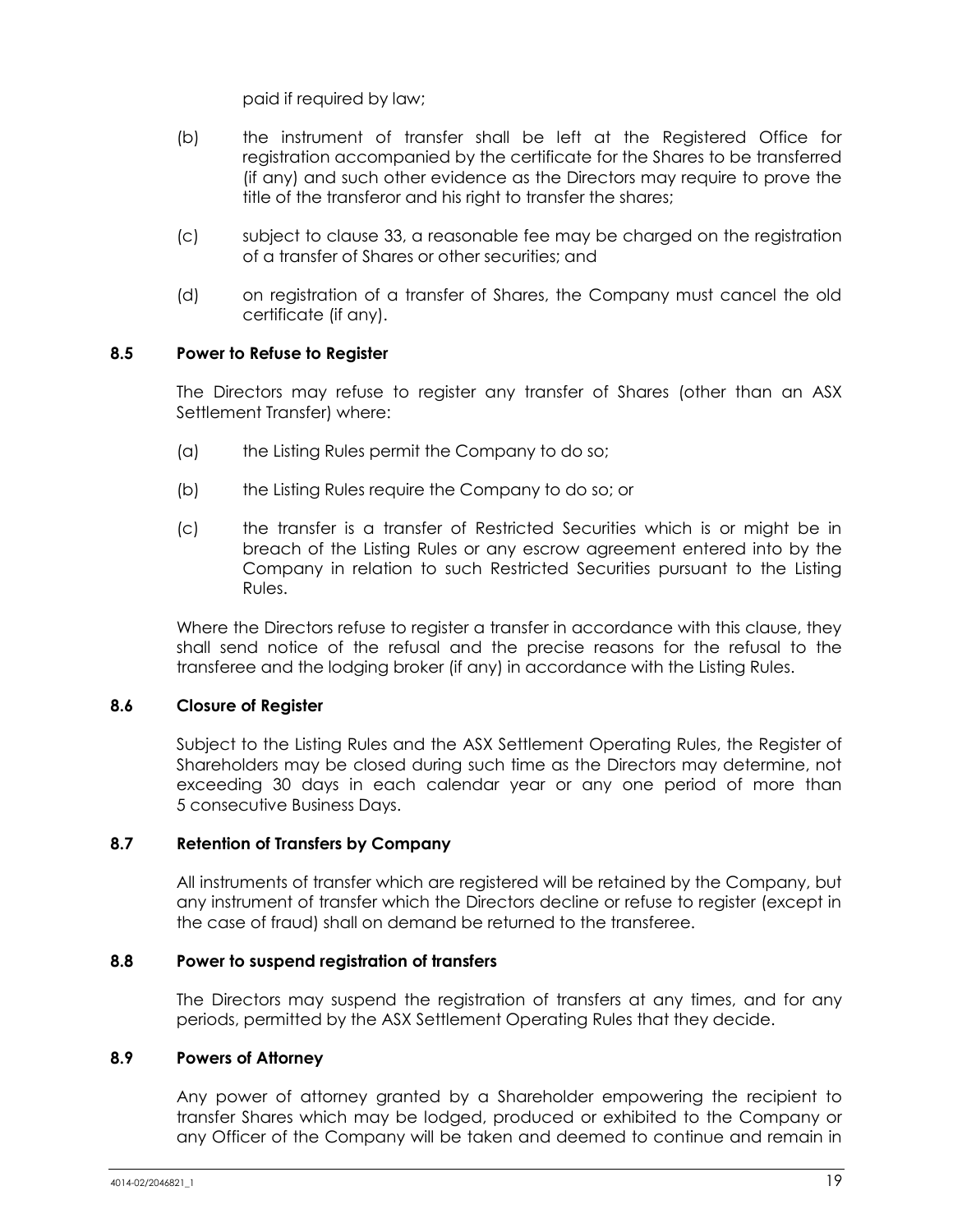full force and effect, as between the Company and the grantor of that power, and the power of attorney may be acted on, until express notice in writing that it has been revoked or notice of the death of the grantor has been given and lodged at the Office or at the place where the Register of Shareholders is kept.

#### **8.10 Other Securities**

The provisions of this clause [8](#page-24-1) shall apply, with necessary alterations, to any other Listed Securities for the time being issued by the Company.

## **8.11 Branch Register**

The Company may cause a Register of Shareholders to be kept in any place (including without limitation, a branch register) and the Directors may from time to time make such provisions as they (subject to the Corporations Act, the Listing Rules and the ASX Settlement Operating Rules) may think fit with respect to the keeping of any such Register.

#### **8.12 Compliance with ASX Settlement Operating Rules**

The Company shall comply with the ASX Settlement Operating Rules and the Listing Rules in relation to all matters covered by those rules.

## **8.13 Issuer Sponsored Subregister**

The Company may establish and maintain an issuer sponsored subregister in compliance with any relevant provisions of the Corporations Act, the Listing Rules or the ASX Settlement Operating Rules.

#### **8.14 Transferor Holds Shares until Registration of Transfer**

A transferor of Shares remains the registered holder of the Shares transferred until an ASX Settlement Transfer has taken effect in accordance with the ASX Settlement Operating Rules or the transfer is registered in the name of the transferee and is entered in the Register of Shareholders in respect of them, whichever is the earlier.

## **8.15 Waive**

The Directors may, to the extent the law permits, waive any of the requirements of this clause [8](#page-24-1) and prescribe alternative requirements instead.

## <span id="page-26-0"></span>**9. TRANSMISSION OF SHARES**

## <span id="page-26-1"></span>**9.1 Death of Shareholder Leaving a Will**

On the death of a Shareholder who leaves a will appointing an executor, the executor shall be entitled as from the date of death, and on behalf of the deceased Shareholder's estate, to the same dividends and other advantages and to the same rights whether in relation to meetings of the Company, or voting or otherwise, as the Shareholder would have been entitled to if he or she had not died, whether or not probate of the will has been granted. Nevertheless, if probate of the will is granted to a person or persons other than the executor first referred to in this clause [9,](#page-26-0) his or her executor's rights shall cease, and these rights shall only be exercisable by the person or persons to whom probate is granted as provided in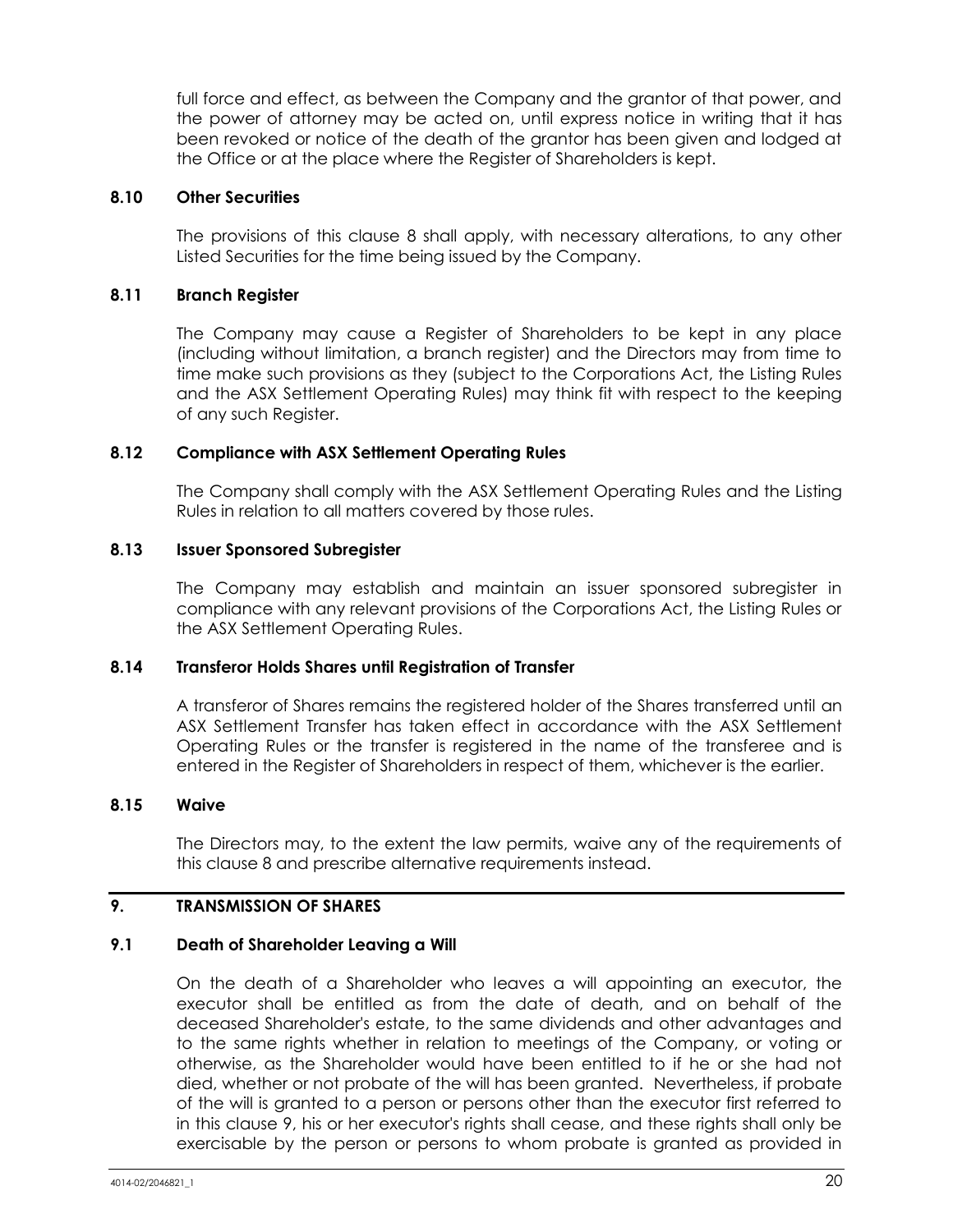clauses [9.2](#page-27-0) and [9.3.](#page-27-1) The estate of a deceased Shareholder will not be released from any liability to the Company in respect of the Shares.

## <span id="page-27-0"></span>**9.2 Death or Bankruptcy of Shareholder or the Shareholder becomes of unsound mind**

Subject to clause [9.1,](#page-26-1) where the registered holder of a Share dies, becomes bankrupt, or the Shareholder becomes of unsound mind, his or her personal representative or the trustee of his or her estate, as the case may be, shall be entitled upon the production of such information as is properly required by the Directors, to the same dividends and other advantages, and to the same rights (whether in relation to meetings of the Company, or to voting or otherwise), as the registered holder would have been entitled to if he or she had not died or become bankrupt.

## <span id="page-27-1"></span>**9.3 Registration by Transmission or to Beneficiary**

A person becoming entitled to a Share in consequence of the death or, subject to the *Bankruptcy Act 1966*, the bankruptcy of a Shareholder or the Shareholder becoming of an unsound mind may, upon information being produced that is properly required by the Directors, elect by written notice to the Company either to be registered himself or herself as holder of the Share or to have some other person nominated by the person registered as the transferee of the Share. If this person elects to have another person registered, he or she shall execute a transfer of the Share to that other person.

#### **9.4 Limitations to Apply**

All the limitations, restrictions and provisions of this Constitution relating to the right to transfer Shares and the registration of a transfer of Shares are applicable to any notice or transfer as if the death, bankruptcy of the Shareholder or on the Shareholder becoming of unsound mind had not occurred and the notice or transfer were a transfer signed by that Shareholder.

## <span id="page-27-2"></span>**9.5 Death of a Joint Holder**

In the case of the death of a Shareholder who was a joint holder, the survivor or survivors shall be the only persons recognised by the Company as having any title to the deceased's interest in the Shares, but this clause [9.5](#page-27-2) does not release the estate of a deceased joint holder from any liability in respect of a Share that had been jointly held by this person with one or more other persons.

## **9.6 Joint Personal Representatives**

Where two or more persons are jointly entitled to any Share in consequence of the death of the registered holder, they shall, for the purpose of this Constitution, be deemed to be joint holders of the Share.

## **9.7 ASX Settlement Transfer**

In the case of an ASX Settlement Transfer the provisions of this clause [9](#page-26-0) are subject to any obligation imposed on the Company or the person entitled to the relevant Shares on the death or bankruptcy of a member by the Listing Rules, the ASX Settlement Operating Rules or any law.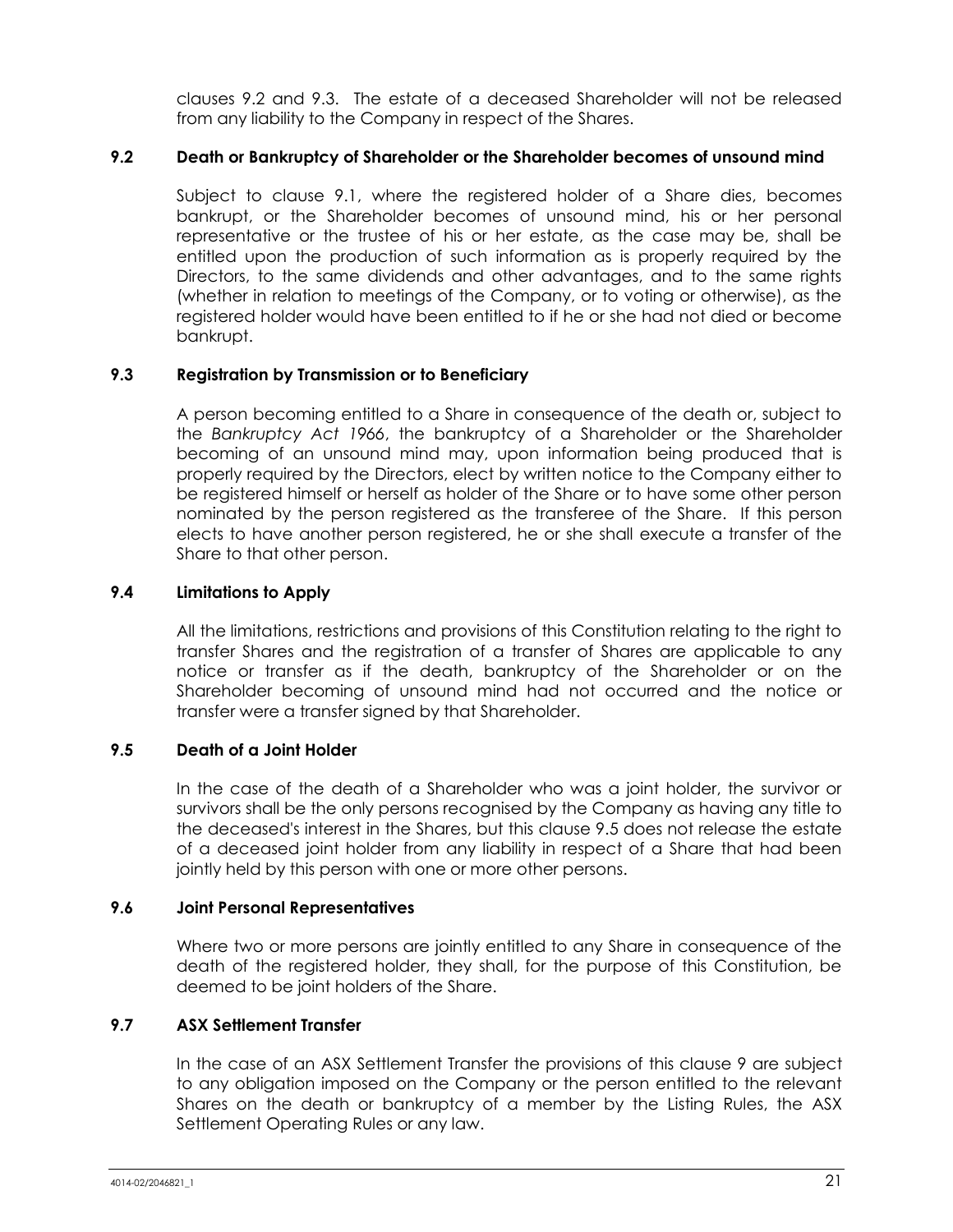## **9.8 Joint Holders**

If more than three persons are registered as holders of Shares in the Company in the Register of Shareholders (or a request is made to register more than three persons), then only the first three persons will be regarded as holders of Shares in the Company and all other names will be disregarded by the Company for all purposes.

## **10. CHANGES TO CAPITAL STRUCTURE**

## **10.1 Alterations to Capital**

Subject to the Corporations Act and the Listing Rules, the Company may, by ordinary resolution:

- (a) issue new Shares of such amount specified in the resolution;
- (b) consolidate and divide all or any of its Shares into Shares of larger amount than its existing Shares;
- (c) subject to the Listing Rules, sub-divide all or any of its Shares into Shares of smaller amount, but so that in the sub-division the proportion between the amount paid and the amount (if any) unpaid on each such Share of a smaller amount remains the same; and
- (d) cancel Shares that, at the date of the passing of the resolution, have not been taken or agreed to be taken by any person or have been forfeited and, subject to the Corporations Act, reduce the amount of its share capital by the amount of the Shares so cancelled,

and the Directors may take such action as the Directors think fit to give effect to any resolution altering the Company's share capital.

## **10.2 Reduction of Capital**

Subject to the Corporations Act and the Listing Rules, the Company may reduce its share capital in any way including, but not limited to, distributing to shareholders securities of any other body corporate and, on behalf of the shareholders, consenting to each shareholder becoming a member of that body corporate and agreeing to be bound by the constitution of that body corporate.

## **10.3 Buy-Backs**

- (a) In this clause "Buy-Back Provisions" means the provisions of Part 2J.1 Division 2 of the Corporations Act.
- (b) The Company may, subject to the Corporations Act and the Listing Rules and in accordance with the Buy-Back Provisions, purchase its own Shares on such terms and at such times as may be determined by the Directors from time to time.
- (c) The Company may give financial assistance to any person or entity for the purchase of its own Shares in accordance with the Buy-Back Provisions on such terms and at such times as may be determined by the Directors from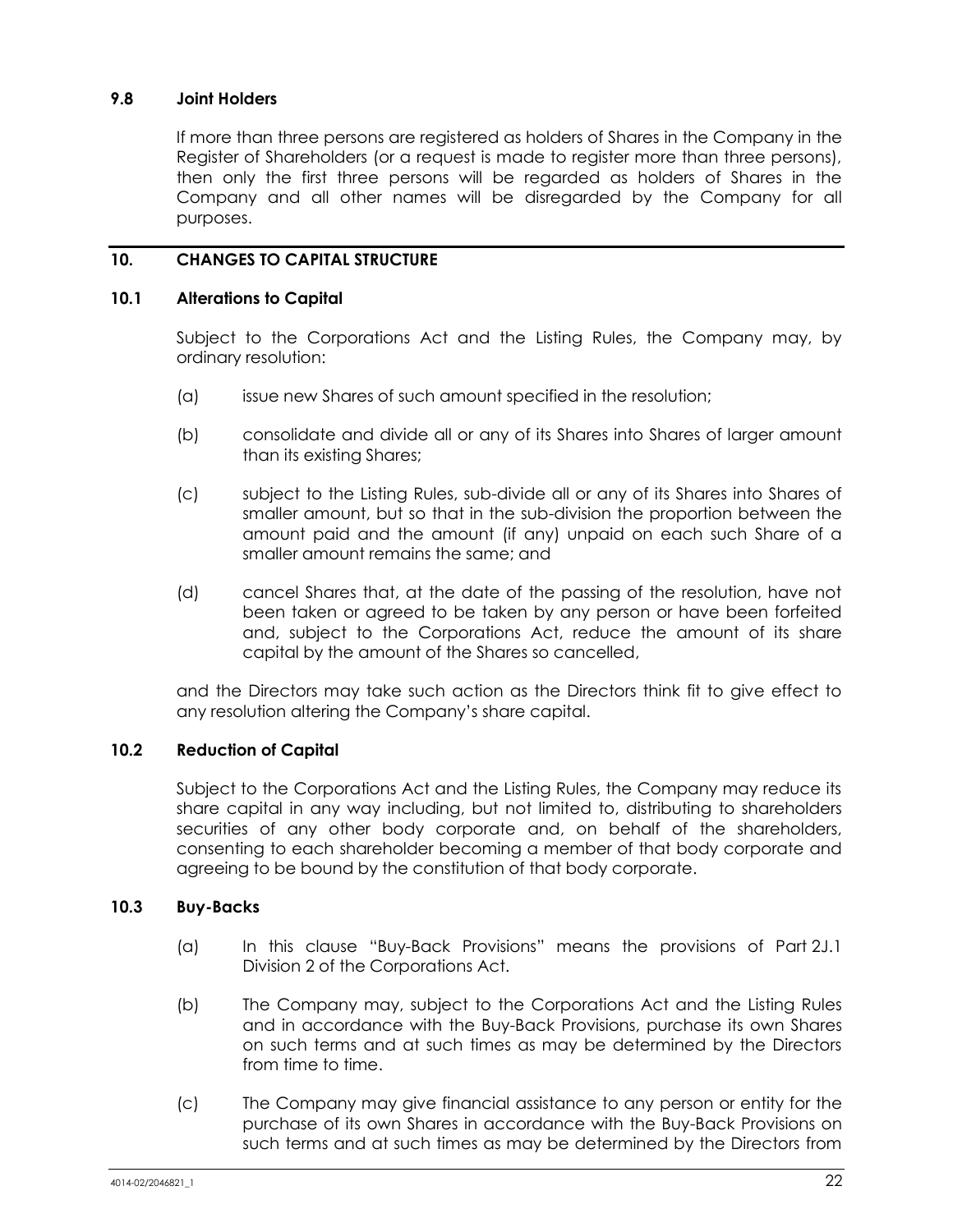time to time.

## **10.4 Fractions**

If as a result of any issue of shares or any alteration to the Company's share capital any Shareholders would become entitled to fractions of a share, the Directors may deal with those fractions as the Directors think fit including by:

- (a) ignoring fractional entitlements or making cash payments in lieu of fractional entitlements;
- (b) appointing a trustee to deal with any fractions on behalf of Shareholders; and
- (c) rounding up each fractional entitlement to the nearest whole share by capitalising any amount available for capitalisation under clause [23.1](#page-53-0) even though only some of the Shareholders participate in the capitalisation.

## <span id="page-29-0"></span>**11. WRITTEN RESOLUTIONS**

Where the Company has only one Shareholder, to the extent permitted by law, a resolution in writing signed by that Shareholder, shall be as valid and effectual as if it had been passed at a meeting of Shareholders duly convened and held. A facsimile transmission, an email bearing the signature of the Shareholder or an email of the Shareholder addressed to an officer of the Company confirming agreement with the resolution and undertaking to sign the resolution as soon as practicable shall be deemed to be a document in writing signed by the Shareholder.

## **12. GENERAL MEETINGS**

## <span id="page-29-1"></span>**12.1 Convening of General Meetings of Shareholders by Directors' Resolution**

The Directors may, by a resolution passed by a majority of Directors, convene a general meeting of Shareholders in accordance with this clause [11](#page-29-0) and the requirements of the Corporations Act.

## **12.2 Change of place or postponement of a General Meeting of Shareholders**

The Directors may, subject to the Corporations Act and the Listing Rules, postpone a meeting of Shareholders or change the place for a general meeting of Shareholders by giving written notice to ASX. If a meeting of Shareholders is postponed for one month or more, the Company must give new notice of the postponed meeting. The only business that may be transacted at a general meeting the holding of which is postponed is the business specified at the original meeting.

## **12.3 Convening of General Meetings of Shareholders by a Director or requisition**

Any Director may, whenever he or she thinks fit, convene a general meeting of Shareholders, and a general meeting shall also be convened on requisition as is provided for by the Corporations Act, or in default, may be convened by such requisitions as empowered to do so by the Corporations Act. If there are no Directors for the time being, a Secretary may convene a general meeting of Shareholders for the purpose of enabling the election of Directors but for no other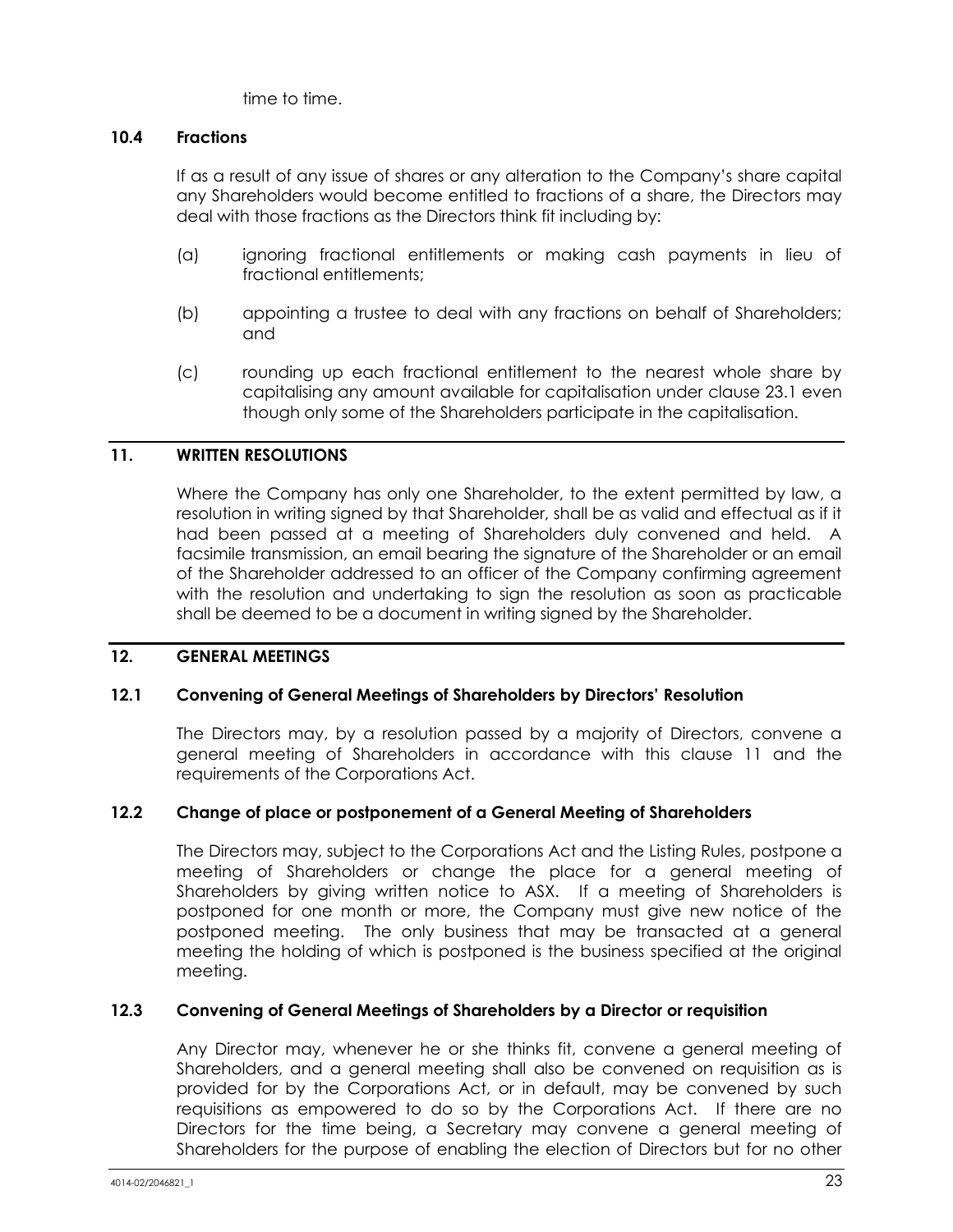purpose. A general meeting may be held at two or more venues simultaneously using any technology that gives the Shareholders as a whole a reasonable opportunity to participate.

## **12.4 Cancellation of a General Meeting of Shareholders**

- (a) A general meeting of Shareholders convened by the Directors in accordance with clause [12.1](#page-29-1) may be cancelled by a resolution passed by a majority of Directors.
- (b) A general meeting of shareholders convened on a requisition as provided for by the Corporations Act, may, if the application for requisition is withdrawn in writing, be cancelled by a resolution passed by a majority of **Directors**
- (c) Notice of the cancellation of a general meeting of Shareholders must be given to the Shareholders in accordance with clause [26,](#page-54-2) but notice of such cancellation must be given to each Shareholder not less than two (2) days prior to the date on which the meeting was proposed to be held.

## **12.5 Notice**

A notice of a general meeting shall be given in accordance with the requirements of the Corporations Act, clause [26](#page-54-2) and the Listing Rules, and:

- (a) must specify the place, the day and the time of the meeting;
- (b) must state the general nature of the business to be transacted at the meeting;
- (c) must, if a special resolution is proposed at the meeting, set out an intention to propose the special resolution and state the resolution;
- (d) must include such statements about the appointment of proxies as are required by the Corporations Act;
- (e) must specify a place and fax number for the purposes of receipt of proxy appointments; and
- (f) may specify an electronic address for the purposes of receipt of proxy appointments,

and shall include any other information required to be included in the notice by the Listing Rules. The non-receipt of a notice of a general meeting by a Shareholder or the accidental omission to give this notice to a Shareholder shall not invalidate any resolution passed at the meeting.

## **12.6 Irregularities in giving notice**

A person who attends any general meeting waives any objection that the person may have to any failure to give notice or any other irregularity in the notice of that meeting unless that person objects to the holding of the meeting at the start of the meeting. The accidental failure to give notice of a general meeting to, or the nonreceipt of the notice by, any person entitled to receive notice of that meeting does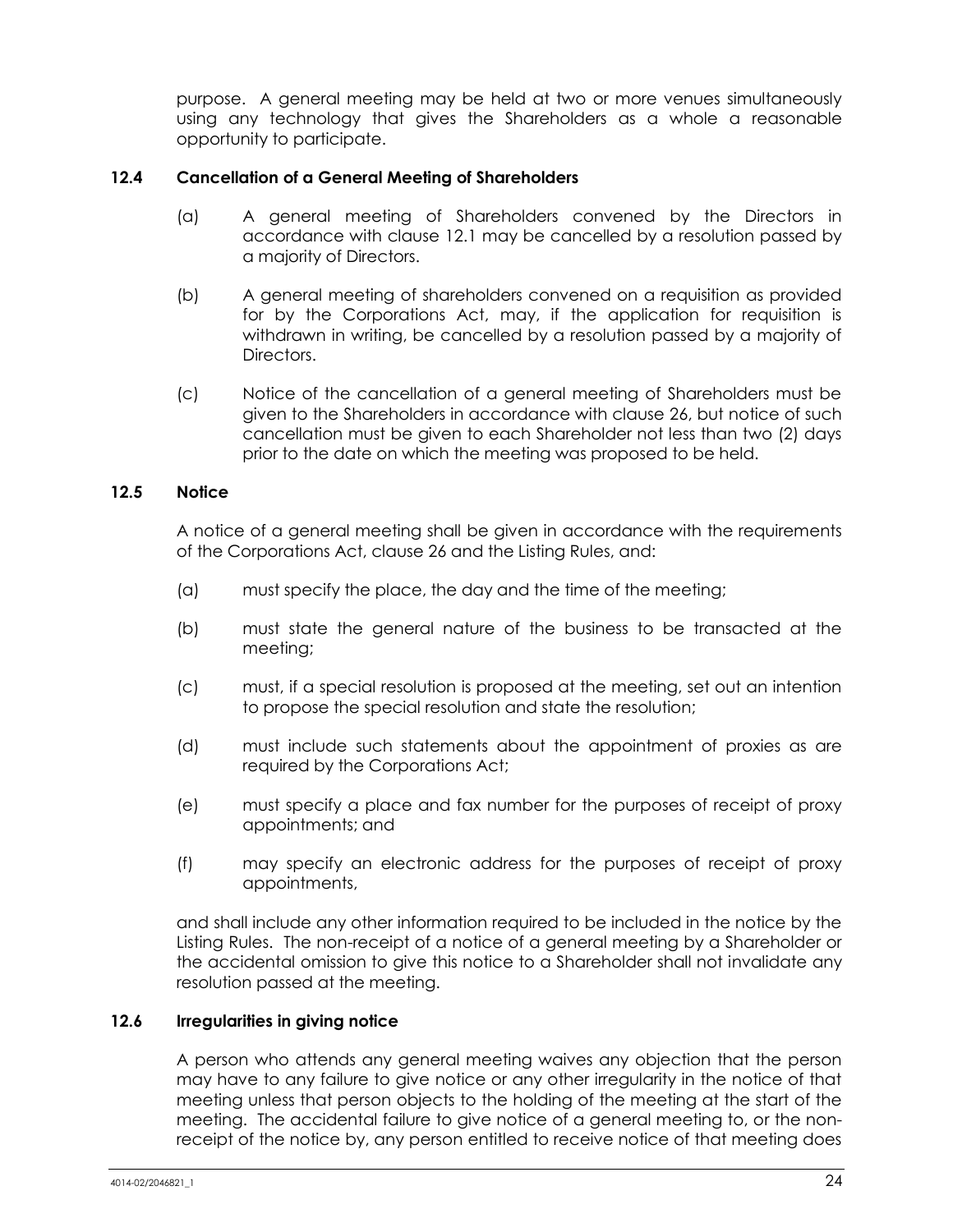not invalidate the proceedings at the meeting or any resolution passed at that meeting.

## **12.7 Business at General Meeting**

Subject to the Corporations Act, only matters that appear in a notice of meeting shall be dealt with at a general meeting or an annual general meeting, as the case may be.

## **12.8 Notice to Home Branch**

- (a) The Company shall notify the Home Branch of any meeting at which Directors are to be elected at least 5 Business Days before the closing day for receipt of nominations for Directors, and in any other case (other than a meeting to pass a special resolution) at least 10 Business Days before the meeting is held, and in the case of a meeting convened to pass a special resolution, at least 15 Business Days before the meeting is held. All notices convening meetings shall specify the place, date and hour of the meeting, and shall set out all resolutions to be put to the meeting.
- (b) The Company shall notify the Home Branch as soon as is practicable after any general meeting in the case of special business as to whether or not the resolutions were carried and in the case of ordinary business as to which of those resolutions were not carried or were amended or were withdrawn.

## **12.9 Annual General Meeting**

An annual general meeting shall be held in accordance with the requirements of the Corporations Act.

## **13. PROCEEDINGS AT GENERAL MEETINGS**

## **13.1 Quorum**

No business, the election of a chairman and the adjournment of the meeting, shall be transacted at any general meeting unless a quorum is present comprising two (2) Shareholders present in person, by proxy, attorney or Representative. For the purpose of determining whether a quorum is present, a person attending as a proxy, attorney or Representative, shall be deemed to be the Shareholder present in person. If a quorum is not present within 30 minutes after the time appointed for a general meeting, the meeting, if convened upon a requisition shall be dissolved, but in any other case, it shall stand adjourned to a date and at the time and place to be fixed by the Directors. If at such adjourned meeting a quorum is not present within 30 minutes after the time appointed for the adjourned meeting, the meeting is dissolved.

## **13.2 Persons Entitled to Attend a General Meeting**

The persons entitled to attend a general meeting shall be:

- (a) Shareholders, in person, by proxy, attorney or Representative;
- (b) Directors and public officers of the Company;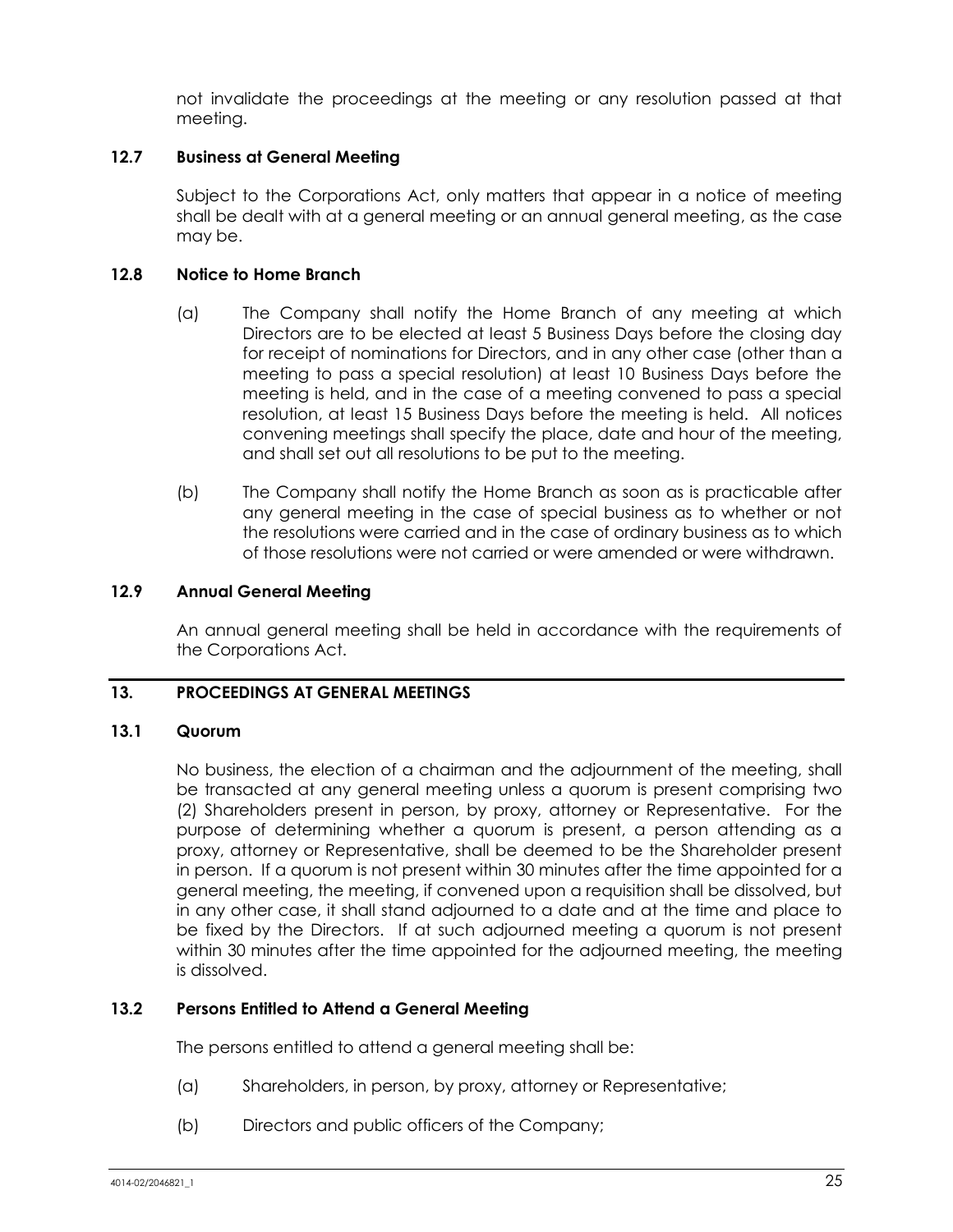- (c) the Company's auditor; and
- (d) any other person or persons as the chairman may approve.

## <span id="page-32-0"></span>**13.3 Refusal of Admission to Meetings**

The chairman of a general meeting may refuse admission to a person, or require a person to leave and not return to, a meeting if the person:

- (a) refuses to permit examination of any article in the person's possession;
- (b) is in possession of any:
	- (i) electronic or broadcasting or recording device;
	- (ii) placard or banner; or
	- (iii) other article,

which the chairman considers to be dangerous, offensive or liable to cause disruption;

- (c) causes any disruption to the meeting; or
- (d) is not entitled to attend the meeting under the Corporations Act or this Constitution.

The Chairman may delegate the powers conferred by this clause [13.3](#page-32-0) to any person. Nothing in this clause limits the powers conferred on the chairman by law.

## **13.4 Insufficient room**

The chairman may arrange for any persons attending the meeting who the chairman considers cannot reasonably be accommodated in the place where the meeting is to take place to attend or observe the meeting from a separate place using any technology that gives members present at the meeting as a whole a reasonable opportunity to participate in the meeting.

## **13.5 Chairman**

The person elected as the chairman of the Directors' meeting under clause [16.9](#page-44-1) shall, if willing, preside as chairman at every general meeting. Where a general meeting is held and a chairman has not been elected under clause [16.9](#page-44-1) or the chairman or, in his absence, the vice-chairman is not present within 15 minutes after the time appointed for holding of the meeting or is unwilling to act:

- (a) the Directors present may elect a chairman of the meeting; or
- (b) if no chairman is elected in accordance with subsection (a), the Shareholders present shall elect one of their number to be the acting chairman of the meeting.

## **13.6 Vacating Chair**

At any time during a meeting and in respect of any specific item or items of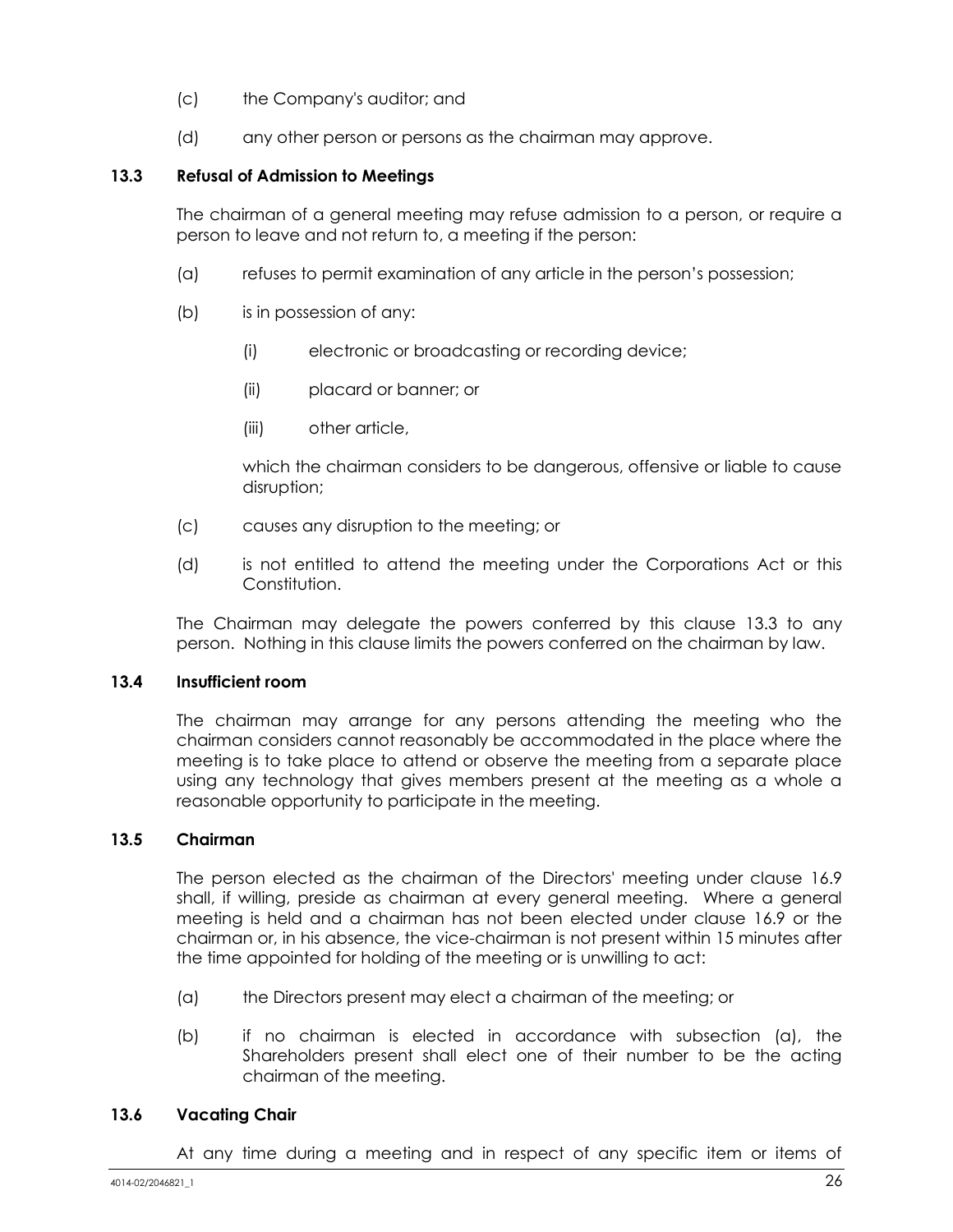business, the chairman may elect to vacate the chair in favour of another person nominated by the chairman (which person must be a Director unless no Director is present or willing to act). That person is to be taken to be the chairman and will have all the power of the chairman (other than the power to adjourn the meeting), during the consideration of that item of business or those items of business.

#### **13.7 Disputes Concerning Procedure**

If there is a dispute at a general meeting about a question of procedure, the chairman may determine the question.

#### **13.8 General Conduct**

The general conduct of each general meeting of the Company and the procedures to be adopted at the meeting will be determined by the chairman, including the procedure for the conduct of the election of Directors.

#### **13.9 Adjournment**

The chairman may adjourn the meeting from time to time and from place to place, but no business shall be transacted on the resumption of any adjourned meeting other than the business left unfinished at the meeting from which the adjournment took place. A poll cannot be demanded on any resolution concerning the adjournment of a general meeting except by the chairman.

#### <span id="page-33-0"></span>**13.10 Notice of Resumption of Adjourned Meeting**

When a meeting is adjourned for 30 days or more, notice of the resumption of the adjourned meeting shall be given in the same manner as for the original meeting, but otherwise, it is not necessary to give any notice of any adjournment or of the business to be transacted on the resumption of the adjourned meeting.

#### **13.11 How resolutions are decided**

Subject to the requirements of the Corporations Act, a resolution is taken to be carried if a majority of the votes cast on the resolution are in favour of it.

#### **13.12 Casting Vote**

In the case of an equality of votes, the chairman of the meeting shall have a second or casting vote.

#### **13.13 Voting Rights**

Subject to any rights or restrictions for the time being attached to any class or classes of Shares, at meetings of Shareholders or classes of Shareholders:

- (a) each Shareholder entitled to vote may vote in person or by proxy, attorney or Representative;
- (b) on a show of hands, every person present who is a Shareholder or a proxy, attorney or Representative of a Shareholder has one vote (even though he or she may represent more than one member); and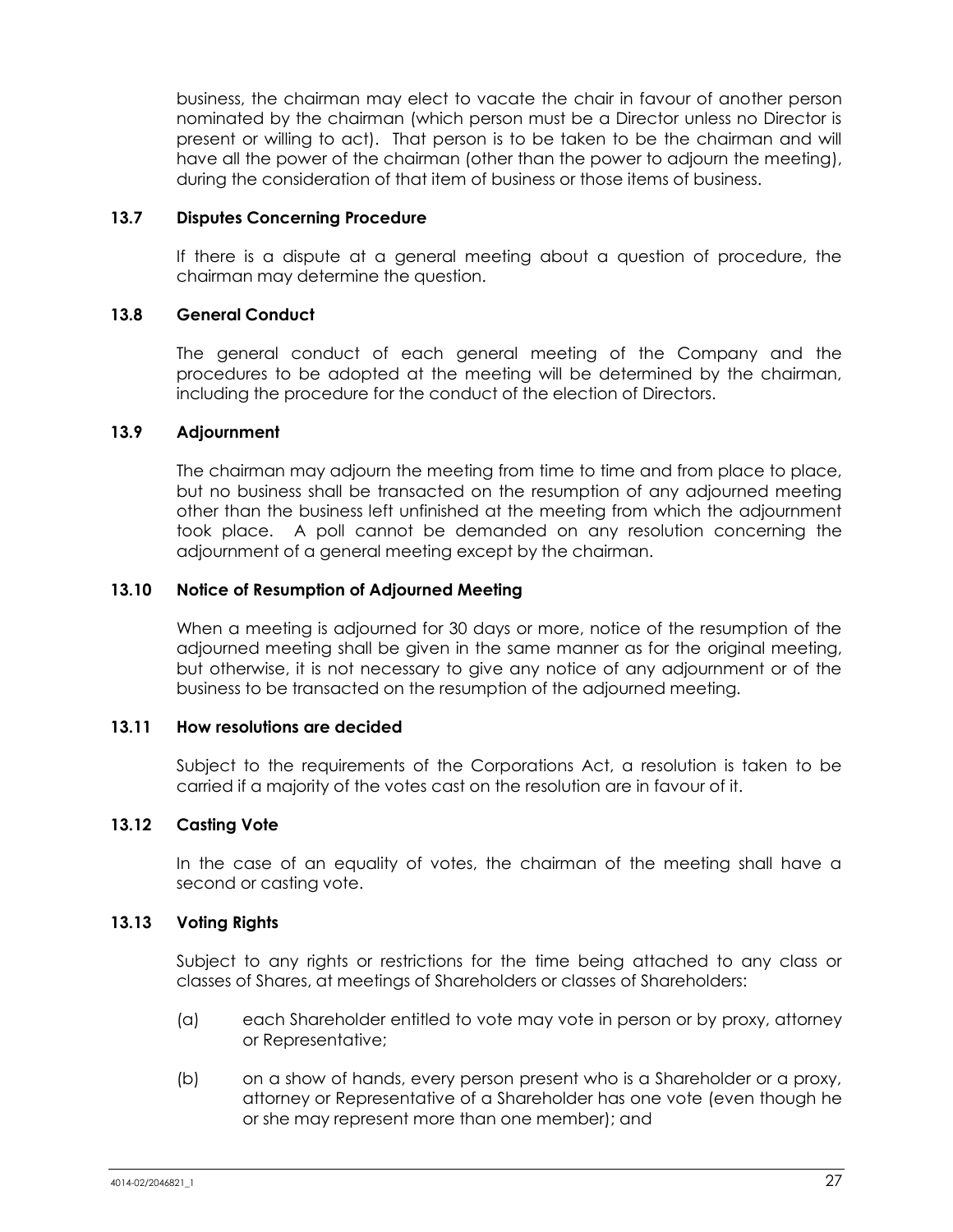(c) on a poll, every person present who is a Shareholder or a proxy, attorney or Representative of a Shareholder shall, in respect of each fully paid Share held by him, or in respect of which he is appointed a proxy, attorney or Representative, have one vote for the Share, but in respect of partly paid Shares, shall have such number of votes being equivalent to the proportion which the amount paid (not credited) is of the total amounts paid and payable in respect of those Shares (excluding amounts credited).

## **13.14 Voting - Show of Hands**

At any general meeting a resolution put to the vote of the meeting shall be decided on a show of hands unless a poll is demanded in accordance with clause [13.16.](#page-34-0)

#### **13.15 Results of Voting**

Unless a poll is so demanded, a declaration by the chairman that a resolution has on a show of hands been carried or carried unanimously or by a particular majority, or lost, and an entry to that effect in the book containing the minutes of the proceedings of general meetings of the Company, is conclusive evidence of the fact without proof of the number or proportion of the votes recorded in favour of or against the resolution.

#### <span id="page-34-0"></span>**13.16 Poll**

A poll may be demanded before or immediately upon the declaration of the result of the show of hands by:

- (a) the chairman of the general meeting;
- (b) at least 5 Shareholders present in person or by proxy, attorney or Representative having the right to vote on the resolution; or
- (c) any one or more Shareholders holding not less than 5% of the total voting rights of all Shareholders having the right to vote on the resolution.

#### **13.17 Manner of Taking Poll**

If a poll is duly demanded, it shall be taken in such manner and either at once or after an interval or adjournment or otherwise as the chairman directs, and the result of the poll shall be the resolution of the meeting at which the poll was demanded. A poll demanded on the election of a chairman or on a question of adjournment shall be taken forthwith.

#### **13.18 Meeting May Continue**

A demand for a poll shall not prevent the continuation of the meeting for the transaction of other business.

#### **13.19 Voting by Joint Holders**

In the case of joint holders of Shares, the vote of the senior who tenders a vote, whether in person or by proxy, attorney or Representative, shall be accepted to the exclusion of the votes of the other joint holders and, for this purpose, seniority shall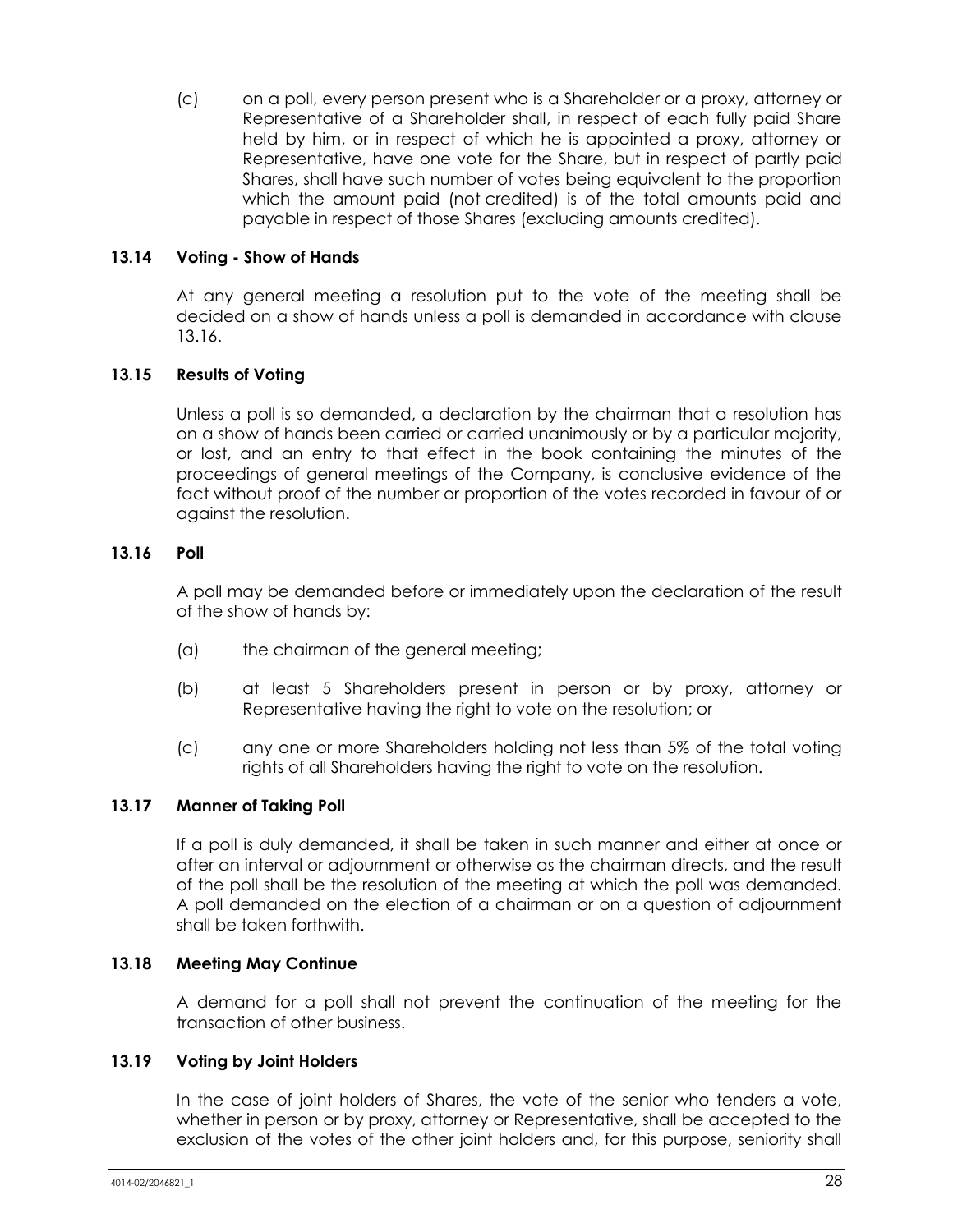be determined by the order in which the names stand in the Register of Shareholders.

## **13.20 Shareholder under Disability**

If a Shareholder is of unsound mind or is a person whose person or estate is liable to be dealt with in any way under the law relating to mental health, his committee or trustee or any other person that properly has the management of his estate may exercise any rights of the Shareholder in relation to a general meeting as if the committee, trustee or other person were the Shareholder.

#### **13.21 Payment of Calls**

A Shareholder is not entitled to any vote at a general meeting unless all calls presently payable by him in respect of Shares have been paid. Nothing in this clause prevents such a Shareholder from voting at a general meeting in relation to any other Shares held by that Shareholder provided all calls and other sums payable by him have been paid on those other Shares.

#### **13.22 Objection to Voting**

An objection may be raised to the qualification of a voter only at the meeting or adjourned meeting at which the vote objected to is given or tendered. This objection shall be referred to the chairman of the meeting, whose decision shall be final. A vote not disallowed pursuant to such an objection is valid for all purposes.

#### <span id="page-35-0"></span>**13.23 Restrictions on voting**

A Shareholder is not entitled to vote on a resolution at a general meeting if they are prevented from doing so by the Corporations Act, the Listing Rules or this Constitution. The Company must disregard any vote purported to be cast on a resolution by a member or a Representative, proxy or attorney in breach of this clause [13.23.](#page-35-0)

## **13.24 Proxies**

A Shareholder who is entitled to attend and cast a vote at a general meeting may appoint a person as the Shareholder's proxy to attend and vote for the Shareholder at the general meeting. The appointment may specify the proportion or number of votes that the proxy may exercise. Each Shareholder may appoint a proxy. A Shareholder who is entitled to cast 2 or more votes at the meeting may appoint 2 proxies. If the Shareholder appoints 2 proxies and the appointment does not specify the proportion of votes that the proxy may exercise, each proxy may exercise half the votes. Any fraction of votes resulting from the application of this clause [13.23](#page-35-0) shall be disregarded. An instrument appointing a proxy:

- (a) shall be in writing under the hand of the appointor or of his attorney, or, if the appointor is a corporation, executed in accordance with the Corporations Act;
- (b) may specify the manner in which the proxy is to vote in respect of a particular resolution and, where an instrument of proxy so provides, the proxy is not entitled to vote on the resolution except as specified in the instrument;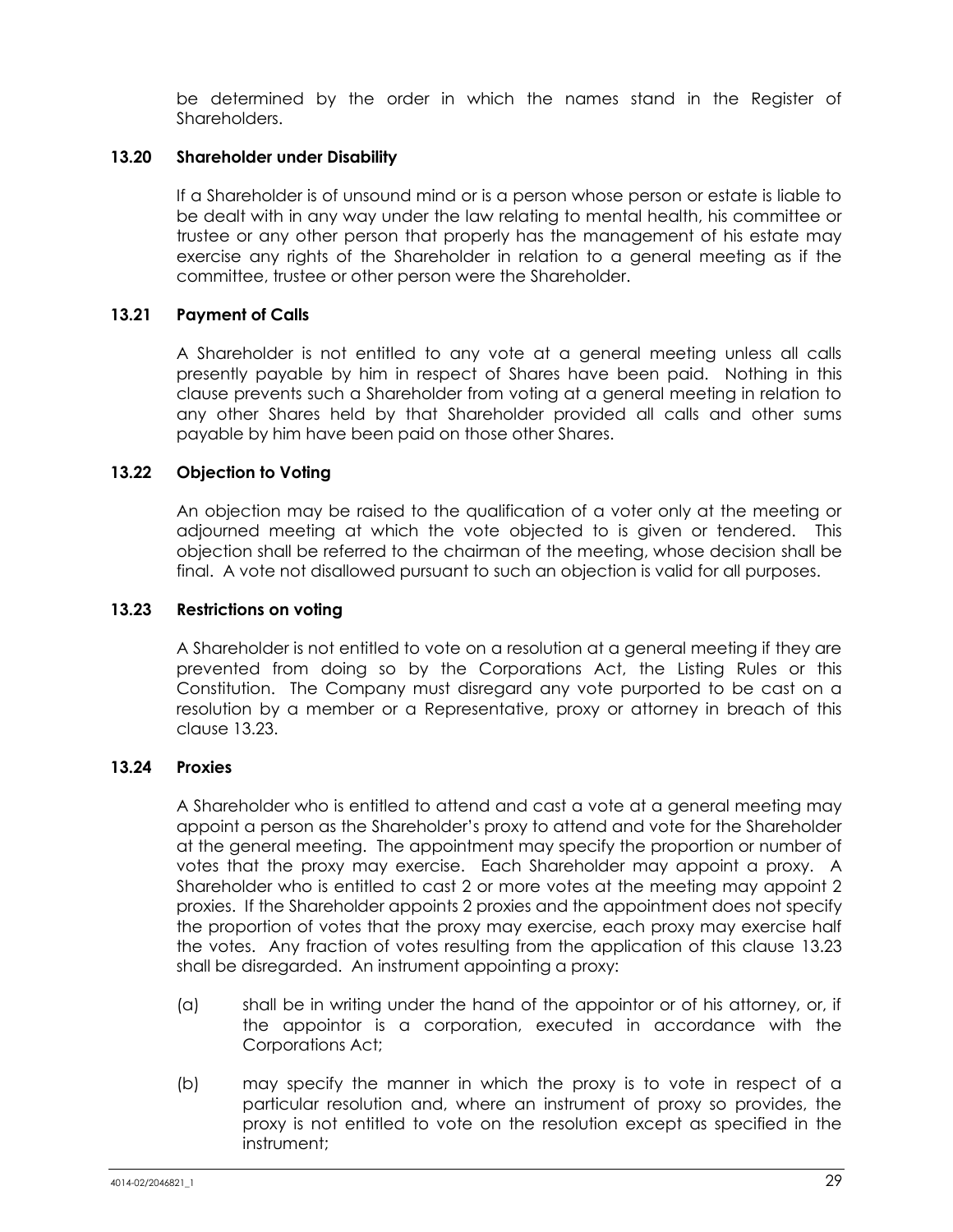- (c) shall be deemed to confer authority to demand or join in demanding a poll;
- (d) shall be in such form as the Directors determine and which complies with Division 6 of Part 2G.2 of the Corporations Act;
- <span id="page-36-0"></span>(e) shall not be valid unless the original instrument and the power of attorney or other authority (if any) under which the instrument is signed, or a copy or facsimile which appears on its face to be an authentic copy of that proxy, power or authority, is or are deposited or sent by facsimile transmission to the Registered Office, or at such other place (being the place or being in the reasonable proximity of the place at which the meeting is to be held) as is specified for that purpose in the notice convening the meeting (with any Duty paid where necessary), by the time (being not less than 48 hours) prior to the commencement of the meeting (or the resumption of the meeting if the meeting is adjourned and notice is given in accordance with clause [13.10\)](#page-33-0) as shall be specified in the notice convening the meeting (or the notice under clause [13.10,](#page-33-0) as the case may be); and
- (f) shall comply with the Listing Rules.

## **13.25 Electronic Appointment of Proxy**

For the purposes of clause [13.23,](#page-35-0) a proxy appointment received at an electronic address will be taken to be signed by the appointor if:

- (a) a personal identification code allocated by the Company to the appointor has been input into the appointment;
- (b) the appointment has been verified in another manner approved by the Directors; or
- (c) is otherwise authenticated in accordance with the Corporations Act.

## **13.26 Name of proxy**

A proxy form issued by the Company must allow for the insertion of the name of the person to be primarily appointed as proxy and may provide that, in circumstances and on conditions specified in the form that are not inconsistent with this Constitution, the chairman of the relevant meeting (or another person specified in the form) is appointed as proxy.

## **13.27 Incomplete proxy appointment**

Where an instrument appointing a proxy has been received by the Company within the period specified in clause [13.24\(e\)](#page-36-0) and the Company considers that the instrument has not been duly executed or authenticated or is otherwise incomplete (other than by reason only that the name or office of the proxy has not been completed), the board, in its discretion, may:

(a) return the instrument appointing the proxy to the appointing Shareholder; and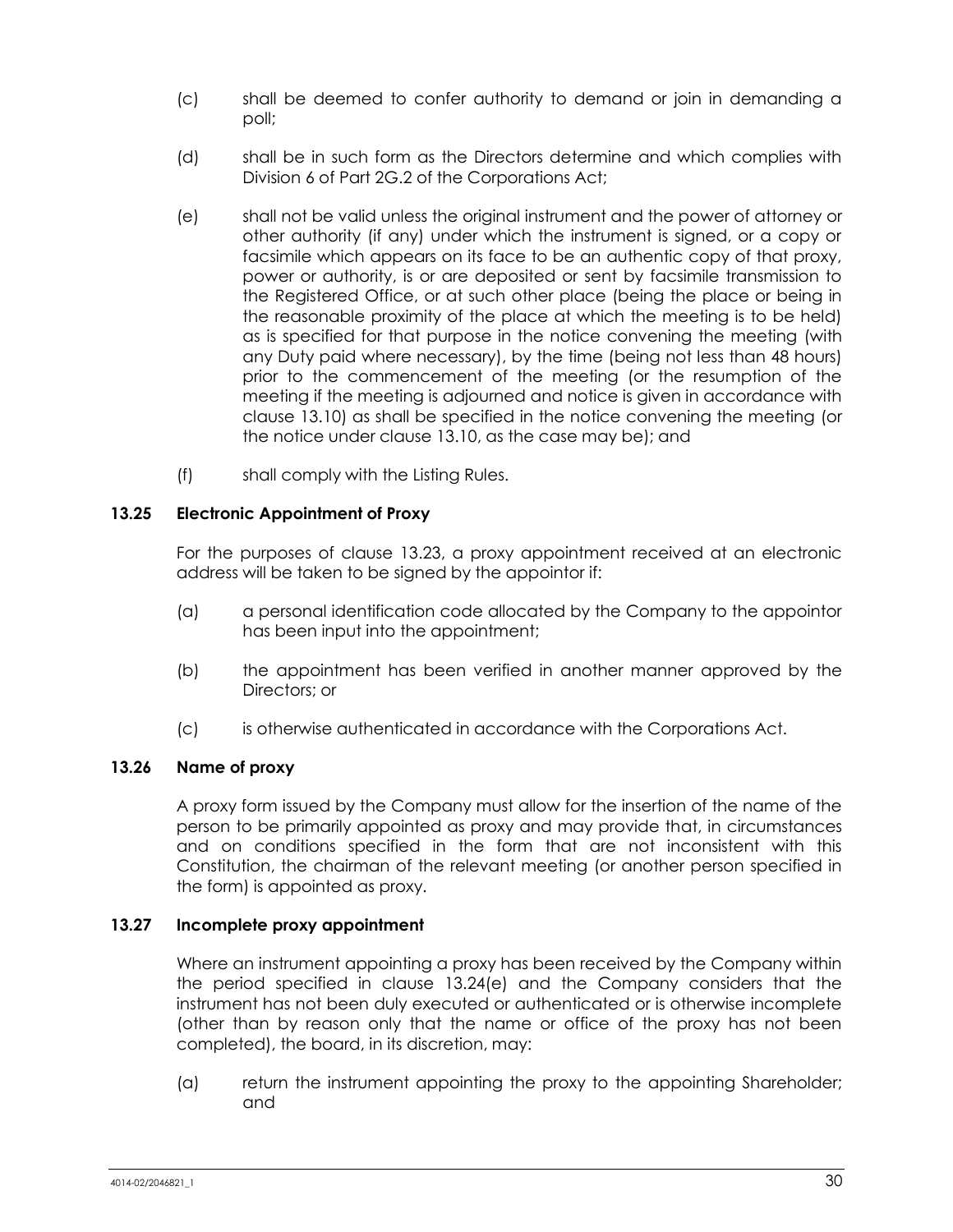(b) request that the appointing Shareholder take such steps to complete, sign, execute or authenticate the proxy instrument within the time period notified to the appointing Shareholder.

## **13.28 No right to speak or vote if appointing Shareholder present**

The appointment of a proxy is not revoked if the appointing Shareholder is present in person or by Representative at a general meeting but the proxy must not speak or vote at the meeting while the appointing Shareholder is so present.

## **13.29 Rights where 2 proxies or attorneys are appointed**

Where a Shareholder appoints 2 proxies or attorneys to vote at the same general meeting:

- (a) on a show of hands, if more than one proxy or attorney attends, neither may vote; and
- (b) on a poll, each proxy or attorney may only exercise votes in respect of those shares or voting rights the proxy or attorney represents.

#### <span id="page-37-1"></span>**13.30 More than 2 proxies or attorneys appointed**

If the Company receives notice of the appointment of a proxy or attorney in accordance with this Constitution that results in more than 2 proxies or attorneys being entitled to act at a general meeting then in determining which proxies or attorneys may act at that meeting:

- <span id="page-37-2"></span>(a) a proxy or attorney appointed for that particular meeting may act ahead of any proxy or attorney whose appointment is a standing appointment; and
- (b) subject to clause [13.30](#page-37-1)[\(a\)](#page-37-2) the proxies or attorneys whose appointments are received by the Company most recently in time may act.

#### **13.31 Proxy Votes**

A vote given in accordance with the terms of an instrument of proxy or attorney is valid notwithstanding the previous death or unsoundness of mind of the principal, the revocation of the instrument (or the authority under which the instrument was executed) or the transfer of the Share in respect of which the instrument or power is given, if no intimation in writing of the death, unsoundness of mind, revocation or transfer has been received by the Company at the Registered Office before the commencement of the meeting or adjourned meeting at which the instrument is used or the power is exercised.

## <span id="page-37-0"></span>**13.32 Representatives of Corporate Shareholders**

A body corporate (the **appointor**) that is a Shareholder may authorise, in accordance with section 250D of the Corporations Act, by resolution of its Directors or other governing body, such person or persons as it may determine to act as its Representative at any general meeting of the Company or of any class of Shareholders. A person so authorised shall be entitled to exercise all the rights and privileges of the appointor as a Shareholder. When a Representative is present at a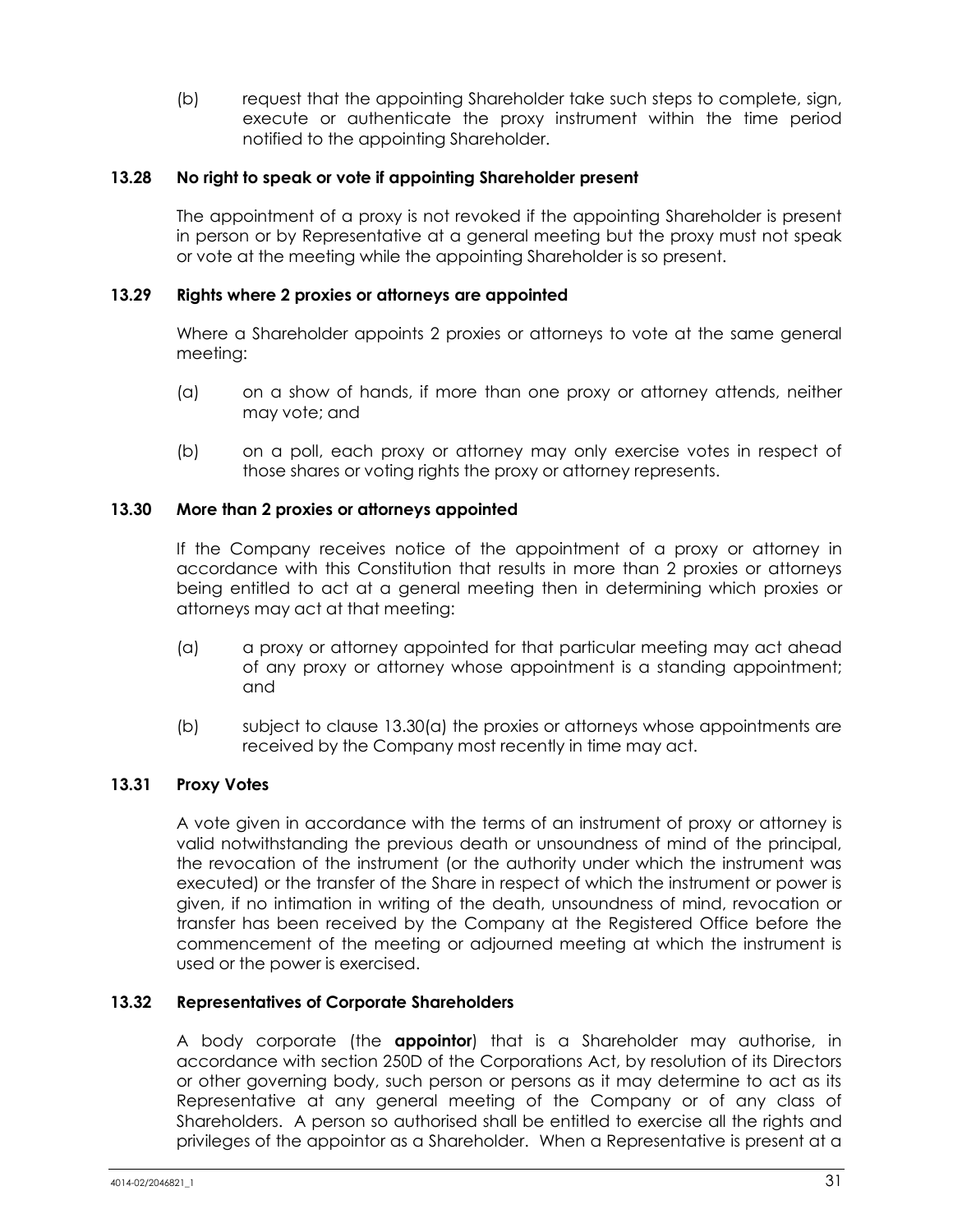general meeting of the Company, the appointor shall be deemed to be personally present at the meeting unless the Representative is otherwise entitled to be present at the meeting. The original form of appointment of a Representative, a certified copy of the appointment, or a certificate of the body corporate evidencing the appointment of a Representative is evidence of a Representative having been appointed.

## <span id="page-38-0"></span>**13.33 More than one Representative present**

If more than one Representative appointed by a Shareholder (and in respect of whose appointment the Company has not received notice of revocation) is present at a general meeting then:

- <span id="page-38-1"></span>(a) a Representative appointed for that particular meeting may act to the exclusion of a Representative whose appointment is a standing appointment; and
- (b) subject to clause [13.33](#page-38-0)[\(a\),](#page-38-1) the Representative appointed most recently in time may act to the exclusion of a Representative appointed earlier.

#### <span id="page-38-2"></span>**13.34 Rights of Representatives, proxies and attorneys**

Subject to clauses [13.23](#page-35-0) to [13.33,](#page-38-0) unless the terms of appointment of a Representative, proxy or attorney provide otherwise, the Representative, proxy or attorney:

- (a) has the same rights to speak, demand a poll, join in the demanding of a poll or act generally at the meeting as the appointing Shareholder would have if the Shareholder had been present;
- (b) is taken to have authority to vote on any amendment moved to the proposed resolutions, any motion that the proposed resolutions not be put or any similar motion and any procedural resolution, including any resolution for the election of a chairman or the adjournment of a general meeting; and
- (c) may attend and vote at any postponed or adjourned meeting unless the appointing Shareholder gives the Company notice in writing to the contrary not less than 48 hours before the time to which the holding of the meeting has been postponed or adjourned.

This clause [13.34](#page-38-2) applies even if the terms of appointment of a Representative, proxy or attorney refers to specific resolutions or to a specific meeting to be held at a specific time.

#### **14. THE DIRECTORS**

#### <span id="page-38-3"></span>**14.1 Number of Directors**

The Company shall at all times have at least 3 Directors. The number of Directors shall not exceed 9. Subject to the Corporations Act, the Company may, by ordinary resolution, increase or reduce the number of Directors and may also determine in what rotation the increased or reduced number is to go out of office. Subject to any resolution of the Company determining the maximum and minimum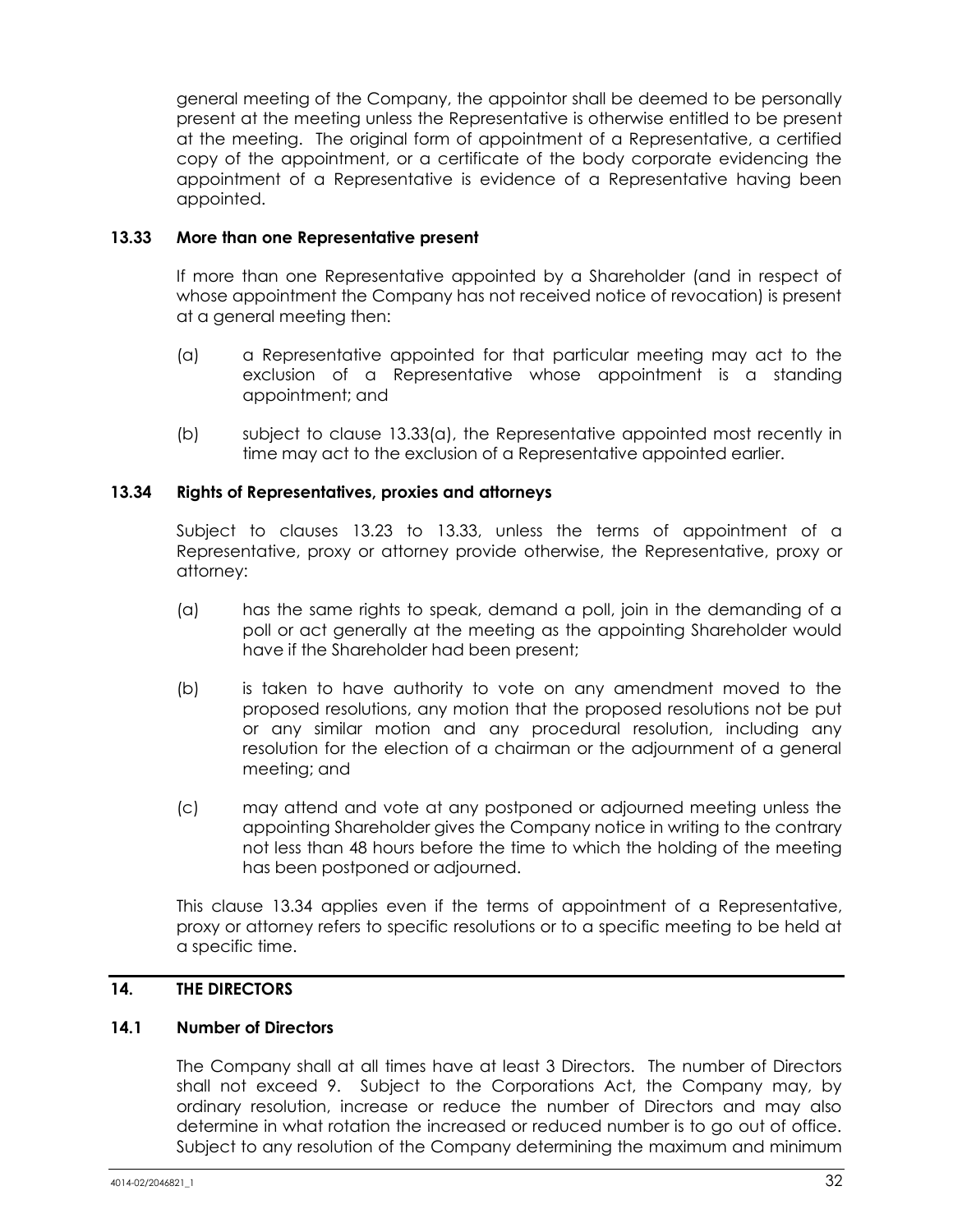numbers of Directors, the Directors may from time to time determine the respective number of Executive and Non Executive Directors.

## <span id="page-39-0"></span>**14.2 Rotation of Directors**

Subject to clause [18.4,](#page-49-1) at the Company's annual general meeting in every year, one-third of the Directors for the time being, or, if their number is not a multiple of 3, then the number nearest one-third (rounded upwards in case of doubt), shall retire from office, provided always that no Director except a Managing Director shall hold office for a period in excess of 3 years, or until the third annual general meeting following his or her appointment, whichever is the longer, without submitting himself for re-election. The Directors to retire at an annual general meeting are those who have been longest in office since their last election, but, as between persons who became Directors on the same day, those to retire shall (unless they otherwise agree among themselves) be determined by drawing lots. A retiring Director is eligible for re-election. An election of Directors shall take place each year.

In determining the number of Directors to retire, no account is to be taken of:

- (a) a Director who only holds office until the next annual general meeting pursuant to claus[e 14.4;](#page-40-0) and/ or
- (b) a Managing Director,

each of whom are exempt from retirement by rotation. However, if more than one Managing Director has been appointed by the Directors, only one of them (nominated by the Directors) is entitled to be excluded from any determination of the number of Directors to retire and/or retirement by rotation.

## **14.3 Election of Directors**

Subject to the provisions of this Constitution, the Company may elect a person as a Director by resolution passed in general meeting. A Director elected at a general meeting is taken to have been elected with effect immediately after the end of that general meeting unless the resolution by which the Director was appointed or elected specifies a different time. No person other than a Director seeking reelection shall be eligible for election to the office of Director at any general meeting unless the person or some Shareholder intending to propose his or her nomination has, at least 30 Business Days before the meeting, left at the Registered Office a notice in writing duly signed by the nominee giving his or her consent to the nomination and signifying his or her candidature for the office or the intention of the Shareholder to propose the person. Notice of every candidature for election as a Director shall be given to each Shareholder with or as part of the notice of the meeting at which the election is to take place. The Company shall observe the requirements of the Corporations Act with respect to the election of Directors. If the number of nominations exceeds the vacancies available having regard to clause [14.1,](#page-38-3) the order in which the candidates shall be put up for election shall be determined by the drawing of lots supervised by the Directors and once sufficient candidates have been elected to fill up the vacancies available, the remaining candidates shall be deemed defeated without the need for votes to be taken on their election.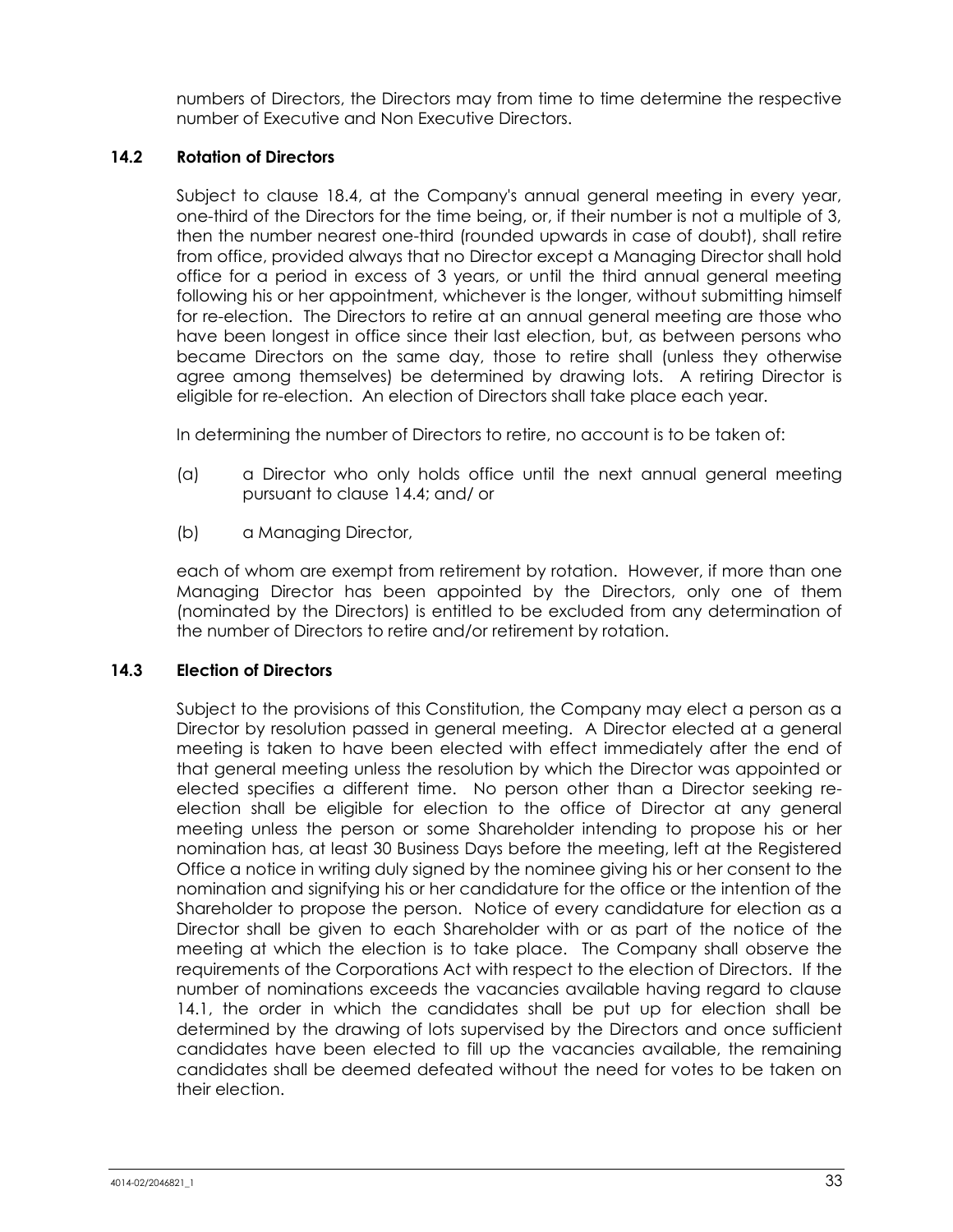## <span id="page-40-0"></span>**14.4 Additional Directors**

The Directors may at any time appoint a person to be a Director, either to fill a casual vacancy or as an addition to the existing Directors, but so that the total number of Directors does not at any time exceed the maximum number specified by this Constitution. Any Director so appointed holds office only until the next following annual general meeting and is then eligible for re-election but shall not be taken into account in determining the Directors who are to retire by rotation (if any) at that meeting.

## <span id="page-40-1"></span>**14.5 Removal of Director**

The Company may by resolution remove any Director before the expiration of his period of office, and may by resolution appoint another person in his place. The person so appointed is subject to retirement at the same time as if he had become a Director on the day on which the Director in whose place he is appointed was last elected a Director.

#### **14.6 Vacation of Office**

The office of Director shall automatically become vacant if the Director:

- (a) ceases to be a Director by virtue of section 203D or any other provision of the Corporations Act;
- (b) becomes bankrupt or insolvent or makes any arrangement or composition with his creditors generally;
- (c) becomes prohibited from being a Director by reason of any order made under the Corporations Act;
- (d) becomes of unsound mind or a person whose person or estate is liable to be dealt with in any way under the law relating to mental health;
- (e) resigns his or her office by notice in writing to the Company;
- (f) is removed from office under clause [14.5;](#page-40-1) or
- (g) is absent for more than 6 months, without permission of the Directors, from meetings of the Directors held during that period.

#### <span id="page-40-2"></span>**14.7 Remuneration**

The Directors shall be paid out of the funds of the Company, by way of remuneration for their services as Directors. Subject to clause [14.8](#page-41-0) below, the total aggregate fixed sum per annum to be paid to the Directors (excluding remuneration of executive Directors) from time to time will not exceed the sum determined by the Shareholders in general meeting and the total aggregate fixed sum will be divided between the Directors as the Directors shall determine and, in default of agreement between them, then in equal shares. No non-executive Director shall be paid as part or whole of his remuneration a commission on or a percentage of profits or a commission or a percentage of operating revenue, and no executive Director shall be paid as whole or part of his remuneration a commission on or percentage of operating revenue. The remuneration of a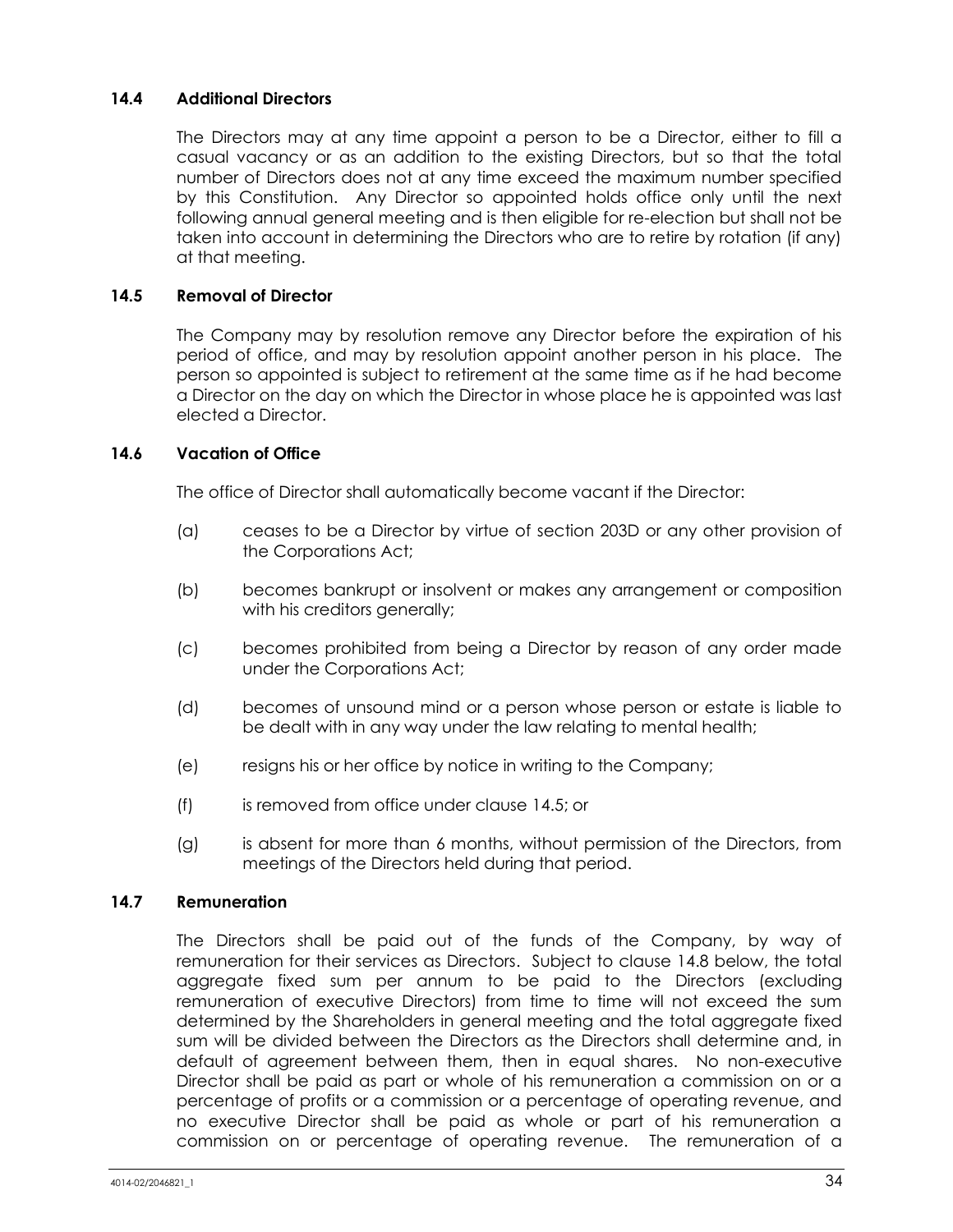Director shall be deemed to accrue from day to day. Remuneration under this clause [14.7](#page-40-2) may be provided in such manner that the Directors decide (including by way of contribution to a superannuation fund on behalf of the Director) and if any part of the fees of any Director is to be provided other than in cash the Directors may determine the manner in which the non-cash component of the fees is to be valued.

## <span id="page-41-0"></span>**14.8 Initial Fees to Directors**

The total aggregate fixed sum per annum to be paid to Directors (excluding salaries of executive Directors) in accordance with clause [14.7](#page-40-2) shall initially be no more than \$200,000 and may be varied by ordinary resolution of the Shareholders in general meeting.

## **14.9 Expenses**

The Directors shall be entitled to be paid reasonable travelling, accommodation and other expenses incurred by them respectively in or about the performance of their duties as Directors. If any of the Directors being willing are called upon to perform extra services or make any special exertions on behalf of the Company or its business, the Directors may remunerate this Director in accordance with such services or exertions, and this remuneration may be either in addition to or in substitution for his or her share in the remuneration provided for by clause [14.7.](#page-40-2)

#### **14.10 No Share Qualification**

A Director is not required to hold any Shares.

## **15. POWERS AND DUTIES OF DIRECTORS**

#### <span id="page-41-1"></span>**15.1 Management of the Company**

Subject to the Corporations Act and the Listing Rules and to any other provision of this Constitution, the business of the Company shall be managed by the Directors, who may pay all expenses incurred in promoting and forming the Company, and may exercise all such powers of the Company as are not, by the Corporations Act or the Listing Rules or by this Constitution, required to be exercised by the Company in general meeting.

## **15.2 Borrowings**

Without limiting the generality of clause [15.1,](#page-41-1) the Directors may at any time:

- (a) exercise all powers of the Company to borrow money, to charge any property or business of the Company or all or any of its uncalled capital and to issue debentures or give any other security for a debt, liability or obligation of the Company or of any other person;
- (b) sell or otherwise dispose of the whole or any part of the assets, undertakings and other properties of the Company or any that may be acquired on such terms and conditions as they may deem advisable, but:
	- (i) if the Company is listed on ASX, the Company shall comply with the Listing Rules which relate to the sale or disposal of a company's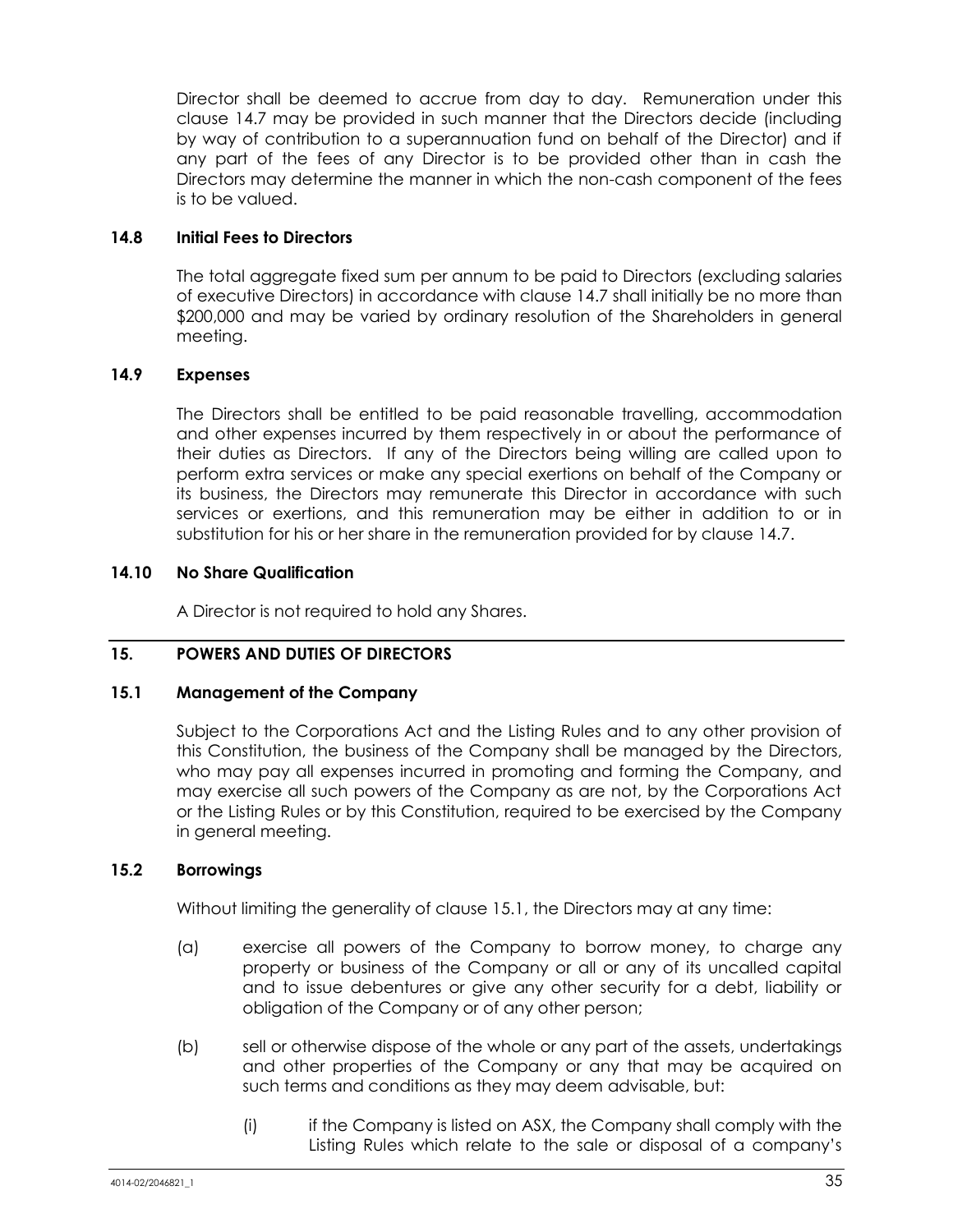assets, undertakings or other properties; and

- (ii) on the sale or disposition of the Company's main undertaking or on the liquidation of the Company, no commission or fee shall be paid to any Director or Directors or to any liquidator of the Company unless it shall have been ratified by the Company in general meeting, with prior notification of the amount of such proposed payments having been given to all Shareholders at least 7 days prior to the meeting at which any such payment is to be considered; and
- (c) take any action necessary or desirable to enable the Company to comply with the Listing Rules.

## **15.3 Attorneys**

The Directors may, by power of attorney, appoint any person or persons to be the attorney or attorneys of the Company for the purposes, with the powers, authorities and discretions (being powers, authorities and discretions vested in or exercisable by the Directors), for the period and subject to the conditions as they think fit. This power of attorney may contain provisions for the protection and convenience of persons dealing with the attorney as the Directors may determine and may also authorise the attorney to delegate all or any of the powers, authorities and discretions vested in the person.

## **15.4 Cheques, etc.**

All cheques, promissory notes, bankers drafts, bills of exchange, electronic transfers and other negotiable instruments, and all receipts for money paid to the Company, shall be signed, drawn, accepted, endorsed or otherwise executed, as the case may be, by any two Directors or in any other manner as the Directors determine.

## **15.5 Retirement Benefits for Directors**

The Directors may at any time, subject to the Listing Rules, adopt any scheme or plan which they consider to be in the interests of the Company and which is designed to provide retiring or superannuation benefits for both present and future non-executive Directors, and they may from time to time vary this scheme or plan. Any scheme or plan may be effected by agreements entered into by the Company with individual Directors, or by the establishment of a separate trust or fund, or in any other manner the Directors consider proper. The Directors may attach any terms and conditions to any entitlement under any such scheme or plan that they think fit, including, without limitation, a minimum period of service by a Director before the accrual of any entitlement and the acceptance by the Directors of a prescribed retiring age. No scheme or plan shall operate to confer upon any Director or on any of the dependants of any Director any benefits exceeding those contemplated in section 200F of the Corporations Act or the Listing Rules, except with the approval of the Company in general meeting.

#### **15.6 Securities to Directors or Shareholders**

If a Director acting solely in the capacity of Director of the Company shall become personally liable for the payment of any sum primarily due by the Company, the Directors may create any mortgage, charge or security over or affecting the whole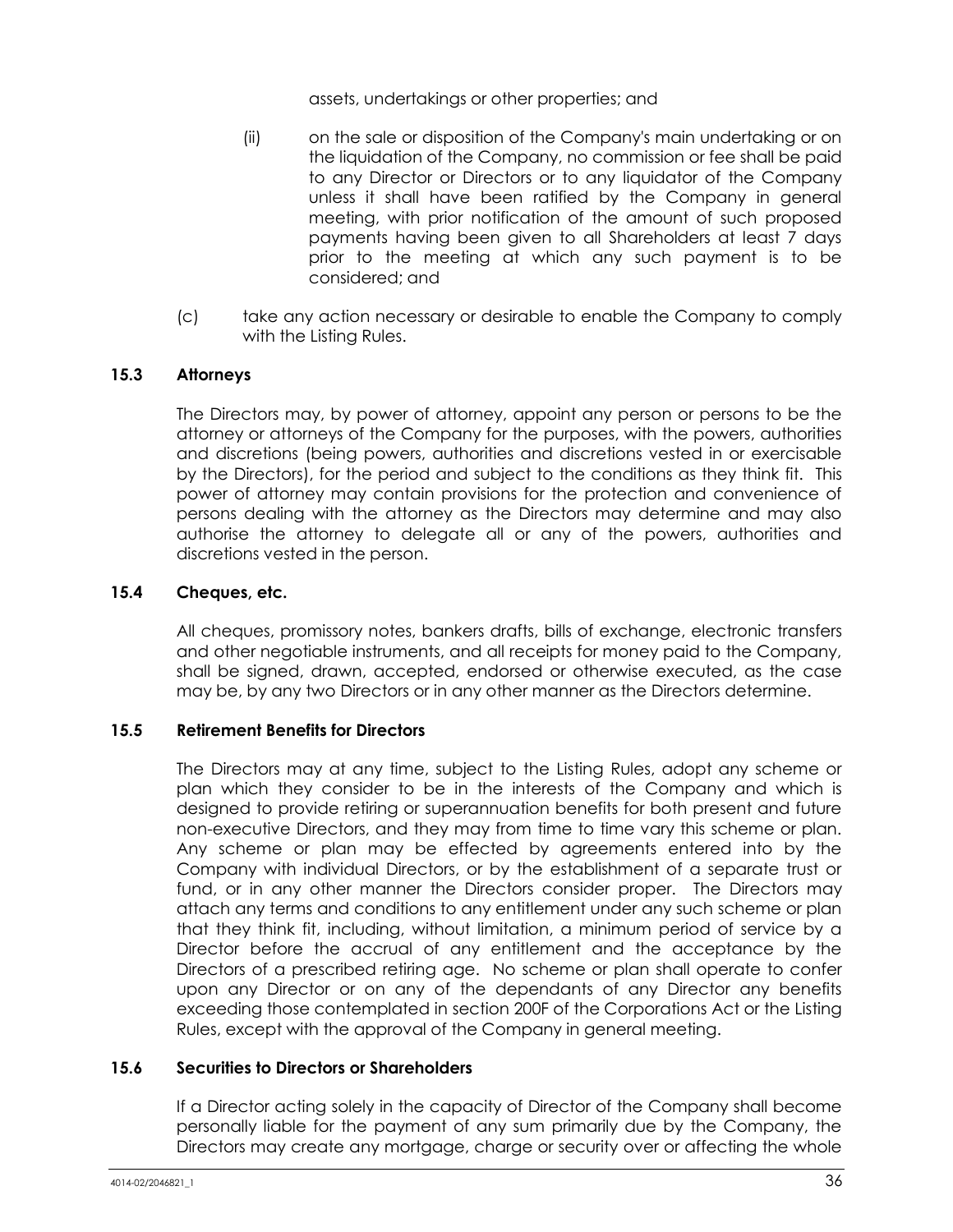or any part of the assets of the Company by way of indemnity to secure the persons or person so becoming liable from any loss in respect of such liability.

## <span id="page-43-0"></span>**16. PROCEEDINGS OF DIRECTORS**

## **16.1 Convening a Meeting**

A Director may at any time, and a Secretary shall, whenever requested to do so by one or more Directors, convene a meeting of the Directors, but not less than 24 hours' notice of every such meeting shall be given to each Director, and to each Alternate Director, either by personal telephone contact or in writing by the convenor of the meeting. The Directors may by unanimous resolution agree to shorter notice. An accidental omission to send a notice of a meeting of Directors to any Director or the non-receipt of such a notice by any Director does not invalidate the proceedings, or any resolution passed, at the meeting.

## **16.2 Procedure at Meetings**

The Directors may meet together for the despatch of business and adjourn and, subject to this clause [16,](#page-43-0) otherwise regulate the meetings as they think fit.

## **16.3 Quorum**

No business shall be transacted at any meeting of Directors unless a quorum is present, comprising two Directors present in person, or by instantaneous communication device, notwithstanding that less than two Directors may be permitted to vote on any particular resolution or resolutions at that meeting for any reason whatsoever. Where a quorum cannot be established for the consideration of a particular matter at a meeting of Directors, one or more of the Directors may call a general meeting of the Company to deal with the matter. In determining whether a quorum is present, each individual participating as a Director or as an Alternate Director for another Director is to be counted except that an individual participating in more than one capacity is to be counted only once.

## **16.4 Secretary May Attend and Be Heard**

The Secretary is entitled to attend any meeting of Directors and is entitled to be heard on any matter dealt with at any meeting of Directors.

## **16.5 Majority Decisions**

Questions arising at any meeting of Directors shall be decided by a majority of votes. A resolution passed by a majority of Directors shall for all purposes be deemed a determination of "the Directors". An Alternate Director has one vote for each Director for whom he or she is an alternate. If an Alternate Director is also a Director, he or she also has a vote as a Director.

## **16.6 Casting Votes**

In the case of an equality of votes, the chairman of the meeting shall have a second or casting vote, but the chairman shall have no casting vote where only 2 Directors are competent to vote on the question.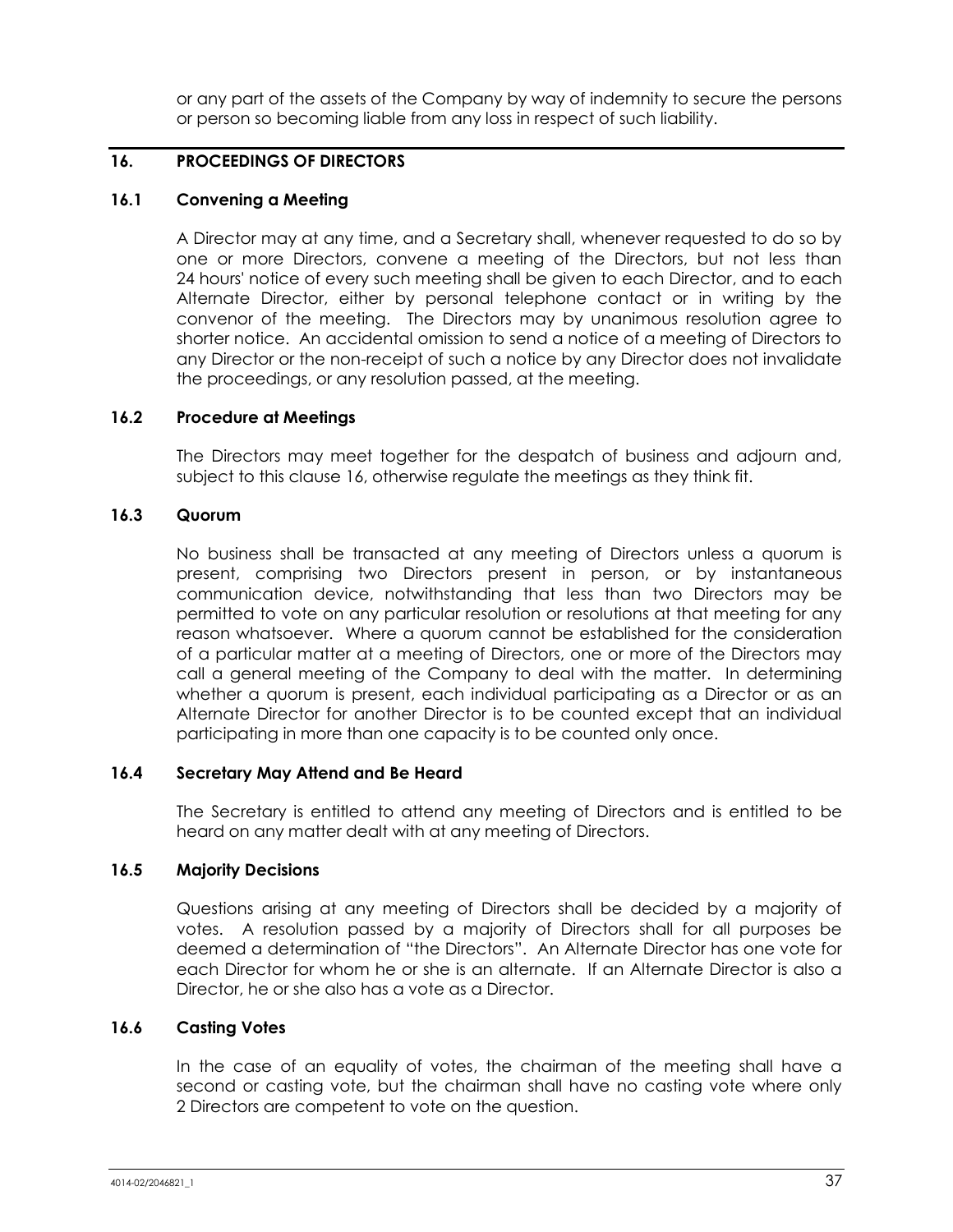## <span id="page-44-0"></span>**16.7 Alternate Directors**

A Director may, with the approval of a majority of the other Directors, appoint any person to be an alternate Director in his or her place during any period as he or she thinks fit, and the following provisions shall apply with respect to any Alternate Director:

- (a) he or she is entitled to notice of meetings of the Directors and, if his or her appointor Director is not present at such a meeting, he or she is entitled to attend and vote in the place of the absent Director;
- (b) he or she may exercise any powers that his or her appointor Director may exercise (except the power to appoint an Alternate Director), and the exercise of any such power by the alternate Director shall be deemed to be the exercise of the power by his or her appointor Director;
- (c) he or she is subject to the provisions of this Constitution which apply to Directors, except that Alternate Directors are not entitled in that capacity to any remuneration from the Company (but Alternate Directors are entitled to reasonable travelling, accommodation and other expenses as the Alternate Director may properly incur in travelling to, attending and returning from meetings of Directors or meetings of a committees by the Directors of which the appointor is not present);
- (d) he or she is not required to hold any Shares;
- (e) his or her appointment may be terminated at any time by his or her appointor Director notwithstanding that the period of the appointment of the alternate Director has not expired, and the appointment shall terminate in any event if his or her appointor Director vacates office as a Director;
- (f) the appointment, or the termination of an appointment, of an alternate Director shall be effected by a written notice signed by the Director who made the appointment given to the Company; and
- (g) is, whilst acting as an Alternate Director, an officer of the Company and not the agent of the appointor and is responsible to the exclusion of the appointor for the Alternate Director's own acts and defaults.

## **16.8 Continuing Directors May Act**

In the event of a vacancy or vacancies in the office of a Director, the remaining Directors may act but, if the number of remaining Directors is not sufficient to constitute a quorum at a meeting of Directors, they may act only for the purposes of appointing a Director or Directors, or in order to convene a general meeting of the Company.

## <span id="page-44-1"></span>**16.9 Chairman**

The Directors shall elect from their number a chairman of their meetings and may determine the period for which he or she is to hold office. Where a Directors' meeting is held and a chairman has not been elected or is not present at the meeting within 10 minutes after the time appointed for the meeting to begin, the Directors present shall elect one of their number to be the acting chairman of the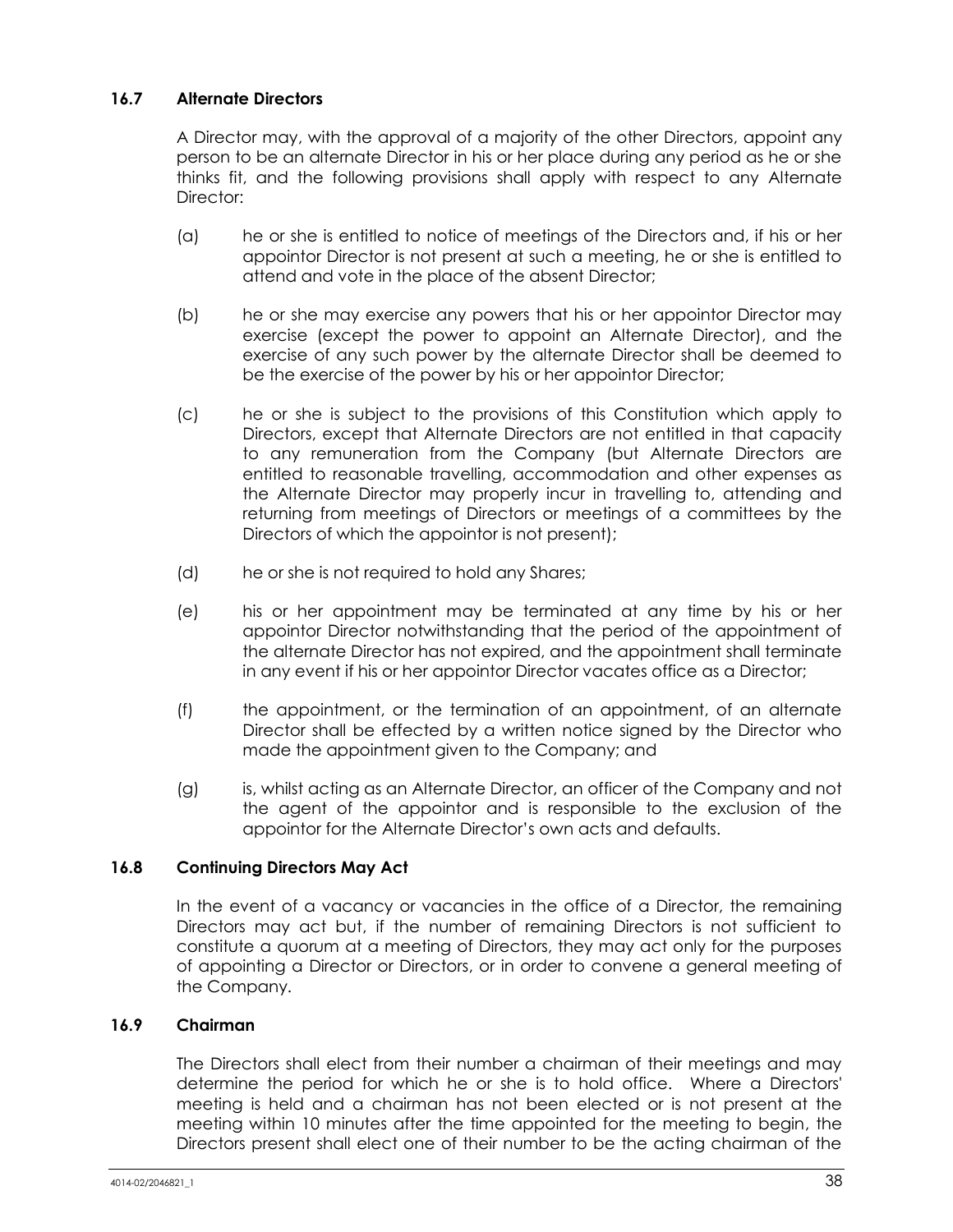meeting. The Directors may elect a Director as deputy chairman to act as chairman in the chairman's absence.

## <span id="page-45-0"></span>**16.10 Committees**

The Directors may delegate any of their powers to a committee or committees consisting of such of their number as they think fit. The Directors may at any time revoke any such delegation of power. A committee to which any powers have been so delegated shall exercise the powers delegated in accordance with any directions of the Directors, and a power so exercised shall be deemed to have been exercised by the Directors. The members of such a committee may elect one of their number as chairman of their meetings. Questions arising at a meeting of a committee shall be determined by a majority of votes of the members present and voting. In the case of an equality of votes, the chairman shall have a casting vote. The provisions of this Constitution applying to meetings and resolutions of Directors apply, so far as they can and with any necessary changes, to meetings and resolutions of a committee of Directors, except to the extent they are contrary to any direction given under this clause [16.10.](#page-45-0)

## **16.11 Written Resolutions**

A resolution in writing signed by all the Directors for the time being (or their respective alternate Directors), except those Directors (or their alternates) who expressly indicate their abstention in writing to the Company and those who would not be permitted, by virtue of section 195 of the Corporations Act to vote, shall be as valid and effectual as if it had been passed at a meeting of the Directors duly convened and held. This resolution may consist of several documents in like form, each signed by one or more Directors. Copies of the documents to be signed under this clause must be sent to every Director who is entitled to vote on the resolution. The resolution is taken to have been passed when the last Director signs the relevant documents. A facsimile transmission, an email bearing the signature of the Director or an email of the Director addressed to another officer of the Company confirming agreement with the resolution and undertaking to sign the resolution as soon as practicable shall be deemed to be a document in writing signed by the Directors.

## **16.12 Defective Appointment**

All acts done by any meeting of the Directors or of a committee of Directors or by any person acting as a Director are, notwithstanding that it is afterwards discovered that there was some defect in the appointment of a person to be, or to act as, a Director, or that a person so appointed was disqualified, as valid as if the person had been duly appointed and was qualified to be a Director or to be a member of the committee.

## **16.13 Directors May Hold Other Offices**

A Director may hold any other office or place of profit in or in relation to the Company or a related body corporate of the Company (except that of auditor) in conjunction with his or her office of Director and on any terms as to remuneration or otherwise that the Directors shall approve.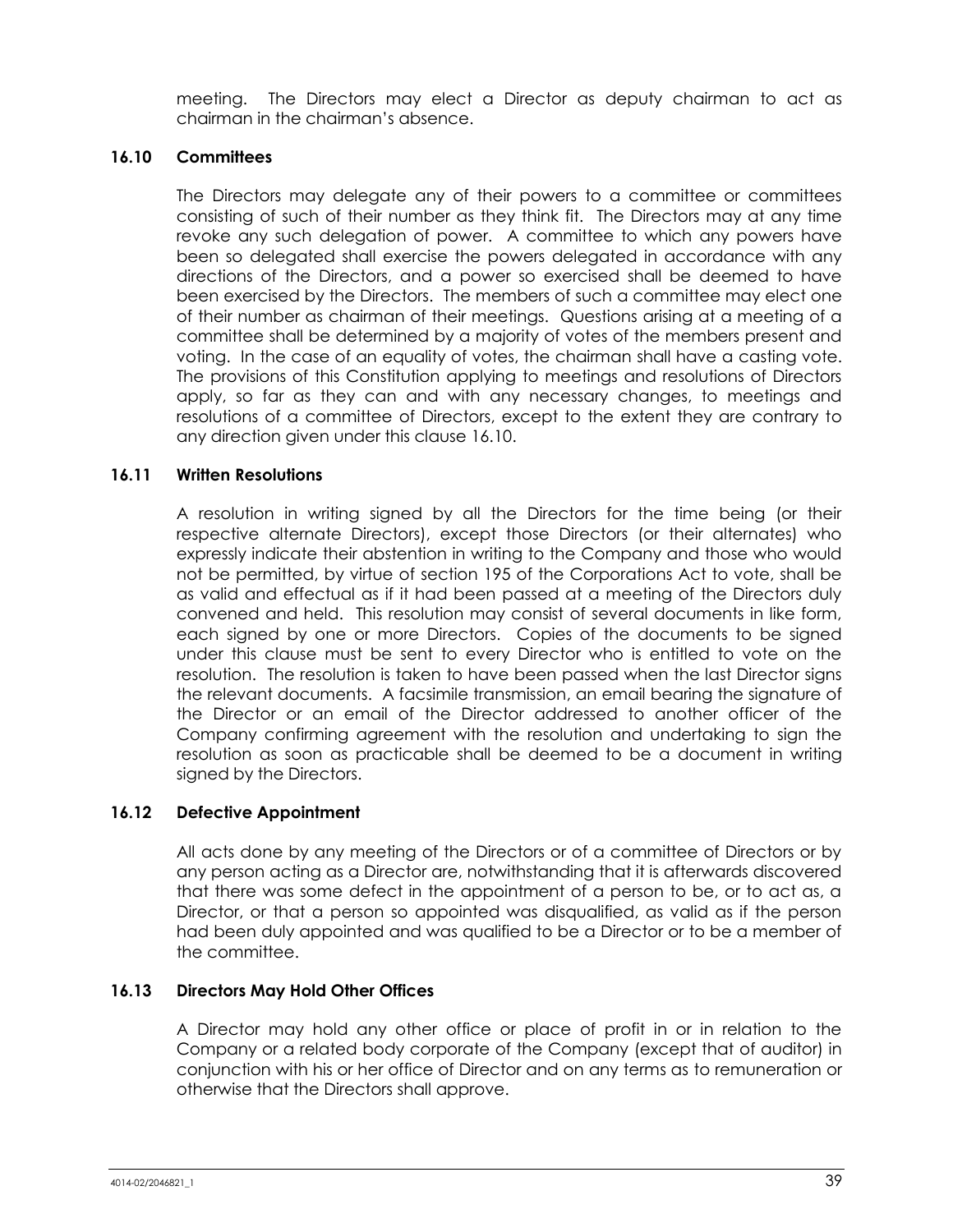## <span id="page-46-0"></span>**16.14 Directors May Hold Shares, etc.**

A Director may be or become a shareholder in or director of or hold any other office or place of profit in or in relation to any other company promoted by the Company or a related body corporate of the Company or in which the Company may be interested, whether as a vendor, shareholder or otherwise.

## **16.15 Directors Not Accountable for Benefits**

No Director shall be accountable for any benefits received as the holder of any other office or place of profit in or in relation to the Company or any other company referred to in clause [16.14](#page-46-0) or as a shareholder in or director of any such company.

#### **16.16 Disclosure of Interests in Related Matters**

As required by the Corporations Act, a Director must give the Directors notice of any material personal interest in a matter that relates to the affairs of the Company. No Director shall be disqualified by his office from contracting with the Company whether as vendor, purchaser or otherwise, nor shall any such contract or any contract or arrangement entered into by or on behalf of the Company in which any Director shall be in any way interested be avoided or prejudiced on that account, nor shall any Director be liable to account to the Company for any profit arising from any such contract or agreement by reason only of such Director holding that office or of the fiduciary relationship thereby established. A Director who has a material personal interest in a matter that is being considered at a meeting of Directors must not be present while the matter is being considered at the meeting or vote on that matter except where permitted by the Corporations Act. Nothing in this Constitution shall be read or construed so as to place on a Director any restrictions other than those required by the Corporations Act or the Listing Rules.

## **16.17 Disclosure of Shareholding**

A Director must give to the Company such information about the Shares or other securities in the Company in which the Director has a relevant interest and at the times that the Secretary requires, to enable the Company to comply with any disclosure obligations it has under the Corporations Act or the Listing Rules.

## **16.18 Related Body Corporate Contracts**

A Director shall not be deemed to be interested or to have been at any time interested in any contract or arrangement by reason only that in a case where the contract or arrangement has been or will be made with, for the benefit of, or on behalf of a Related Body Corporate, he or she is a shareholder in that Related Body Corporate.

## **16.19 Voting, Affixation of Seal**

A Director may in all respects act as a Director in relation to any contract or arrangement in which he or she is interested, including, without limiting the generality of the above, in relation to the use of the Company's common seal, but a Director may not vote in relation to any contract or proposed contract or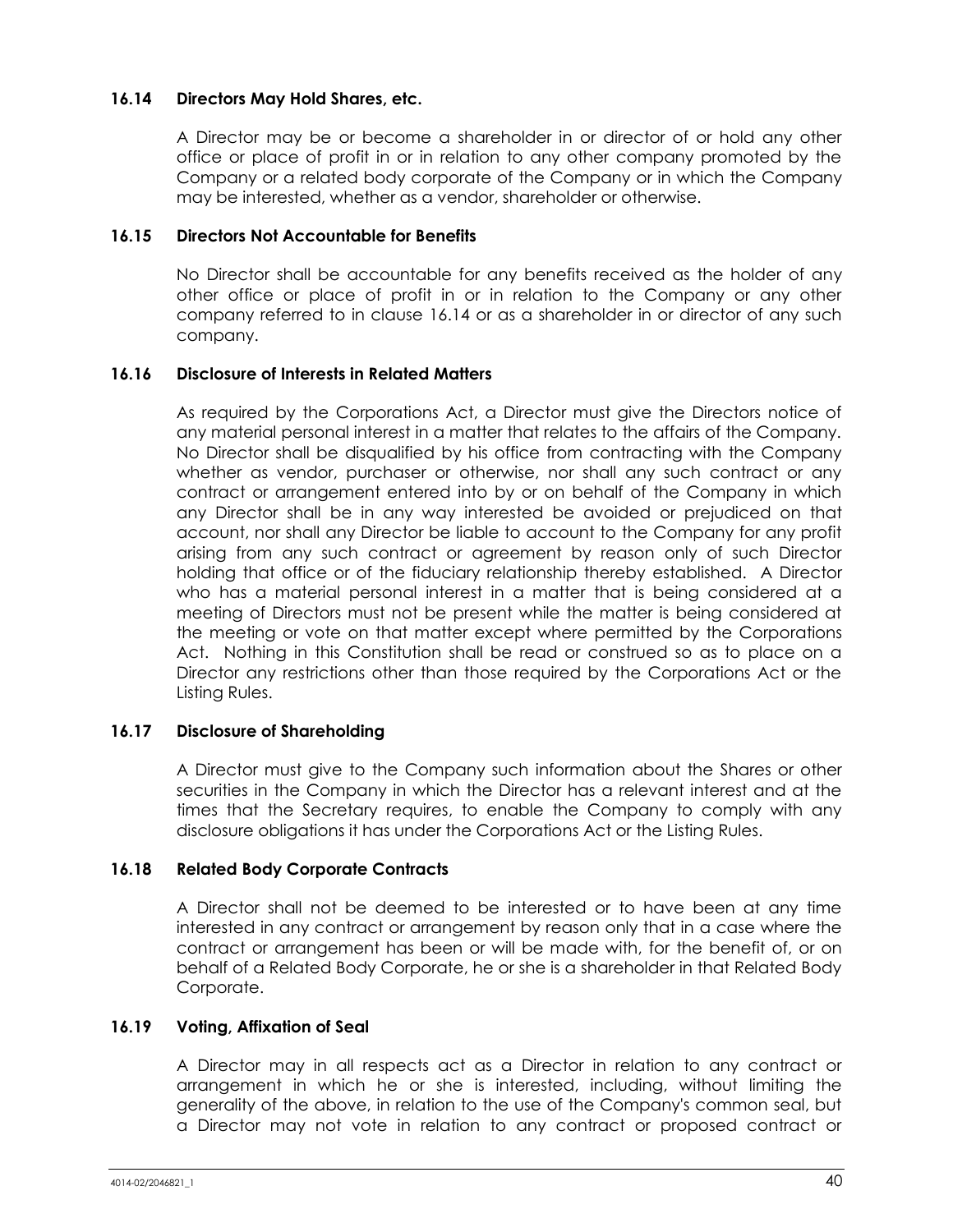arrangement in which the Director has directly or indirectly a material interest except as permitted by the Corporations Act.

## **16.20 Home Branch to be Advised**

The Directors shall advise the Home Branch without delay of any material contract involving Director's or Directors' interests. The advice shall include at least the following information:

- (a) the names of the parties to the contract;
- (b) the name or names of the Director or Directors who has or have any material interest in the contract;
- (c) particulars of the contract; and
- (d) particulars of the relevant Director's or Directors' interest or interests in that contract.

## **17. MEETING BY INSTANTANEOUS COMMUNICATION DEVICE**

## <span id="page-47-0"></span>**17.1 Meetings to be Effectual**

A Director shall be entitled to attend a Directors' meeting by means of an instantaneous communication device rather than in person. In those circumstances, a Director shall still receive all materials and information to be made available for the purposes of the Directors' meeting.

For the purposes of this Constitution, the contemporaneous linking together by instantaneous communication device of a number of consenting Directors not less than the quorum, whether or not any one or more of the Directors is out of Australia, shall be deemed to constitute a Directors' meeting and all the provisions of this Constitution as to the Directors' meetings shall apply to such meetings held by instantaneous communication device so long as the following conditions are met:

- (a) all the directors for the time being entitled to receive notice of the Directors' meeting (including any alternate for any Director) shall be entitled to notice of a meeting by instantaneous communication device for the purposes of such meeting. Notice of any such Directors' meeting shall be given on the instantaneous communication device or in any other manner permitted by this Constitution;
- (b) each of the Directors taking part in the Directors' meeting by instantaneous communication device must be able to hear each of the other Directors taking part at the commencement of the Directors' meeting; and
- (c) at the commencement of the Directors' meeting each Director must acknowledge his or her presence for the purpose of a Directors' meeting of the Company to all the other Directors taking part.

A Directors' meeting held by instantaneous communication device shall be deemed to have been held at the Registered Office.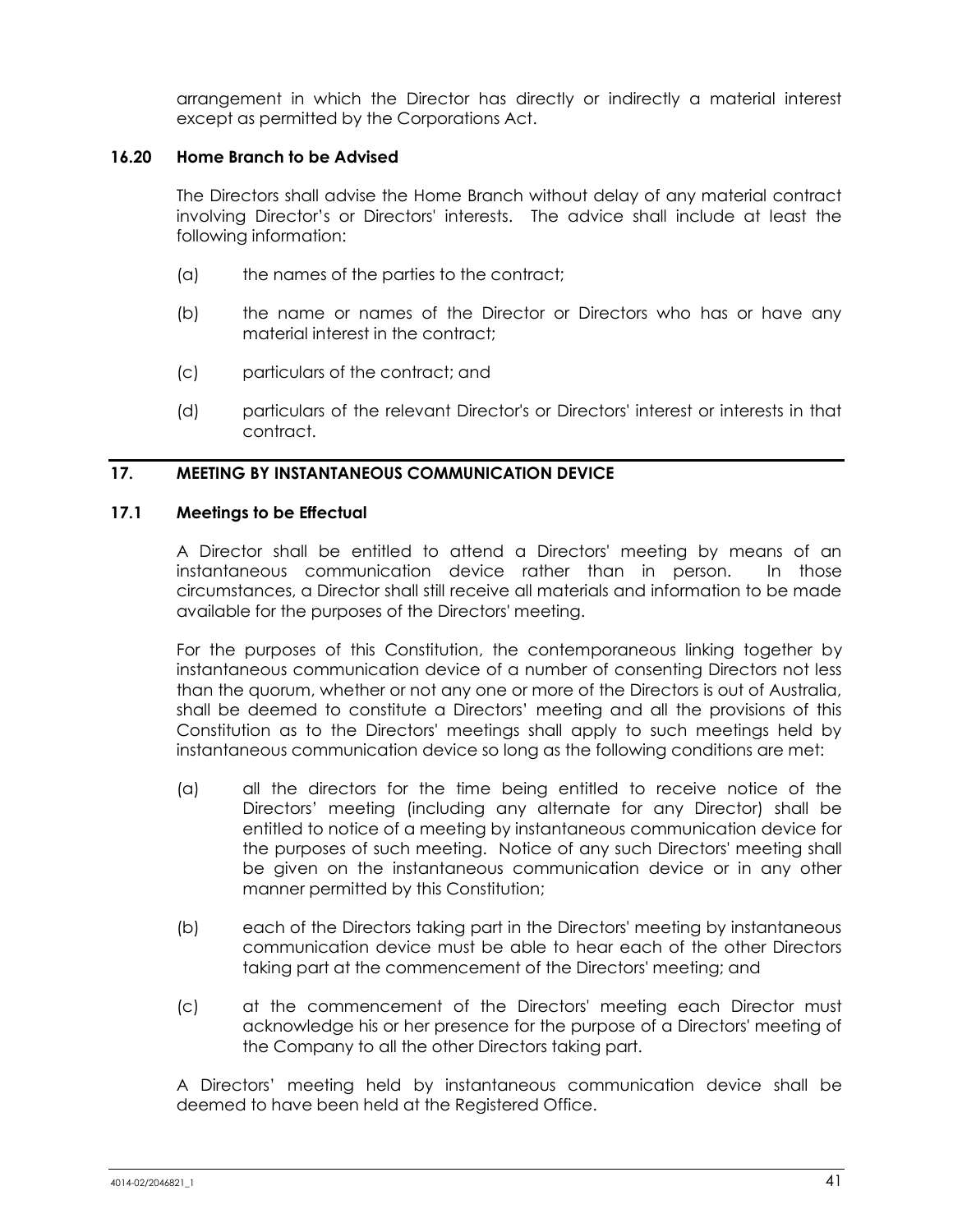## **17.2 Procedure at Meetings**

A Director may leave a Directors' meeting held under clause [17.1](#page-47-0) by informing the Chairman of the Directors' meeting and then disconnecting his instantaneous communication device. Unless this procedure has been followed a Director shall be conclusively presumed to have been present and to have formed part of the quorum at all times during the Directors' meeting by instantaneous communication device.

## **17.3 Minutes**

A minute of the proceedings at a meeting held under clause [17.1](#page-47-0) shall be sufficient evidence of such proceedings and of the observance of all necessary formalities if certified as a correct minute by the chairman or the person taking the chair at the meeting under clause [17.1.](#page-47-0)

## **17.4 Definition**

For the purposes of this Constitution, "**instantaneous communication device**" shall include telephone, television or any other audio or visual device which permits instantaneous communication.

## **18. MANAGING AND EXECUTIVE DIRECTORS AND SECRETARIES**

#### **18.1 Appointment**

The Directors may from time to time appoint one or more of their number to the office of managing director (**Managing Director**) of the Company or to any other office, (except that of auditor), or employment under the Company, either for a fixed term or at will, but not for life and, subject to the terms of any agreement entered into in a particular case, may revoke any such appointment. A Director other than a Managing Director so appointed is in this Constitution referred to as an executive director (**Executive Director**). The appointment of a Managing Director or Executive Director so appointed automatically terminates if he ceases for any reason to be a Director.

#### **18.2 Remuneration**

Subject to clause [14.7,](#page-40-2) a Managing Director or Executive Director shall, subject to the terms of any agreement entered into in a particular case, receive remuneration (whether by way of salary, commission or participation in profits, or partly in one way and partly in another) as the Directors may determine.

#### **18.3 Powers**

The Directors may, upon such terms and conditions and with such restrictions as they think fit, confer upon a Managing Director or Executive Director any of the powers exercisable by them. Any powers so conferred may be concurrent with, or be to the exclusion of, the powers of the Directors. The Directors may at any time withdraw or vary any of the powers so conferred on a Managing Director or Executive Director.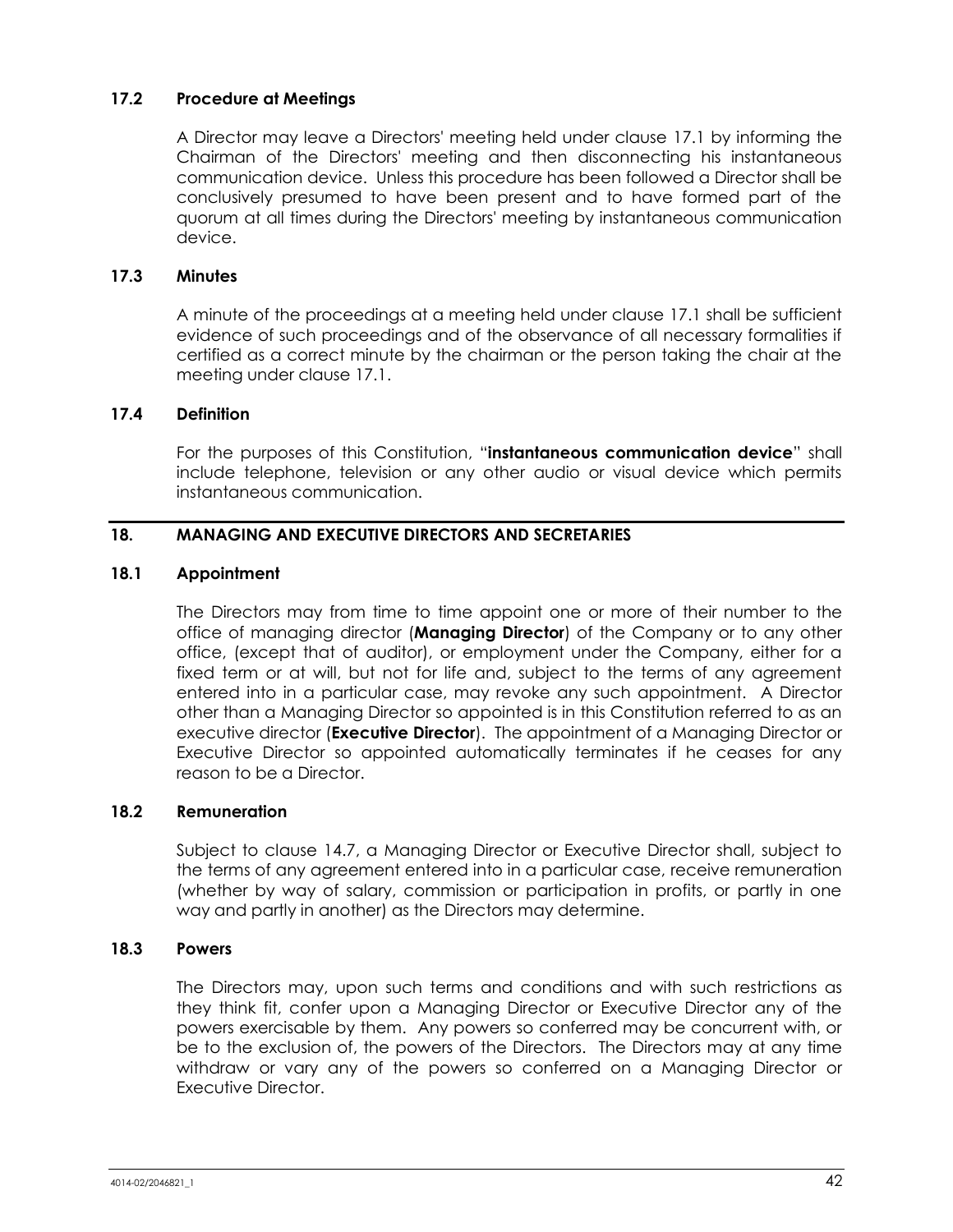## <span id="page-49-1"></span>**18.4 Rotation**

Subject to clause [14.2,](#page-39-0) a Managing Director shall not retire by rotation, but Executive Directors shall.

#### **18.5 Secretary**

A Secretary of the Company shall hold office on such terms and conditions, as to remuneration and otherwise, as the Directors determine. There must be at least one Secretary of the Company at all times.

#### **19. SEALS**

#### <span id="page-49-2"></span>**19.1 Common Seal**

Subject to the Corporations Act, the Company may have a Seal. The Directors shall provide for the safe custody of the Seal. The Seal shall only be used by the authority of the Directors, or of a committee of the Directors authorised by the Directors to authorise the use of the Seal. Every document to which the Seal is affixed shall be signed by a Director and countersigned by another Director, (who may be an alternate Director) a Secretary or another person appointed by the Directors to countersign that document or a class of documents in which that document is included.

## **19.2 Execution of Documents Without a Seal**

Without limiting the ways a document can be signed under the Corporations Act, the Company may execute a document without using the Seal if the document is signed by:

- (a) two Directors;
- (b) a Director and a Secretary; or
- (c) any person or persons authorised by the Directors for the purposes of executing that document or the class of document to which that document belongs.

#### <span id="page-49-0"></span>**19.3 Share Seal**

Subject to the Corporations Act, the Company may have a duplicate Seal, known as the Share Seal, which shall be a facsimile of the Seal with the addition on its face of the words "**Share Seal**", and the following provisions shall apply to its use:

- (a) any certificate for Shares may be issued under the Share Seal and if so issued shall be deemed to be sealed with the Seal;
- (b) subject to the following provisions of this clause [19.3,](#page-49-0) the signatures required by clause [19.1](#page-49-2) on a document to which the Seal is affixed may be imposed by some mechanical means;
- (c) subject to the following provisions of this clause [19.3,](#page-49-0) the Directors may determine the manner in which the Share Seal shall be affixed to any document and by whom a document to which the Share Seal is affixed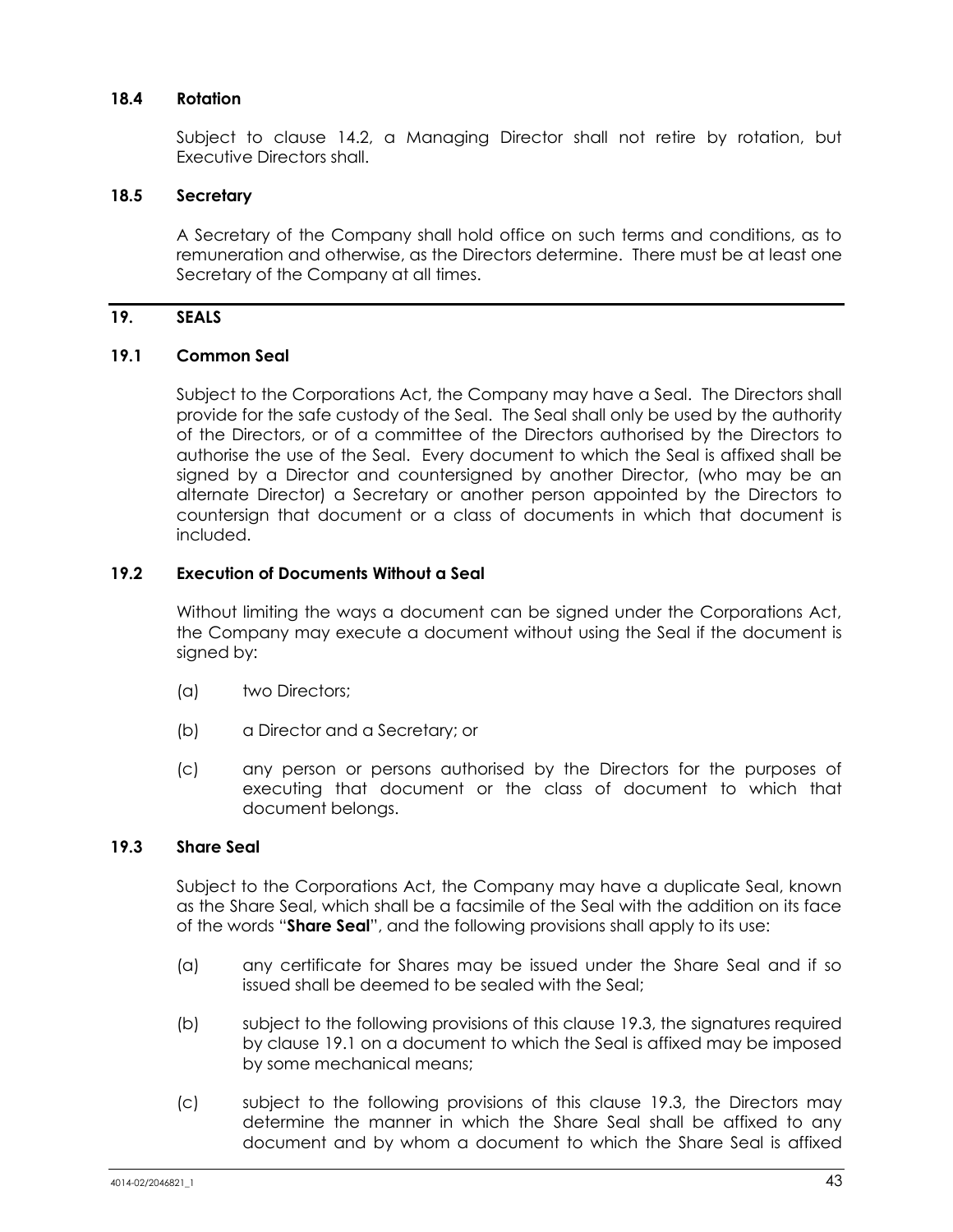shall be signed, and whether any signature so required on such a document must be actually written on the document or whether it may be imposed by some mechanical means;

- <span id="page-50-0"></span>(d) the only documents on which the Share Seal may be used shall be Share or stock unit certificates, debentures or certificates of debenture stock, secured or unsecured notes, option certificates and any certificates or other documents evidencing any Share Options or rights to take up any Shares in or debenture stock or debentures or notes of the Company; and
- (e) signatures shall not be imposed by mechanical means nor (except when the requirements of clause [19.1](#page-49-2) as to signatures are complied with) shall the Share Seal be used on any certificate or other document mentioned in clause [19.3\(d\)](#page-50-0) unless the certificate or other document has first been approved for sealing or signature (as the case may be) by the Board or other authorised person or persons.

## **20. ACCOUNTS, AUDIT AND RECORDS**

#### **20.1 Accounting records to be kept**

The Directors shall cause proper accounting and other records to be kept by the Company and shall distribute copies of the Company's accounts and reports as required by the Corporations Act and the Listing Rules.

#### **20.2 Audit**

The Company shall comply with the requirements of the Corporations Act and the Listing Rules as to the audit of accounts, registers and records.

## **20.3 Inspection**

The Directors shall determine whether and to what extent, and at what time and places and under what conditions, the accounting records and other documents of the Company or any of them will be open to the inspection of Shareholders other than Directors. A Shareholder other than a Director shall not be entitled to inspect any document of the Company except as provided by law or authorised by the Directors or by the Company in general meeting.

#### **21. MINUTES**

#### **21.1 Minutes to be Kept**

The Directors shall cause to be kept, in accordance with section 1306 of the Corporations Act, minutes of:

- (a) all proceedings of general meetings and Directors meetings; and
- (b) all appointments of Officers and persons ceasing to be Officers.

#### **21.2 Signature of Minutes**

All minutes shall be signed by the chairman of the meeting at which the proceedings took place or by the chairman of the next succeeding meeting.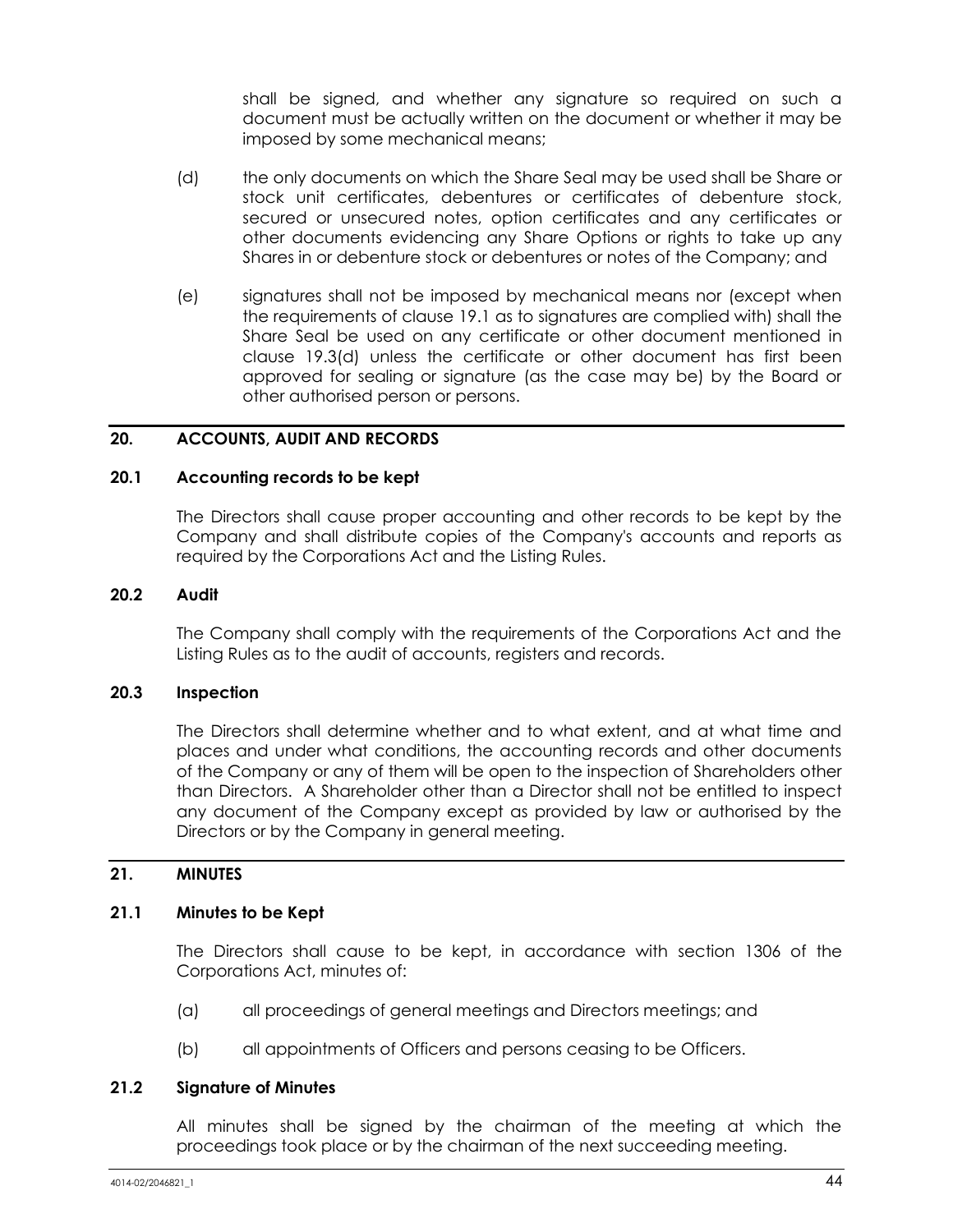## **21.3 Requirements of the Corporations Act**

The Company and the Officers shall comply with the requirements of Part 2G.3 of Chapter 2G of the Corporations Act.

## <span id="page-51-0"></span>**22. DIVIDENDS AND RESERVES**

## **22.1 Dividends**

Subject to and in accordance with the Corporations Act, the Listing Rules, the rights of any preference Shareholders and to the rights of the holders of any shares created or raised under any special arrangement as to dividend, the Directors may from time to time decide to pay a dividend to the Shareholders entitled to the dividend which shall be payable on all Shares according to the proportion that the amount paid (not credited) is of the total amounts paid and payable (excluding amounts credited) in respect of such Shares. The Directors may rescind a decision to pay a dividend if they decide, before the payment date, that the Company's financial position no longer justifies the payment.

## **22.2 Interim Dividend**

The Directors may from time to time pay to the Shareholders any interim dividends that they may determine.

## **22.3 No Interest**

No dividend shall carry interest as against the Company.

## **22.4 Reserves**

The Directors may set aside out of the profits of the Company any amounts that they may determine as reserves, to be applied at the discretion of the Directors, for any purpose for which the profits of the Company may be properly applied. Pending any application of the reserves, the Directors may invest or use the reserves in the business of the Company or in other investments as they think fit. Any amount set aside as a reserve is not required to be held separately from the Company's other assets and may be used by the Company or invested as the Directors think fit.

## **22.5 Carrying forward profits**

The Directors may carry forward any part of the profits of the Company that it decides not to distribute as dividends without transferring those profits to a reserve.

## **22.6 Alternative Method of Payment of Dividend**

When declaring any dividend and subject at all times to the Corporations Act and the Listing Rules, the Directors may:

(a) direct payment of the dividend to be made wholly or in part by the distribution of specific assets or documents of title (including, without limitation, paid-up Shares, debentures or debenture stock of this or any other company, gold, gold or mint certificates or receipts and like documents) or in any one or more of these ways, and where any difficulty arises with regard to the distribution the Directors may settle it as they think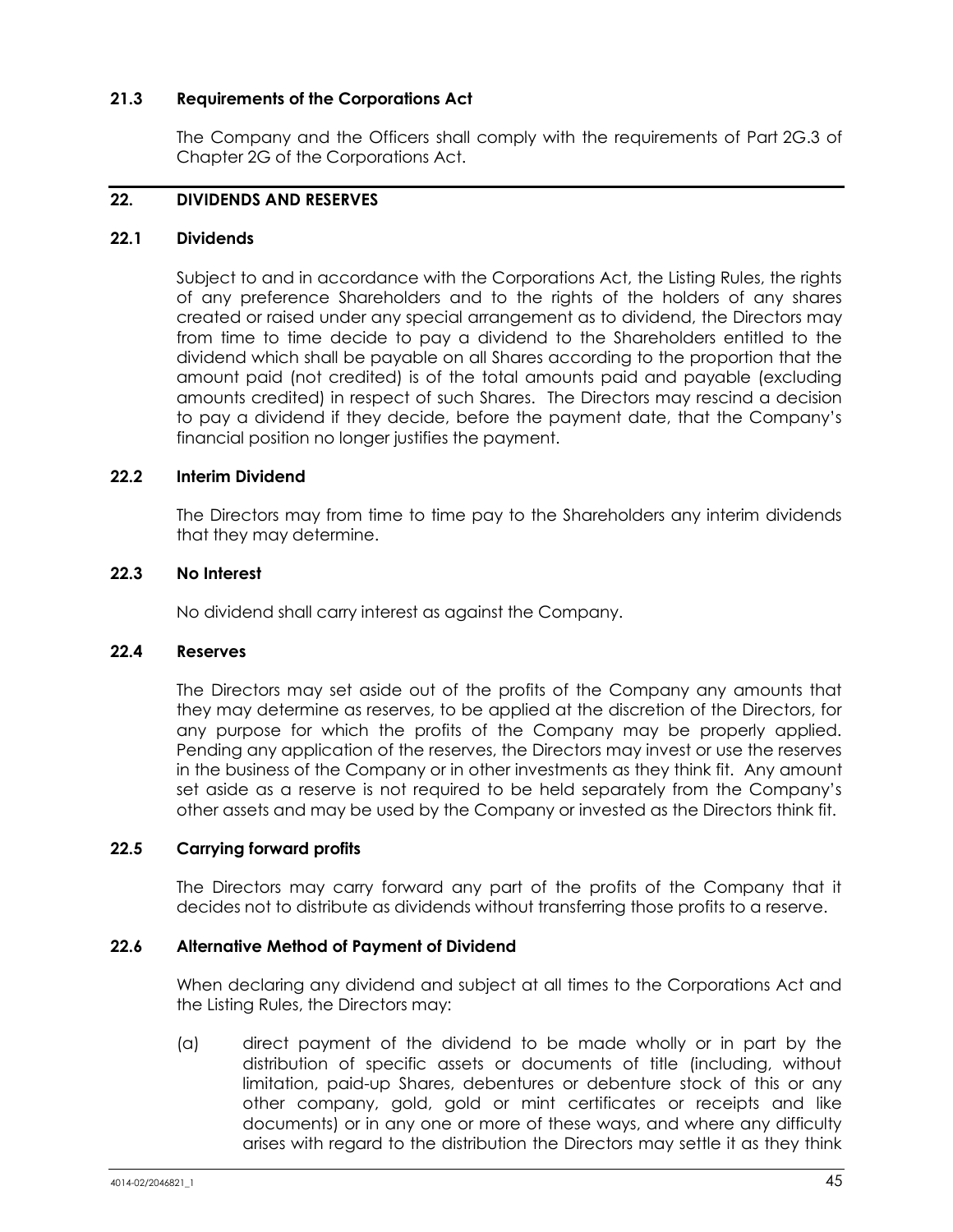expedient and in particular may issue fractional certificates and may fix the value for distribution of specific assets or any part of them and may determine that cash payments shall be made to any Shareholders upon the basis of the value so fixed in order to adjust the rights of all parties and may vest any of these specific assets in trustees upon trusts for the persons entitled to the dividend as may seem expedient to the Directors; or

(b) direct that a dividend be payable to particular Shareholders wholly or partly out of any particular fund or reserve or out of profits derived from any particular source and to the remaining Shareholders wholly or partly or of any other particular fund or reserve or out of profits derived from any other particular source and may so direct notwithstanding that by so doing the dividend will form part of the assessable income for taxation purposes of some Shareholders and will not form part of the assessable income of others.

For the purposes of this clause, the Company is authorised to distribute securities of another body corporate by way of dividend and, on behalf of the Shareholders, provide the consent of each Shareholder to becoming a member of that body corporate and the agreement of each Shareholder to being bound by the constitution of that body corporate.

## **22.7 Shareholders entitled to dividend**

Subject to this Constitution, a dividend in respect of a Share is payable to the person registered as the holder of that share:

- (a) if the Directors have fixed a time for determining entitlements to the dividend, at that time; and
- (b) in any other case, on the date on which the dividend is paid.

## **22.8 Payment of Dividends**

Any dividend payable may be paid by:

- (a) cheque sent through the mail directed to:
	- (i) the address of the Shareholder shown in the Register or to the address of the joint holders of Shares shown first in the Register; or
	- (ii) an address which the Shareholder has, or joint holders have, in writing notified the Company as the address to which dividends should be sent;
- (b) electronic funds transfer to an account with a bank or other financial institution nominated by the Shareholder and acceptable to the Company; or
- (c) any other means determined by the Directors.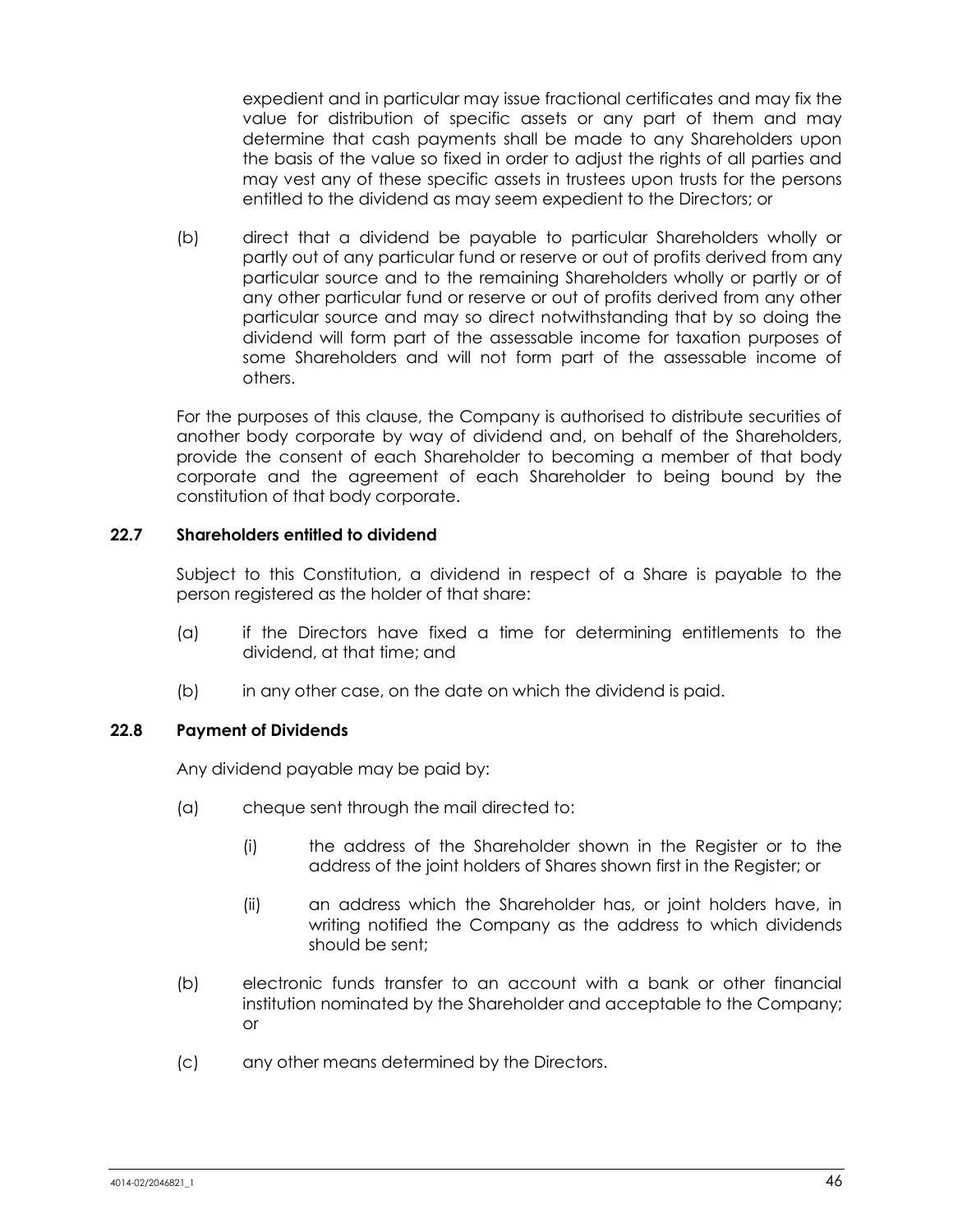## **22.9 Unclaimed Dividends**

Except as otherwise provided by statute, all dividends unclaimed for one year after having been declared may be invested or otherwise made use of by the Directors for the benefit of the Company until claimed.

## **22.10 Breach of Restriction Agreement**

In the event of a breach of the Listing Rules relating to Restricted Securities or of any escrow arrangement entered into by the Company under the Listing Rules in relation to any Shares which are classified under the Listing Rules or by ASX as Restricted Securities, the Shareholder holding the Shares in question shall cease to be entitled to be paid any dividends in respect of those Shares for so long as the breach subsists.

## **23. CAPITALISATION OF PROFITS**

#### <span id="page-53-0"></span>**23.1 Capitalisation**

The Directors, subject to the Listing Rules and any rights or restrictions for the time being attached to any class or class of shares, may from time to time resolve to capitalise any amount, being the whole or a part of the amount for the time being standing to the credit of any reserve account or the profit and loss account or otherwise available for distribution to Shareholders, and that that amount be applied, in any of the ways mentioned in clause [23.2](#page-53-1) for the benefit of Shareholders in the proportions to which those Shareholders would have been entitled in a distribution of that amount by way of dividend.

## <span id="page-53-1"></span>**23.2 Application of Capitalised Amounts**

The ways in which an amount may be applied for the benefit of Shareholders under claus[e 23.1](#page-53-0) are:

- <span id="page-53-2"></span>(a) in paying up any amounts unpaid on Shares held by Shareholders;
- <span id="page-53-3"></span>(b) in paying up in full, at an issue price decided by Director's resolution, unissued Shares or debentures to be issued to Shareholders as fully paid; or
- (c) partly as mentioned in paragraph [\(a\)](#page-53-2) and partly as mentioned in paragraph [\(b\).](#page-53-3)

## **23.3 Procedures**

The Directors shall do all things necessary to give effect to the resolution referred to in clause [23.1](#page-53-0) and, in particular, to the extent necessary to adjust the rights of the Shareholders among themselves, may:

- (a) issue fractional certificates or make cash payments in cases where Shares or debentures could only be issued in fractions; and
- <span id="page-53-4"></span>(b) authorise any person to make, on behalf of all the Shareholders entitled to any further Shares or debentures upon the capitalisation, an agreement with the Company providing for the issue to them, credited as fully paid up, of any further Shares or debentures or for the payment up by the Company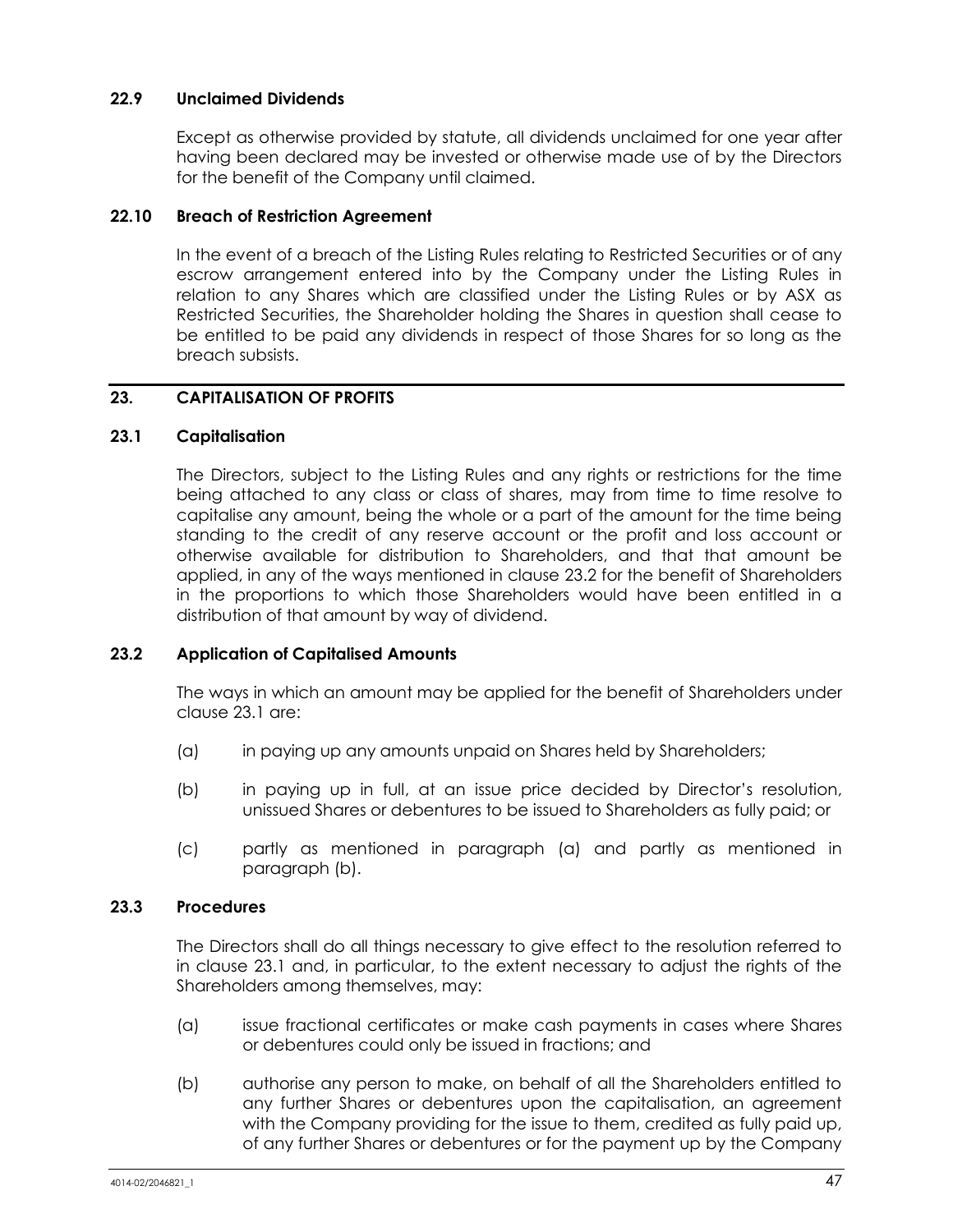on their behalf of the amounts or any part of the amounts remaining unpaid on their existing Shares by the application of their respective proportions of the sum resolved to be capitalised,

and any agreement made under an authority referred to in paragraph [\(b\)](#page-53-4) is effective and binding on all the Shareholders concerned.

## <span id="page-54-0"></span>**24. BONUS SHARE PLAN**

#### <span id="page-54-3"></span>**24.1 Authorisation of Bonus Share Plan**

Subject to the Listing Rules and the Corporations Act, the Company may, by ordinary resolution in general meeting, authorise the Directors to implement a Bonus Share Plan on such terms and conditions as are referred to in the resolution and which plan provides for any dividend which the Directors may declare from time to time under clause [22,](#page-51-0) less any amount which the Company shall either pursuant to this Constitution or any law be entitled or obliged to retain, not to be payable on Shares which are participating Shares in the Bonus Share Plan but for those Shares to carry instead an entitlement to receive an allotment of additional fully paid ordinary Shares to be issued as bonus Shares.

## **24.2 Amendment and Revocation**

Any resolution passed by the Company in general meeting pursuant to clause [24.1](#page-54-3) may, at any time, be amended or revoked by the Company by ordinary resolution in general meeting.

## <span id="page-54-1"></span>**25. DIVIDEND REINVESTMENT PLAN**

## <span id="page-54-4"></span>**25.1 Authorisation of Dividend Reinvestment Plan**

Subject to the Listing Rules and the Corporations Act, the Company may, by resolution of the Directors, implement a Dividend Reinvestment Plan on such terms and conditions as are referred to in the resolution and which plan provides for any dividend which the Directors may declare from time to time under clause [22](#page-51-0) and payable on Shares which are participating Shares in the Dividend Reinvestment Plan, less any amount which the Company shall either pursuant to this Constitution or any law be entitled or obliged to retain, to be applied by the Company to the payment of the subscription price of ordinary fully paid Shares.

#### **25.2 Amendment and Revocation**

Any resolution passed by the Directors pursuant to clause [25.1](#page-54-4) may, at any time, be amended or revoked by the Company by ordinary resolution in general meeting.

## <span id="page-54-2"></span>**26. NOTICES**

#### **26.1 Service by the Company to Shareholders**

A notice may be given by the Company to any Shareholder either by:

- (a) serving it on him or her personally; or
- (b) by sending it by post to the Shareholder at his or her address as shown in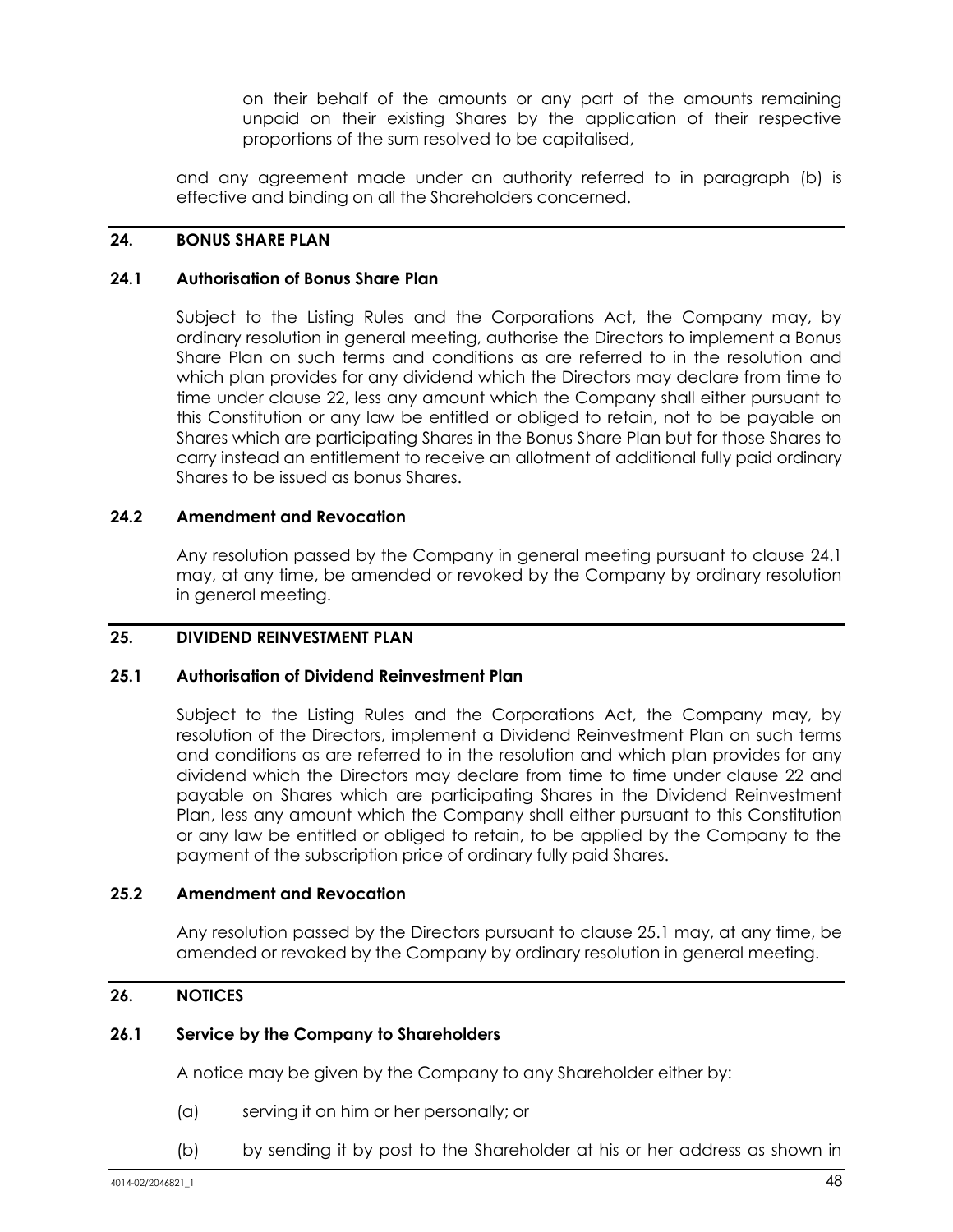the Register of Shareholders or the address supplied by the Shareholder to the Company for the giving of notices to this person. Notices to Shareholders whose registered address is outside Australia shall be sent by airmail or, where applicable, by the means provided for by clause [26.9;](#page-57-0) or

(c) be sending it by fax or other electronic means (including providing a URL link to any document or attachment) to the fax number or electronic address nominated by the Shareholder for giving notices.

## **26.2 Service of notices by the Company to Directors**

A notice may be given by the Company to a Director or Alternate Director by:

- (a) serving it on him or her personally;
- (b) sending it by ordinary post to his or her usual residential or business address, or any other address he or she has supplied to the Company for giving notices;
- (c) sending it by fax or other electronic means (including providing a URL link to any document or attachment) to the fax number or electronic address he or she has supplied to the Company for giving notices.

## **26.3 Service of notices by Directors, Alternate Directors and Shareholders to the Company**

Without limiting any other way that a communication may be given under the Corporations Act, a notice may be given by a Director or Alternate Director or a Shareholder to the Company by:

- (a) delivering it to the Company's registered office;
- (b) sending it by ordinary post to the Company's registered office;
- (c) sending it by fax or other electronic means to the principal fax number or electronic address at the Company's registered office.

#### **26.4 Deemed receipt of Notice**

A notice will be deemed to be received by a Shareholder when:

- (a) where a notice is served personally, service of the notice shall be deemed to be effected when hand delivered to the member in person;
- (b) where a notice is sent by post, service of the notice shall be deemed to be effected by properly addressing, pre-paying and posting a letter containing the notice, and to have been effected, in the case of a notice of a meeting, on the date after the date of its posting and, in any other case, at the time at which the letter would be delivered in the ordinary course of post;
- (c) where a notice is sent by facsimile, service of the notice shall be deemed to be effected upon confirmation being received by the Company that all pages of the notice have been successfully transmitted to the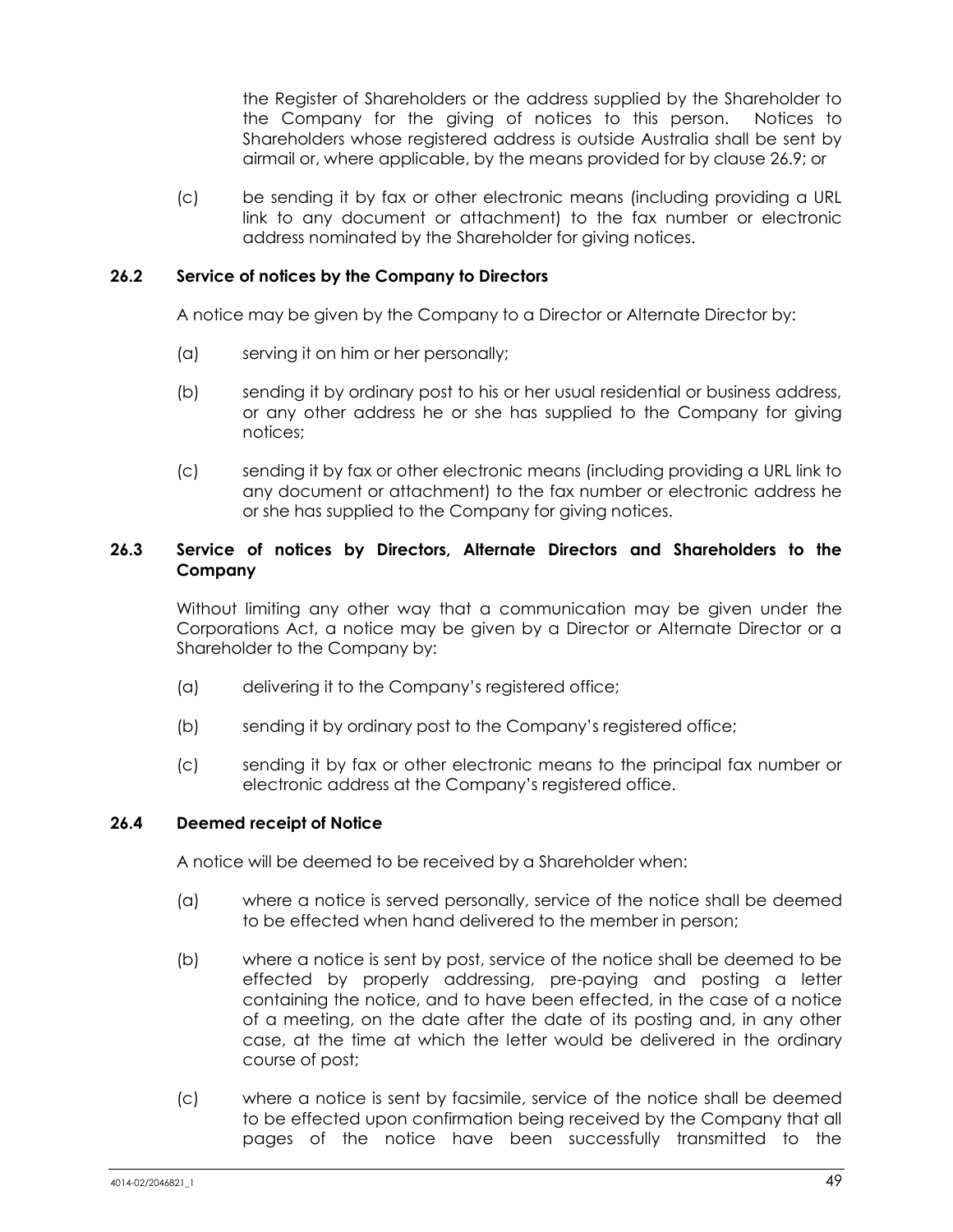Shareholder's facsimile machine at the facsimile number nominated by the Shareholder; and

(d) where a notice is sent to an electronic address by electronic means, service of the notice shall be deemed to be effected once sent by the Company to the electronic address nominated by the Shareholder (regardless of whether or not the notice is actually received by the Shareholder).

## **26.5 Notice to Joint Holders**

A notice may be given by the Company to the joint holders of a Share by giving the notice to the joint holder first named in the Register of Shareholders in respect of the Share.

#### **26.6 Notices to Personal Representatives and Others**

A notice may be given by the Company to a person entitled to a Share in consequence of the death or bankruptcy of a Shareholder by serving it on him or her or by sending it to him or her by post addressed to the person by name or by the title or representative of the deceased or assignee of the bankrupt, or by any like description, at the address (if any) supplied for the purpose by the person or, if such an address has not been supplied, at the address to which the notice might have been sent if the death or bankruptcy had not occurred.

## **26.7 Persons Entitled to Notice**

Notice of every general meeting shall be given to each person who at the time of giving the notice is:

- (a) a Shareholder;
- (b) a person entitled to a Share in consequence of the death or bankruptcy of a Shareholder who, but for his death or bankruptcy, would be entitled to receive notice of the meeting;
- (c) a Director or Alternate Director;
- (d) the auditor for the time being of the Company; and
- (e) if the Company has issued and there are currently any Listed Securities, the Home Branch,

unless that person waives the right to receive notice by written notice to the Company. No other person is entitled to receive notices of general meetings.

## **26.8 Change of Address**

The Company shall acknowledge receipt of all notifications of change of address by Shareholders.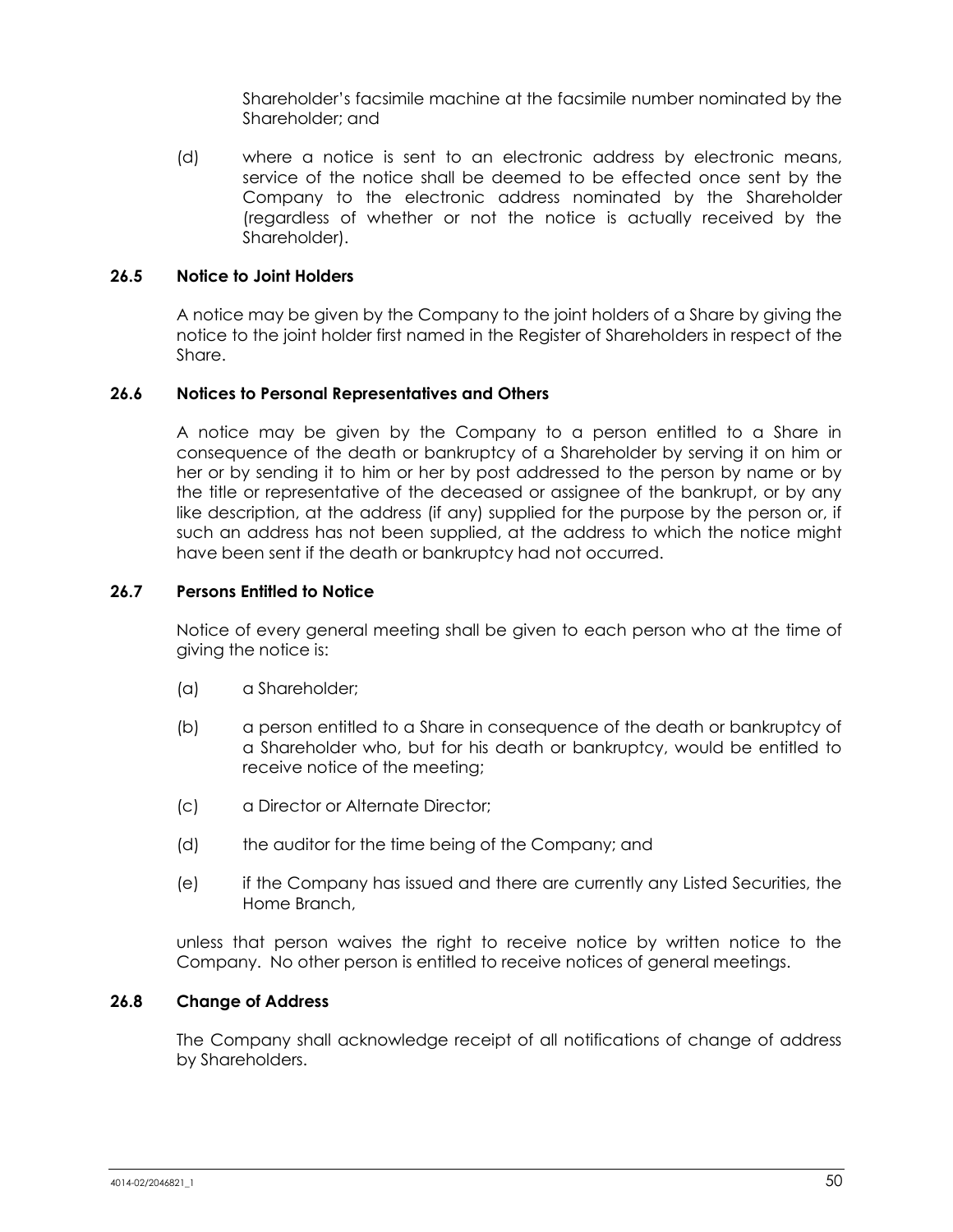## <span id="page-57-0"></span>**26.9 Incorrect Address**

Where the Company has bona fide reason to believe that a Shareholder is not known at his or her registered address, and the Company has subsequently made an enquiry in writing at that address as to the whereabouts of the Shareholder and this enquiry either elicits no response or a response indicating that the Shareholder or his present whereabouts are unknown, all future notices will be deemed to be given to the Shareholder if the notice is exhibited in the Registered Office (or, in the case of a Shareholder registered on a Branch Register, in a conspicuous place in the place where the Branch Register is kept) for a period of 48 hours (and shall be deemed to be duly served at the commencement of that period) unless and until the Shareholder informs the Company of a new address to which the Company may send him notices (which new address shall be deemed his registered address).

## **27. WINDING UP**

## **27.1 Distribution in Kind**

If the Company is wound up, the liquidator may, with the authority of a special resolution, divide among the Shareholders in kind the whole or any part of the property of the Company, and may for that purpose set a value as the liquidator considers fair upon any property to be so decided, and may determine how the division is to be carried out as between the Shareholders or different classes of Shareholders. No member is obliged to accept any Shares, securities or other assets in respect of which there is any liability.

## **27.2 Trust for Shareholders**

The liquidator may, with the authority of a special resolution, vest the whole or any part of any property in trustees upon such trusts for the benefit of the contributories as the liquidator thinks fit, but so that no Shareholder is compelled to accept any Shares or other securities in respect of which there is any liability.

## **27.3 Distribution in Proportion to Shares Held**

Subject to the rights of Shareholders (if any) entitled to Shares with special rights in a winding-up and the Corporations Act all monies and property that are to be distributed among Shareholders on a winding-up, shall be distributed in proportion to the Shares held by them respectively, irrespective of the amount paid-up or credited as paid-up on the Shares.

## <span id="page-57-1"></span>**28. INDEMNITIES AND INSURANCE**

## **28.1 Liability to Third Parties**

To the extent permitted by law, the Company:

- (a) indemnifies and agrees to keep indemnified every Director, executive officer or Secretary of the Company; and
- (b) may, by deed, indemnify or agree to indemnify an officer (other than a Director, executive officer or Secretary) of the Company,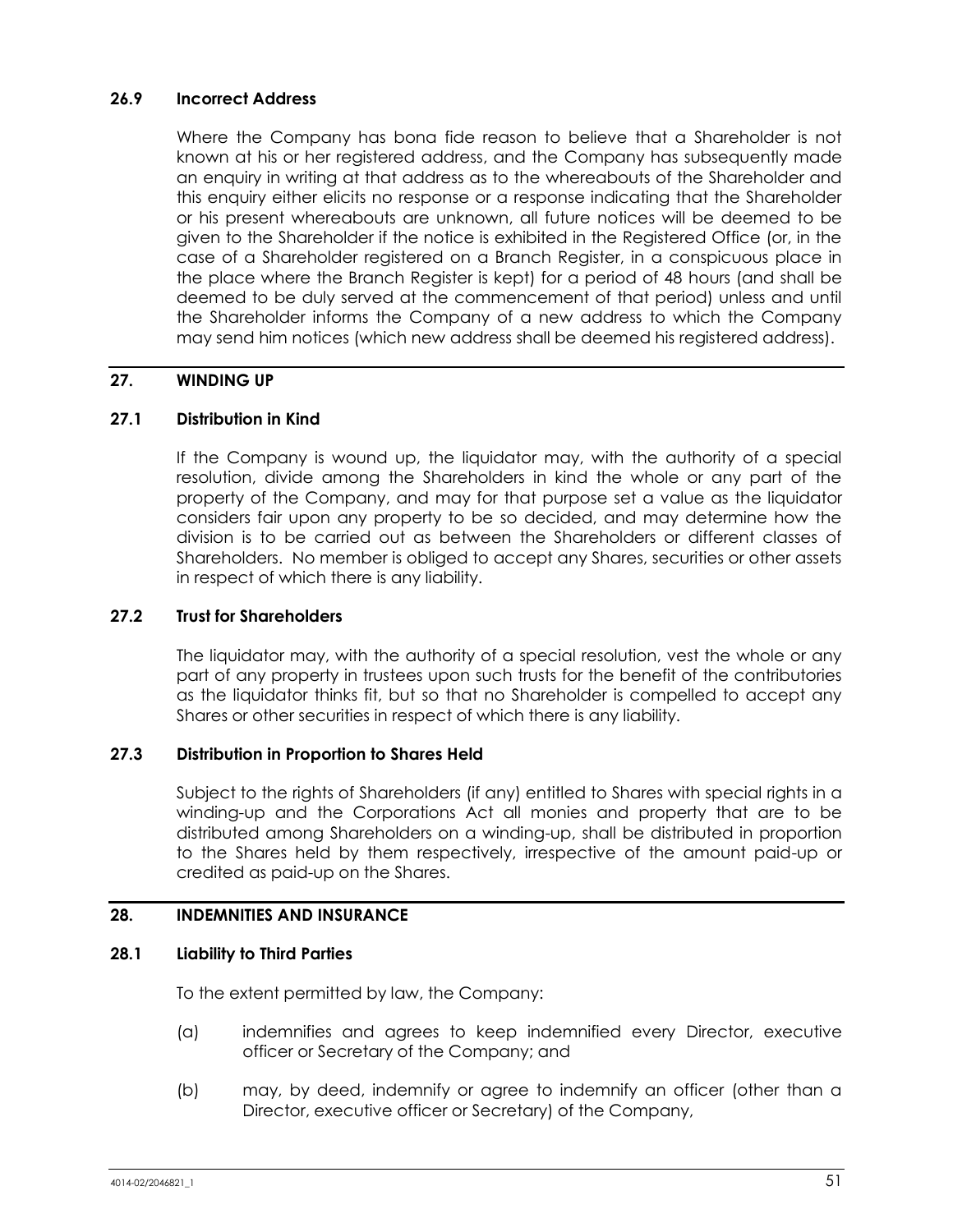against a liability to another person, other than the Company or a related body corporate of the Company, PROVIDED THAT:

- (c) the provisions of the Corporations Act (including, but not limited to, Chapter 2E) are complied with in relation to the giving of the indemnity; and
- (d) the liability does not arise in respect of conduct involving a lack of good faith on the part of the officer.

## **28.2 Defending Proceedings**

To the extent permitted by law, the Company:

- (a) hereby indemnifies and agrees to keep indemnified every Director, executive officer and Secretary of the Company; and
- (b) may, by deed, indemnify or agree to indemnify an officer of the Company (other than a director, executive officer or secretary);

out of the property of the Company in relation to the period during which that officer held his or her office against a liability for costs and expenses incurred by that officer in that capacity:

- <span id="page-58-0"></span>(c) in defending proceedings, whether civil or criminal, in which:
	- (i) judgment is given in favour of that officer; or
	- (ii) that officer is acquitted; or
- (d) in connection with an application in relation to any proceedings referred to in clause [28.2\(c\)](#page-58-0) in which relief is granted to that officer by the Court under the Corporations Act.

## **28.3 Insurance**

To the extent permitted by law, the Company or a related body corporate of the Company may pay, or agree to pay, a premium under a contract insuring an officer in relation to the period during which that officer held that office, including in respect of a liability for costs and expenses incurred by a person in defending civil or criminal proceedings whether or not the officer has successfully defended himself or herself in these proceedings, provided that:

- (a) the provisions of the Corporations Act (including, but not limited to, Chapter 2E) are complied with in relation to the payment of the premium; and
- (b) the liability does not arise out of conduct involving a wilful breach of duty to the Company or a contravention of sections 182 or 183 of the Corporations Act.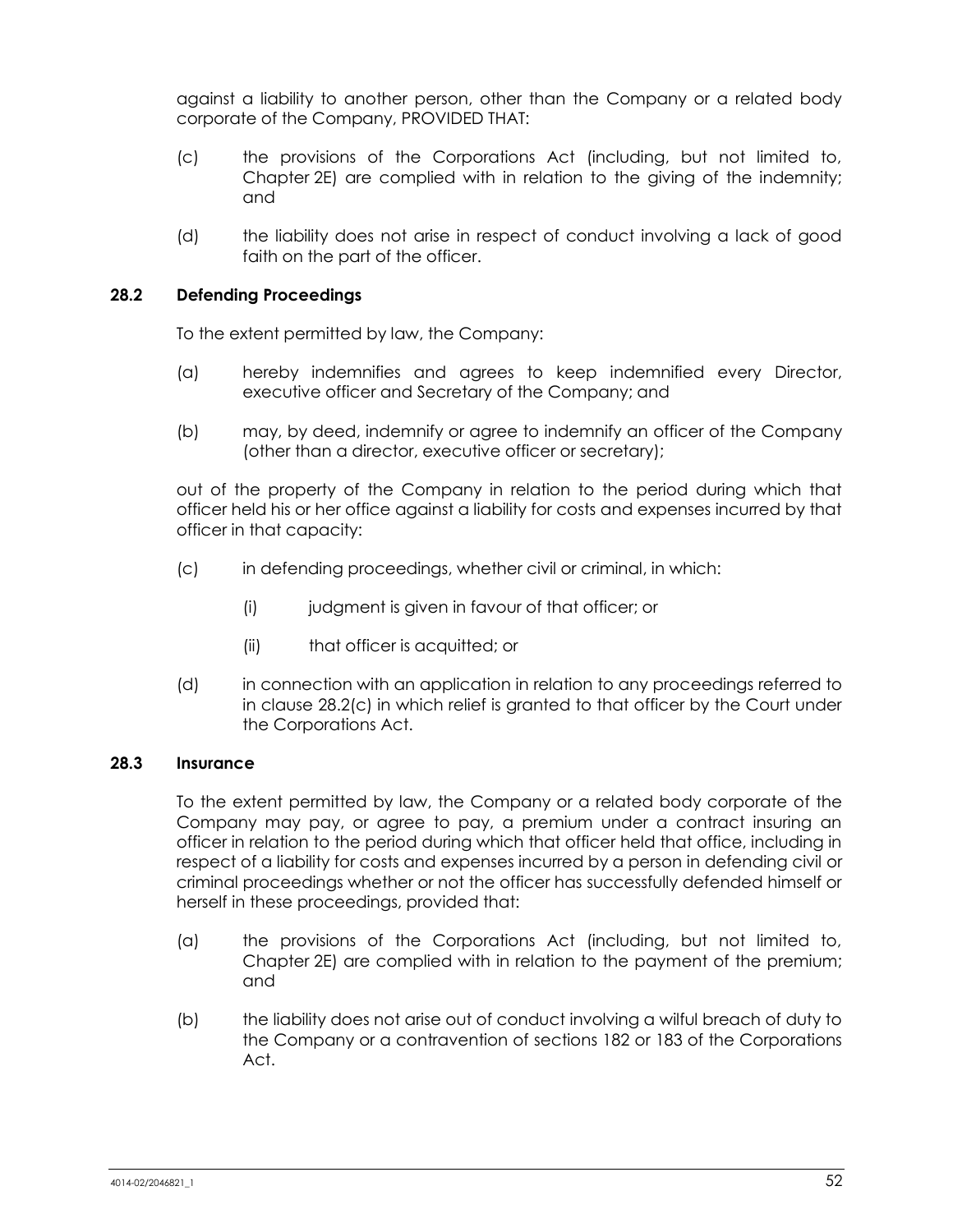## **28.4 Disclosure**

Subject to any exception provided for in the Corporations Act, full particulars of the Company's indemnities and insurance premiums in relation to the officers must be included each year in the Directors' Report.

#### **28.5 Definition**

For the purposes of this clause [28](#page-57-1), "**officer**" means:

- (a) a Director, Secretary or executive officer of the Company, whether past, present or future by whatever name called and whether or not validly appointed to occupy or duly authorised to act in such a position; and
- (b) any person who by virtue of any applicable legislation or law is deemed to be a Director or officer of the Company, including without limitation, the persons defined as an officer of a company by section 9 of the Corporations Act.

Nothing in this clause [28](#page-57-1) precludes the Company from indemnifying employees (other than officers) and consultants or sub-contractors where the Directors consider it is necessary or appropriate in the exercise of their powers to manage the Company.

## **29. DIRECTORS' ACCESS TO INFORMATION**

Where the Directors consider it appropriate, the Company may:

- (a) give a former Director access to certain papers, including documents provided or available to the Directors and other papers referred to in those documents; and
- (b) bind itself in any contract with a Director or former Director to give the access.

#### **30. OVERSEAS SHAREHOLDERS**

Each Shareholder with a registered address outside Australia acknowledges that, with the approval of the Home Branch, the Company may, as contemplated by the Listing Rules, arrange for a nominee to dispose of any of its entitlement to participate in any issue of Shares or Share Options by the Company to Shareholders.

## **31. LOCAL MANAGEMENT**

#### <span id="page-59-0"></span>**31.1 Local Management**

The Directors may from time to time provide for the management and transaction of the affairs of the Company in any specified locality whether in or outside the State in such manner as it thinks fit and the provisions contained in clauses [31.2,](#page-60-1) [31.3](#page-60-2) and [31.4](#page-60-3) shall be without prejudice to the general powers conferred by this clause [31.1.](#page-59-0)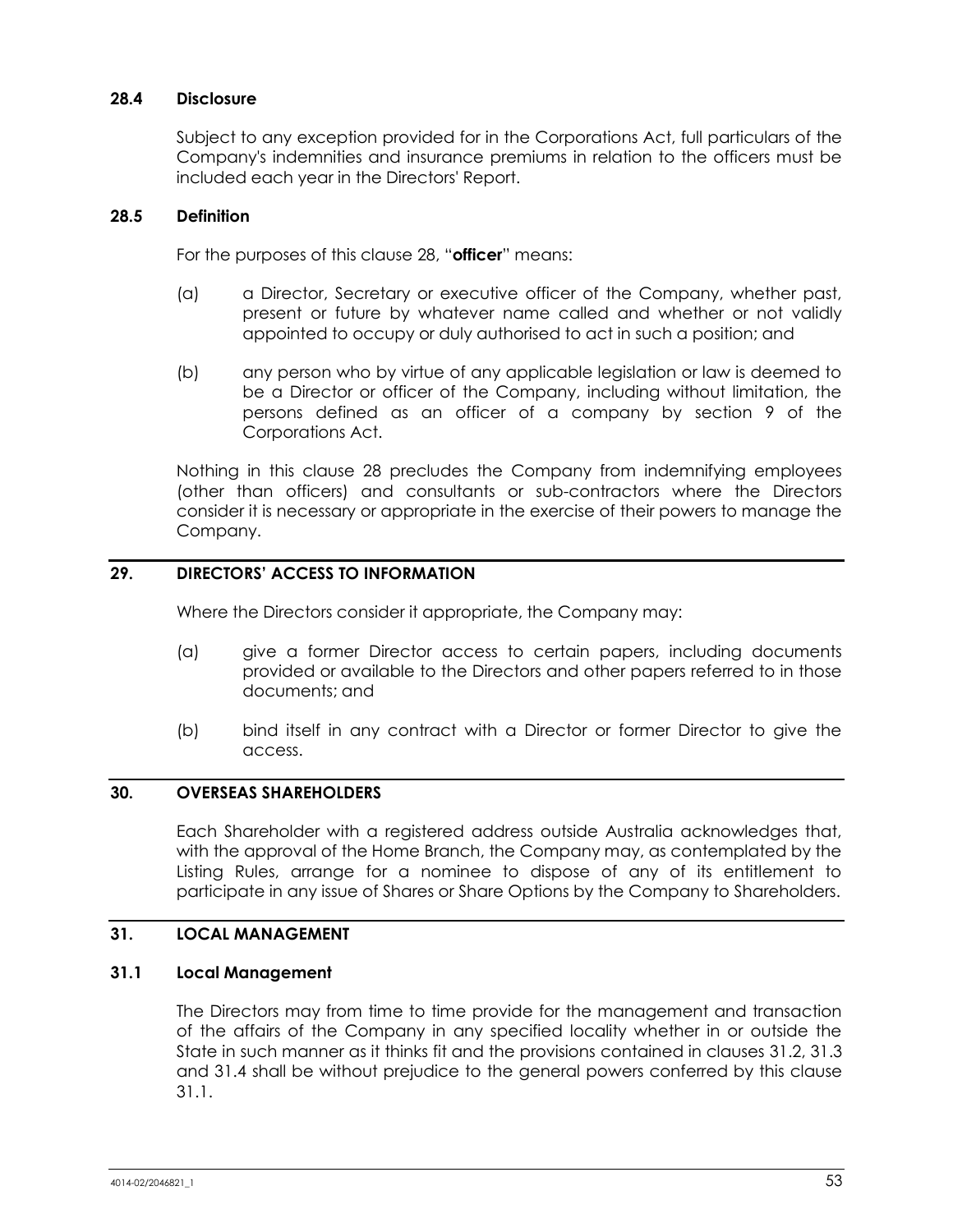## <span id="page-60-1"></span>**31.2 Local Boards or Agencies**

The Directors may at any time and from time to time establish any local boards or agencies for managing any of the affairs of the Company in any specified locality and appoint any persons to be Shareholders of a local board or any managers or agents and may fix their remuneration. The Directors may from time to time and at any time delegate to any person so appointed any of the powers, authorities and discretions for the time being vested in the Directors other than the power of making calls and may authorise the Shareholders for the time being of any local board or any of them to fill up any vacancies on a local board and to act notwithstanding vacancies. This appointment or delegation may be made on the terms and subject to the conditions that the Directors think fit and the Directors may at any time remove any person so appointed and may annul or vary any or all of this delegation.

## <span id="page-60-2"></span>**31.3 Appointment of Attorneys**

The Company may at any time and from time to time by power of attorney appoint any person or persons to be the attorney or attorneys of the Company for purposes and with powers, authorities and discretions (not exceeding those vested in or exercisable by the Company) and for the period and subject to the conditions that the Company may from time to time think fit. This appointment may (if the Company thinks fit) be made in favour of the Shareholders or any of the Shareholders of any local board established under clause [31.2](#page-60-1) or in favour of any company or of the Shareholders, directors, nominees or managers of any company or firm or in favour of any fluctuating body of persons whether or not nominated directly by the Company. The power of attorney may contain any provisions for the protection or convenience of persons dealing with such attorney or attorneys that the Company thinks fit.

## <span id="page-60-3"></span>**31.4 Authority of Attorneys**

Any such delegates or attorneys as appointed under this Constitution may be authorised by the Company to sub-delegate all or any of the powers, authorities and discretions for the time being vested in them.

## **32. DISCOVERY**

Save as provided by the Corporations Act or the Listing Rules no Shareholder shall be entitled to require discovery of any information in respect of any details of the Company's trading or any matter which is or may be in the nature of a trade secret, mystery of trade or technical process which may relate to the business of the Company and which in the opinion of the Directors it would be expedient in the interests of the Shareholders of the Company to communicate.

## <span id="page-60-0"></span>**33. COMPLIANCE (OR INCONSISTENCY) WITH THE LISTING RULES**

(a) In this Constitution, a reference to the Listing Rules is to have effect if, and only if, at the relevant time, the Company has been admitted to and remains on the Official List and is otherwise to be disregarded.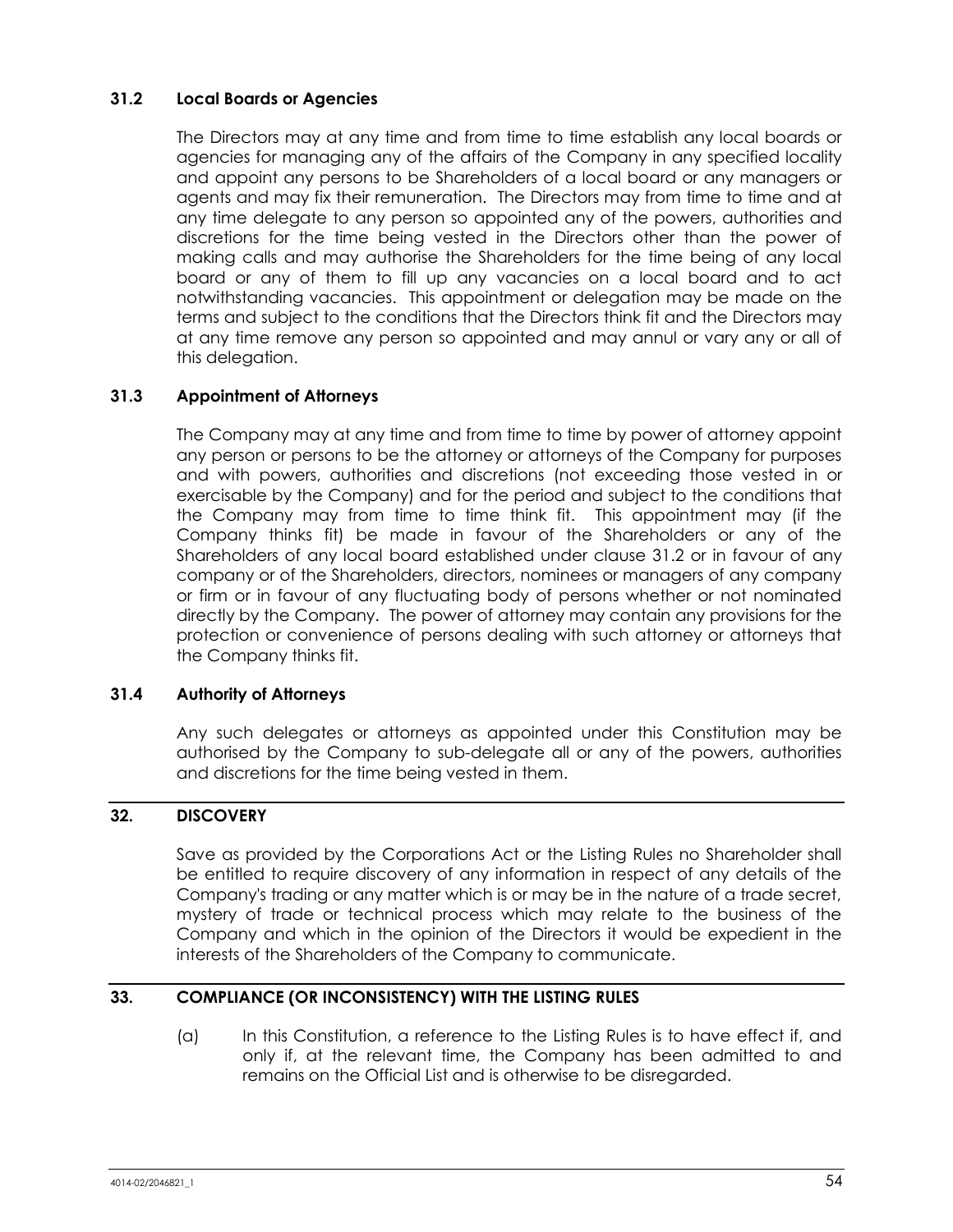- (b) If the Company is admitted to the Official List, the following clauses apply:
	- (i) notwithstanding anything contained in this Constitution, if the Listing Rules prohibit an act being done, the act shall not be done;
	- (ii) nothing contained in this Constitution prevents an act being done that the Listing Rules require to be done;
	- (iii) if the Listing Rules require an act to be done or not to be done, authority is given for that act to be done or not to be done (as the case may be);
	- (iv) if the Listing Rules require this Constitution to contain a provision and it does not contain such a provision, this Constitution is deemed to contain that provision;
	- (v) if the Listing Rules require this Constitution not to contain a provision and it contains such a provision, this Constitution is deemed not to contain that provision; and
	- (vi) if any provision of this Constitution is or becomes inconsistent with the Listing Rules, this Constitution is deemed not to contain that provision to the extent of inconsistency.

## <span id="page-61-0"></span>**34. CONSISTENCY WITH CHAPTER 2E OF THE CORPORATIONS ACT**

## **34.1 Requirements of Chapter 2E**

Notwithstanding any other provision to the contrary contained in this Constitution:

- (a) the Company shall not give a financial benefit to a related party except as permitted by Chapter 2E of the Corporations Act;
- (b) all notices convening general meetings for the purposes of section 208 of the Corporations Act shall comply with the requirements of sections 217 to 227 of the Corporations Act;
- (c) all meetings convened pursuant to section 221 shall be held in accordance with the requirements of section 225 of the Corporations Act; and
- (d) no holder of Shares or person on their behalf shall be entitled to vote or vote on a proposed resolution under Part 2E.1 of the Corporations Act if that holder of Shares is a related party of the public company to whom the resolution would permit a financial benefit to be given or an associate of such a related party.

## **34.2 Definitions**

For the purposes of this clause [34](#page-61-0) the terms:

- (a) "**financial benefit**" and "related party" shall have the meanings given or indicated by Part 2E.1 and Part 2E.2 of the Corporations Act; and
- (b) "**associate**" shall have the meaning given to it in Division 2 of Part 1.2 of the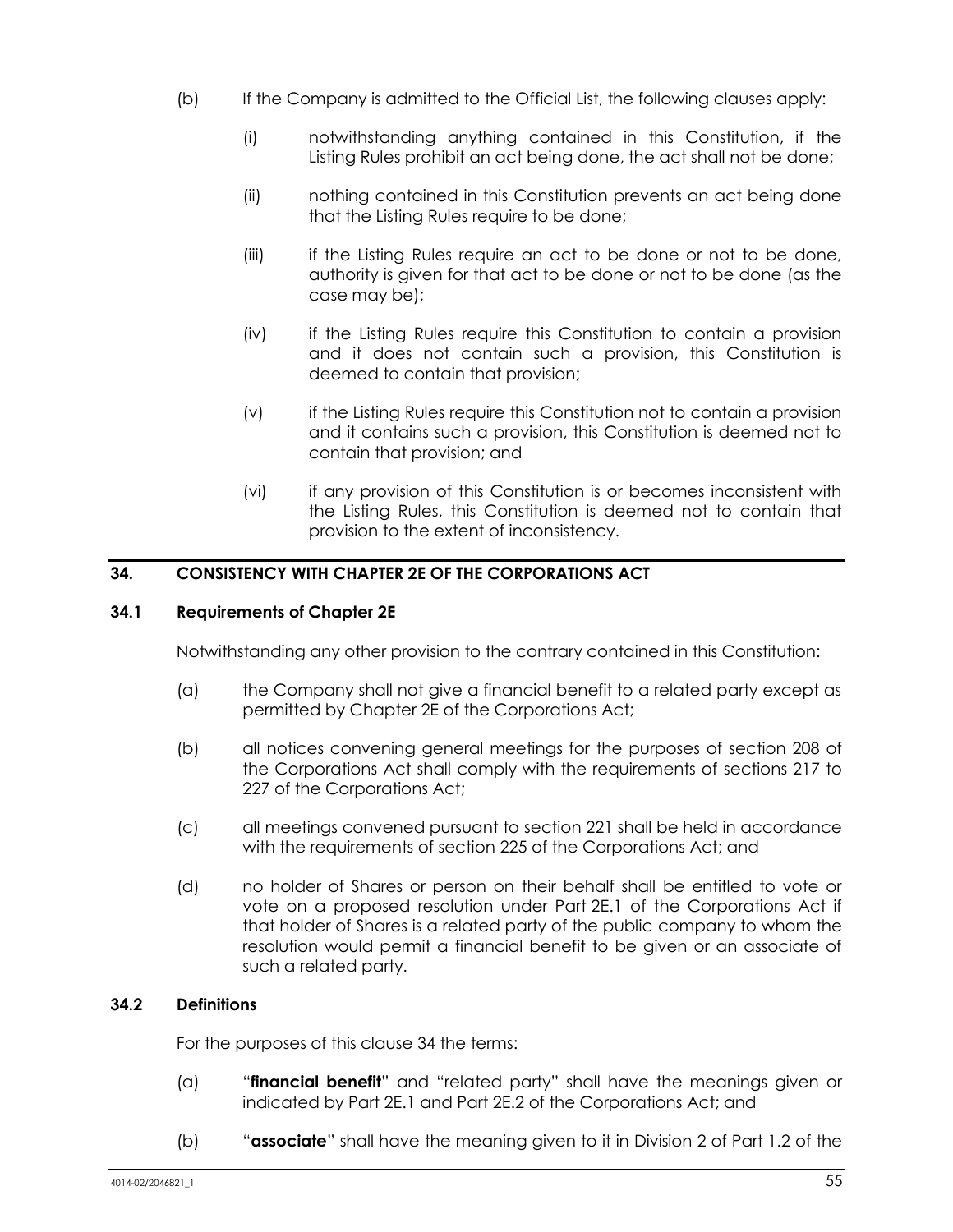Corporations Act.

## **35. INADVERTENT OMISSIONS**

If some formality required by this Constitution is inadvertently omitted or is not carried out the omission does not invalidate any resolution, act, matter or thing which but for the omission would have been valid unless it is proved to the satisfaction of the Directors that the omission has directly prejudiced any Shareholder financially. The decision of the Directors is final and binding on all Shareholders.

#### <span id="page-62-0"></span>**36. PARTIAL TAKEOVER PLEBISCITES**

#### **36.1 Resolution to Approve Proportional Off-Market Bid**

- (a) Where offers have been made under a proportional off-market bid in respect of a class of securities of the Company ("**bid class securities**"), the registration of a transfer giving effect to a contract resulting from the acceptance of an offer made under the proportional off-market bid is prohibited unless and until a resolution (in this clause [36](#page-62-0) referred to as a "**prescribed resolution**") to approve the proportional off-market bid is passed in accordance with the provisions of this Constitution.
- (b) A person (other than the bidder or a person associated with the bidder) who, as at the end of the day on which the first offer under the proportional off-market bid was made, held bid class securities is entitled to vote on a prescribed resolution and, for the purposes of so voting, is entitled to one vote for each of the bid class securities.
- (c) A prescribed resolution is to be voted on at a meeting, convened and conducted by the Company, of the persons entitled to vote on the prescribed resolution.
- (d) A prescribed resolution that has been voted on is to taken to have been passed if the proportion that the number of votes in favour of the prescribed resolution bears to the total number of votes on the prescribed resolution is greater than one half, and otherwise is taken to have been rejected.

## <span id="page-62-1"></span>**36.2 Meetings**

- (a) The provisions of this Constitution that apply in relation to a general meeting of the Company apply, with modifications as the circumstances require, in relation to a meeting that is convened pursuant to this clause [36.2](#page-62-1) as if the last mentioned meeting was a general meeting of the Company.
- (b) Where takeover offers have been made under a proportional off-market bid, the Directors are to ensure that a prescribed resolution to approve the proportional off-market bid is voted on in accordance with this clause [36](#page-62-0) before the  $14<sup>th</sup>$  day before the last day of the bid period for the proportional off-market bid (the "**resolution deadline**").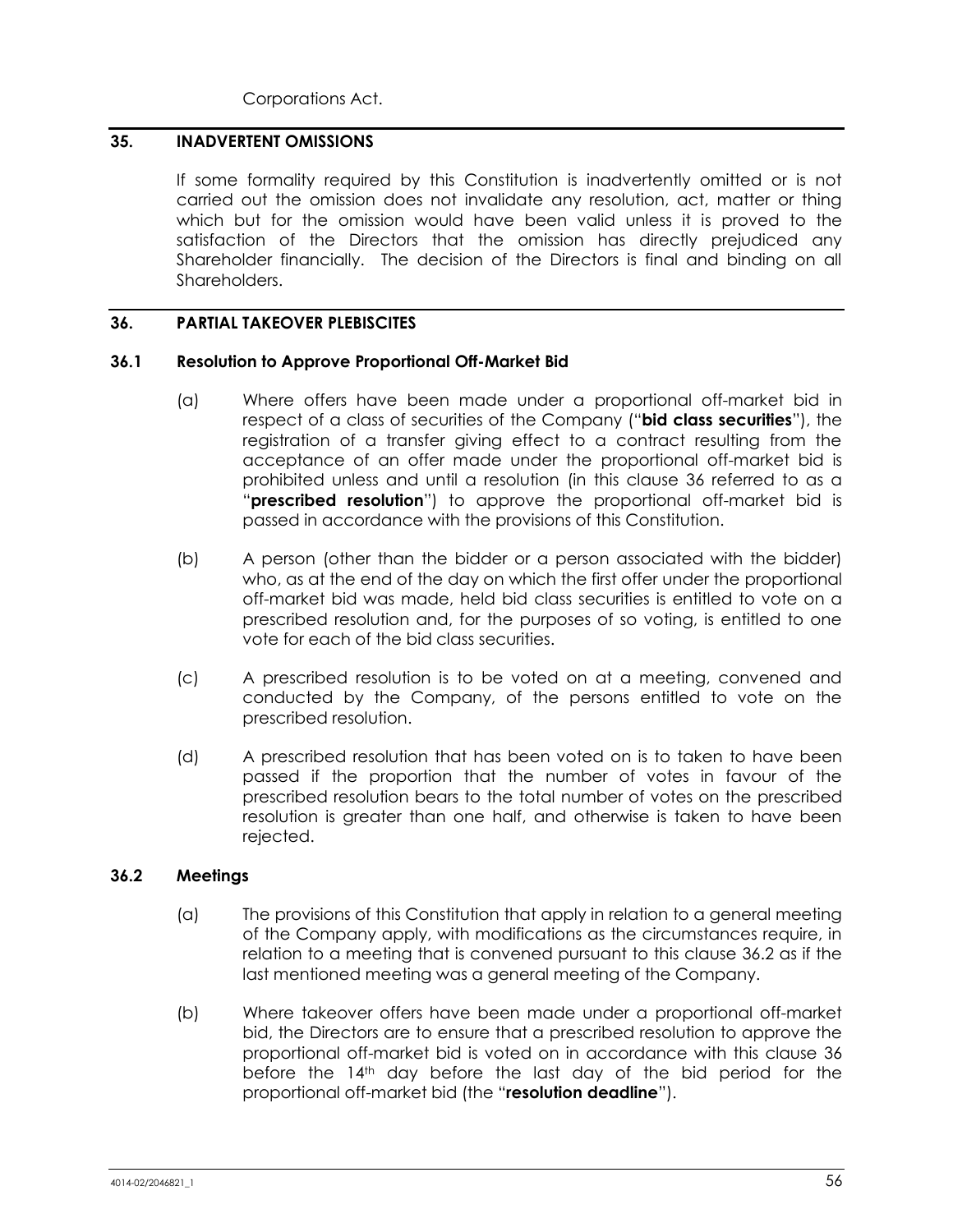## **36.3 Notice of Prescribed Resolution**

Where a prescribed resolution to approve a proportional off-market bid is voted on in accordance with this clause [36](#page-62-0) before the resolution deadline, the Company is, on or before the resolution deadline:

- (a) to give the bidder; and
- (b) if the Company is listed each relevant financial market (as defined in the Corporations Act) in relation to the Company;

a notice in writing stating that a prescribed resolution to approve the proportional off-market bid has been voted on and that the prescribed resolution has been passed, or has been rejected, as the case requires.

#### **36.4 Takeover Resolution Deemed Passed**

Where, at the end of the day before the resolution deadline, no prescribed resolution to approve the proportional off-market bid has been voted on in accordance with this clause [36,](#page-62-0) a resolution to approve the proportional off-market bid is to be, for the purposes of this clause [36,](#page-62-0) deemed to have been passed in accordance with this clause [36.](#page-62-0)

#### **36.5 Takeover Resolution Rejected**

Where a prescribed resolution to approve a proportional off-market bid under which offers have been made is voted on in accordance with this clause [36](#page-62-0) before the resolution deadline, and is rejected, then:

- <span id="page-63-0"></span>(a) despite section 652A of the Corporations Act:
	- (i) all offers under the proportional off-market bid that have not been accepted as at the end of the resolution deadline; and
	- (ii) all offers under the proportional off-market bid that have been accepted and from whose acceptance binding contracts have not resulted as at the end of the resolution deadline,

are deemed to be withdrawn at the end of the resolution deadline;

- (b) as soon as practicable after the resolution deadline, the bidder must return to each person who has accepted any of the offers referred to in clause [36.5\(a\)\(ii\)](#page-63-0) any documents that were sent by the person to the bidder with the acceptance of the offer;
- (c) the bidder:
	- (i) is entitled to rescind; and
	- (ii) must rescind as soon as practicable after the resolution deadline,

each binding takeover contract resulting from the acceptance of an offer made under the proportional off-market bid; and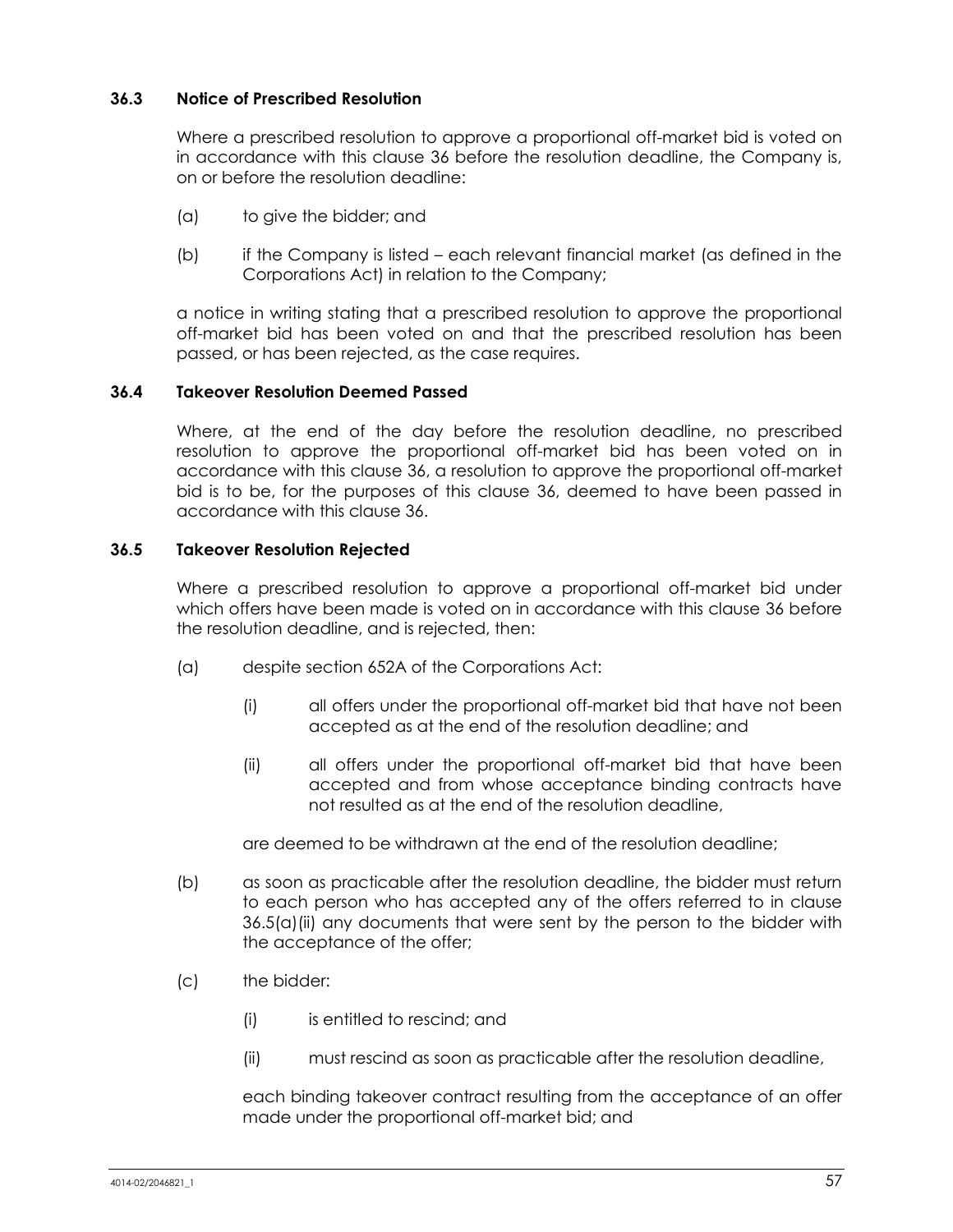(d) a person who has accepted an offer made under the proportional offmarket bid is entitled to rescind the takeover contract (if any) resulting from the acceptance.

#### **36.6 Renewal**

This clause [36](#page-62-0) ceases to have effect on the third anniversary of the date of the adoption of the last renewal of this clause [36.](#page-62-0)

## **37. TRANSITIONAL**

#### <span id="page-64-1"></span>**37.1 Provisions Relating to Official Quotation of Securities**

Subject to clause [37.2](#page-64-0) the provisions of this Constitution which relate to the official quotation of the Company's securities on ASX (**Official Quotation**), including but not limited to clauses which refer to ASX, the Listing Rules, the ASX Settlement Operating Rules, the Home Exchange, CHESS, Restricted Securities or Listed Securities shall not have effect except while the Company is admitted to the official list of entities that ASX has admitted and not removed.

#### <span id="page-64-0"></span>**37.2 Severance**

To the extent that any of the provisions of this Constitution referred to in clause [37.1](#page-64-1) above can continue to have effect following severance of the matters relating to Official Quotation, then such provisions shall be valid and effectual, notwithstanding clause [37.1,](#page-64-1) as from the date of adoption of this Constitution by special resolution of the Shareholders of the Company.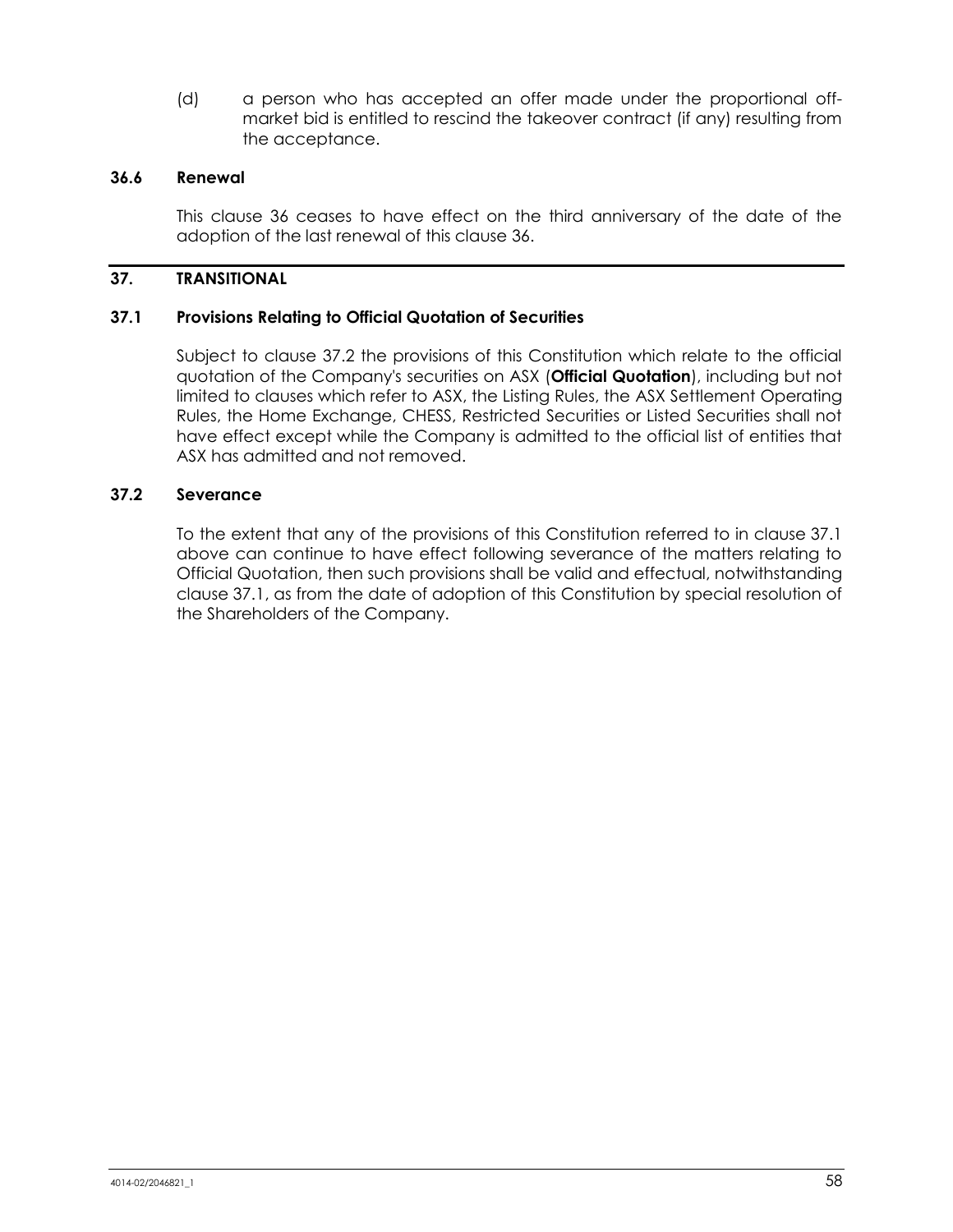## <span id="page-65-0"></span>**SCHEDULE 1 – PREFERENCE SHARES (CLAUSE [2.6](#page-12-2) )**

1. In this schedule, unless the context otherwise requires:

**Dividend Date** means, in relation to a Preference Share, a date specified in the Issue Resolution on which a dividend in respect of that Preference Share is payable.

**Dividend Rate** means, in relation to a Preference Share, the term specified in the Issue Resolution for the calculation of the amount of dividend to be paid in respect of that Preference Share on any Dividend Date, which calculation may be wholly or partly established by reference to an algebraic formula.

**Franked Dividend** has the same meaning ascribed to Franked Distribution in Part 3-6 of the Tax Act.

**Issue Resolution** means the resolution specified in clause [4](#page-66-0) of this schedule.

**Preference Share** means a preference share issued under clause [2.6.](#page-12-2)

**Redeemable Preference Share** means a Preference Share which the Issue Resolution specified as being, or being at the option of the Company to be, liable to be redeemed.

**Redemption Amount** means, in relation to a Redeemable Preference Share, the amount specified to be paid on redemption of the Redeemable Preference Share.

**Redemption Date** means, in relation to a Redeemable Preference Share, the date specified in the Issue Resolution for the redemption of that Preference Share.

**Tax Act** means the *Income Tax Assessment Act 1997*.

- <span id="page-65-1"></span>2. Each Preference Share confers upon its holder:
	- (a) the right in a winding up to payment in cash of the capital (including any premium) then paid up on it, and any arrears of dividend in respect of that Preference Share, in priority to any other class of Shares;
	- (b) the right in priority to any payment of dividend to any other class of Shares to a cumulative preferential dividend payable on each Dividend Date in relation to that Preference Share calculated in accordance with the Dividend Rate in relation to that Preference Share; and
	- (c) no right to participate beyond the extent elsewhere specified in clause [2](#page-65-1) of this schedule in surplus assets or profits of the Company, whether in a winding up or otherwise.
- <span id="page-65-2"></span>3. Each Preference Share also confers upon its holder the same rights as the holders of ordinary Shares to receive notices, reports, audited accounts and balance sheets of the Company and to attend general meetings and confers upon its holder the right to vote at any general meeting of the Company in each of the following circumstances and in no others:
	- (a) during a period during which a dividend (or part of a dividend) in respect of the Preference Share is in arrears;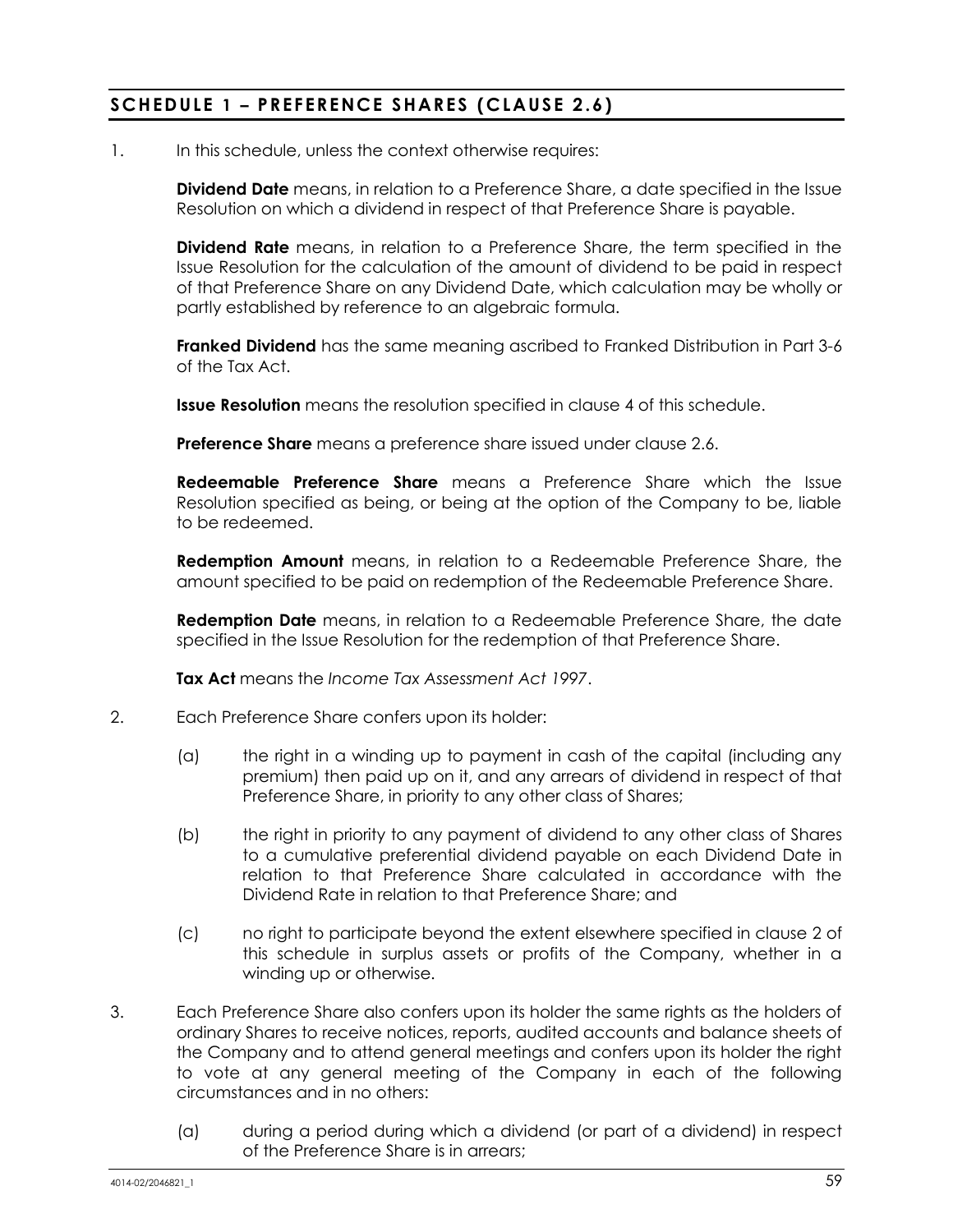- (b) on a proposal to reduce the Company's share capital;
- (c) on a resolution to approve the terms of a buy-back agreement;
- (d) on a proposal that affects rights attached to the Preference Share;
- (e) on a proposal to wind up the Company;
- (f) on a proposal for the disposal of the whole of the Company's property, business and undertaking;
- (g) during the winding up of the Company; and
- (h) in any other circumstances in which the Listing Rules require holders of preference shares to vote.
- <span id="page-66-0"></span>4. The Board may only allot a Preference Share where by resolution it specifies the Dividend Date, the Dividend Rate, and whether the Preference Share is or is not, or at the option of the Company is to be, liable to be redeemed, and, if the Preference Share is a Redeemable Preference Share, the Redemption Amount and Redemption Date for that Redeemable Preference Share and any other terms and conditions to apply to that Preference Share.
- 5. The Issue Resolution in establishing the Dividend Rate for a Preference Share may specify that the dividend is to be one of:
	- (a) fixed;
	- (b) variable depending upon any variation of the respective values of any factors in an algebraic formula specified in the Issue Resolution; or
	- (c) variable depending upon such other factors as the Board may specify in the Issue Resolution,

and may also specify that the dividend is to be a Franked Dividend or not a Franked Dividend.

- 6. Where the Issue Resolution specifies that the dividend to be paid in respect of the Preference Share is to be a Franked Dividend the Issue Resolution may also specify:
	- (a) the extent to which such dividend is to be franked (within the meaning of the Tax Act); and
	- (b) the consequences of any dividend paid not being so franked, which may include a provision for an increase in the amount of the dividend to such an extent or by reference to such factors as may be specified in the Issue Resolution.
- 7. Subject to the Corporations Act, the Company must redeem a Redeemable Preference Share on issue:
	- (a) on the specified date where the Company, at least 15 Business Days before that date, has given a notice to the holder of that Redeemable Preference